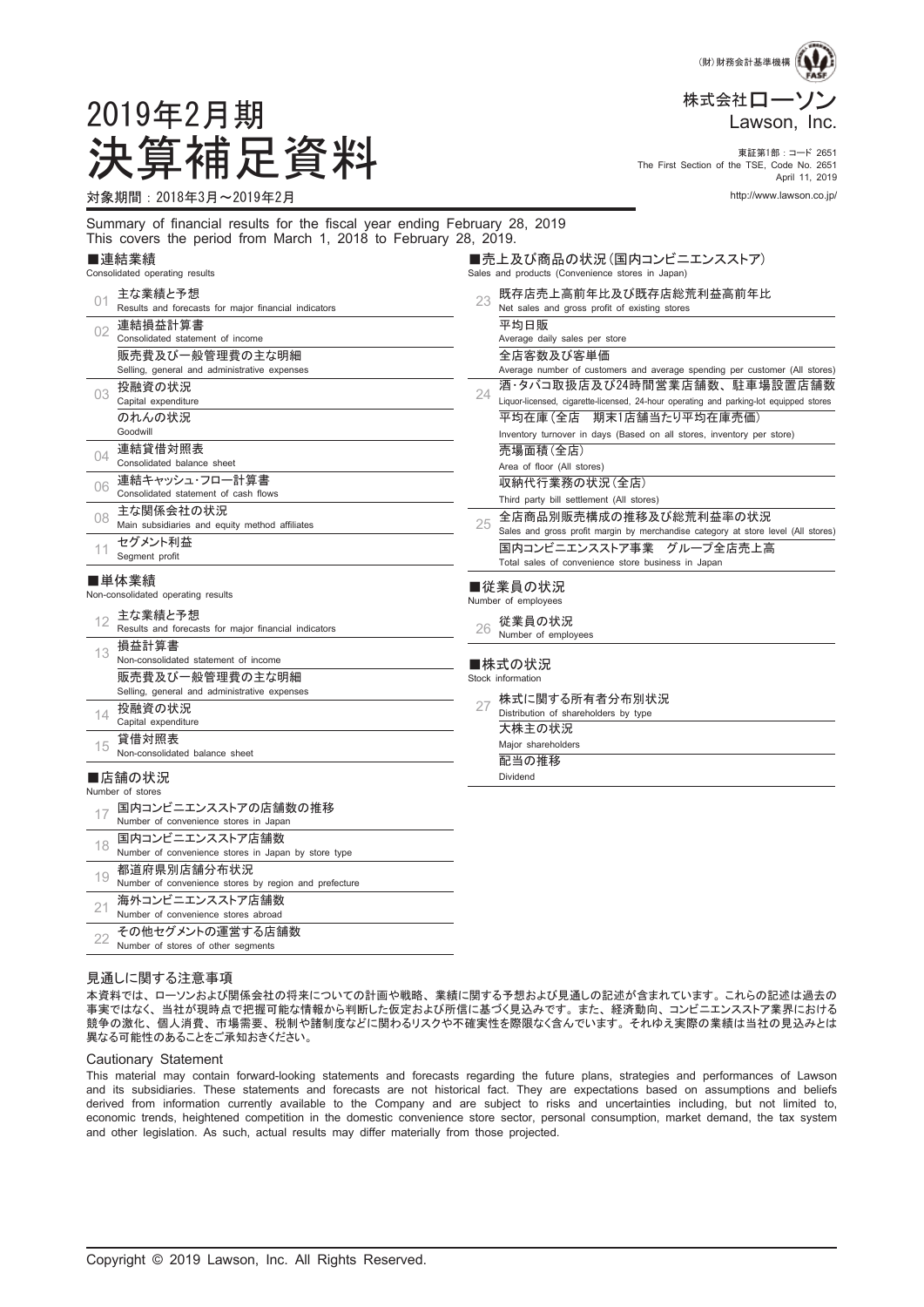## ■主な業績と予想 Results and forecasts for major financial indicators

|                                                                                                       | 2017年度/FY2017                            |        | 2018年度/FY2018                            |          | 2019年度(計画)/FY2019 (Forecast)           |        |                                            |        |
|-------------------------------------------------------------------------------------------------------|------------------------------------------|--------|------------------------------------------|----------|----------------------------------------|--------|--------------------------------------------|--------|
|                                                                                                       | 通期/Full year<br>2017. 3. 1 - 2018. 2. 28 |        | 通期/Full year<br>2018. 3. 1 - 2019. 2. 28 |          | 第2四半期累計期間/1H<br>$2019.3.1 - 2019.8.31$ |        | 通期計画/Full year<br>2019. 3. 1 - 2020. 2. 29 |        |
|                                                                                                       | 金額/Amount 前年比/YoY                        |        | 金額/Amount 前年比/YoY                        |          | 金額/Amount 前年比/YoY                      |        | 金額/Amount 前年比/YoY                          |        |
| チェーン全店売上高 (百万円) *1<br>Net sales of convenience stores (millions of yen)                               | 2, 283, 621                              | 105.8% | 2, 424, 541                              | 106.2%   | 1, 270, 000                            | 103.7% | 2, 520, 000                                | 103.9% |
| 加盟店売上高 (百万円)<br>Net sales of franchised stores (millions of yen)                                      | 2, 087, 246                              | 106.0% | 2, 204, 909                              | 105.6%   |                                        |        |                                            |        |
| 直営店売上高 (百万円)<br>Net sales of company-operated stores (millions of yen)                                | 196, 375                                 | 104.4% | 219, 632                                 | 111.8%   |                                        |        |                                            |        |
| 営業総収入(百万円) *2<br>Gross operating revenue (millions of yen)                                            | 657, 324                                 | 104.1% | 700, 647                                 | 106.6%   | 365,000                                | 103.7% | 727,000                                    | 103.8% |
| 営業総利益 (百万円)<br>Operating gross profit (millions of yen)                                               | 475, 950                                 | 104.1% | 502.607                                  | 105.6%   |                                        |        |                                            |        |
| (対チェーン全店売上高比)<br>(Operating gross profit on Net sales of convenience stores)                          | 20.8%                                    |        | 20.7%                                    |          |                                        |        |                                            |        |
| 販売費及び一般管理費 (百万円)<br>Selling, general and administrative expenses (millions of yen)                    | 410, 129                                 | 107.0% | 441, 825                                 | 107.7%   |                                        |        |                                            |        |
| (対チェーン全店売上高比)<br>(Selling, general and administrative expenses<br>on Net sales of convenience stores) | 18.0%                                    |        | 18.2%                                    |          |                                        |        |                                            |        |
| 営業利益 (百万円) Operating income (millions of yen)                                                         | 65.820                                   | 89.2%  | 60.781                                   | 92.3%    | 33.500                                 | 97.1%  | 60.800                                     | 100.0% |
| (対チェーン全店売上高比)<br>(Operating income on Net sales of convenience stores)                                | 2.9%                                     |        | 2.5%                                     |          |                                        |        |                                            |        |
| 経常利益 (百万円) Ordinary income (millions of yen)                                                          | 65, 141                                  | 89.2%  | 57,700                                   | 88.6%    | 30.500                                 | 90.9%  | 54.500                                     | 94.5%  |
| 親会社株主に帰属する当期純利益 (百万円)<br>Profit attributable to owners of parent<br>(millions of yen)                 | 26, 828                                  | 73.7%  | 25, 585                                  | 95.4%    | 15, 500                                | 86.4%  | 18,000                                     | 70.4%  |
| 1株当たり当期純利益 (円) Profit per share (yen)                                                                 | 268.16                                   |        |                                          | 255.71   | 154.90                                 |        | 179.89 *3                                  |        |
| 純資産 (百万円) Net assets (millions of yen)                                                                | 281, 446                                 |        |                                          | 281, 982 |                                        |        |                                            |        |
| 総資産 (百万円) Total assets (millions of yen)                                                              | 900, 256                                 |        | 1, 342, 490                              |          |                                        |        |                                            |        |
| 1株当たり純資産 (円) Net assets per share (yen)                                                               | 2, 755.06                                |        | 2, 763, 54                               |          |                                        |        |                                            |        |
| 総資産当期純利益率 ROA                                                                                         |                                          | 3.0%   |                                          | 2.3%     |                                        |        | $\equiv$                                   |        |
| 自己資本当期純利益率 ROE                                                                                        |                                          | 9.7%   |                                          | 9.3%     |                                        |        |                                            |        |
| 流動比率 Current ratio                                                                                    |                                          | 61.1%  |                                          | 104.3%   |                                        |        |                                            |        |
| 固定比率 Fixed ratio                                                                                      | 242.5%                                   |        |                                          | 259.8%   |                                        |        | ÷                                          |        |
| 自己資本比率 Shareholders' equity ratio                                                                     |                                          | 30.6%  |                                          | 20.6%    |                                        |        |                                            |        |

(注)

\*1 チェーン全店売上高は、 (株)ローソン単体および連結子会社を対象とし、 国内コンビニエンスストア事業、 海外事業および成城石井事業の店舗売上 高等の合計を記載しています。

なお、 成城石井事業については直営の成城石井店舗のみを集計しております。

\*2 営業総収入は直営店売上高、 加盟店からの収入等の合計です。

\*3 計画の1株当たり当期純利益に関しては、 2019年2月28日現在の期末発行済株式数を用いて算出しております。

Notes:

Therefore, it is a sum of total sales of domestic convenience stores business, overseas business and Seijo Ishii business. In addition, for Seijo Ishii business, it is a total of its company-operated stores.

\*3 Forecasted profit per share is calculated based on the number of outstanding shares as of February 28, 2019.

<sup>\*1</sup> The net sales of convenience stores include Lawson, Inc. and its consolidated subsidiaries.

<sup>\*2</sup> The gross operating revenue is a sum of total sales of company-operated stores, income from franchised stores and others.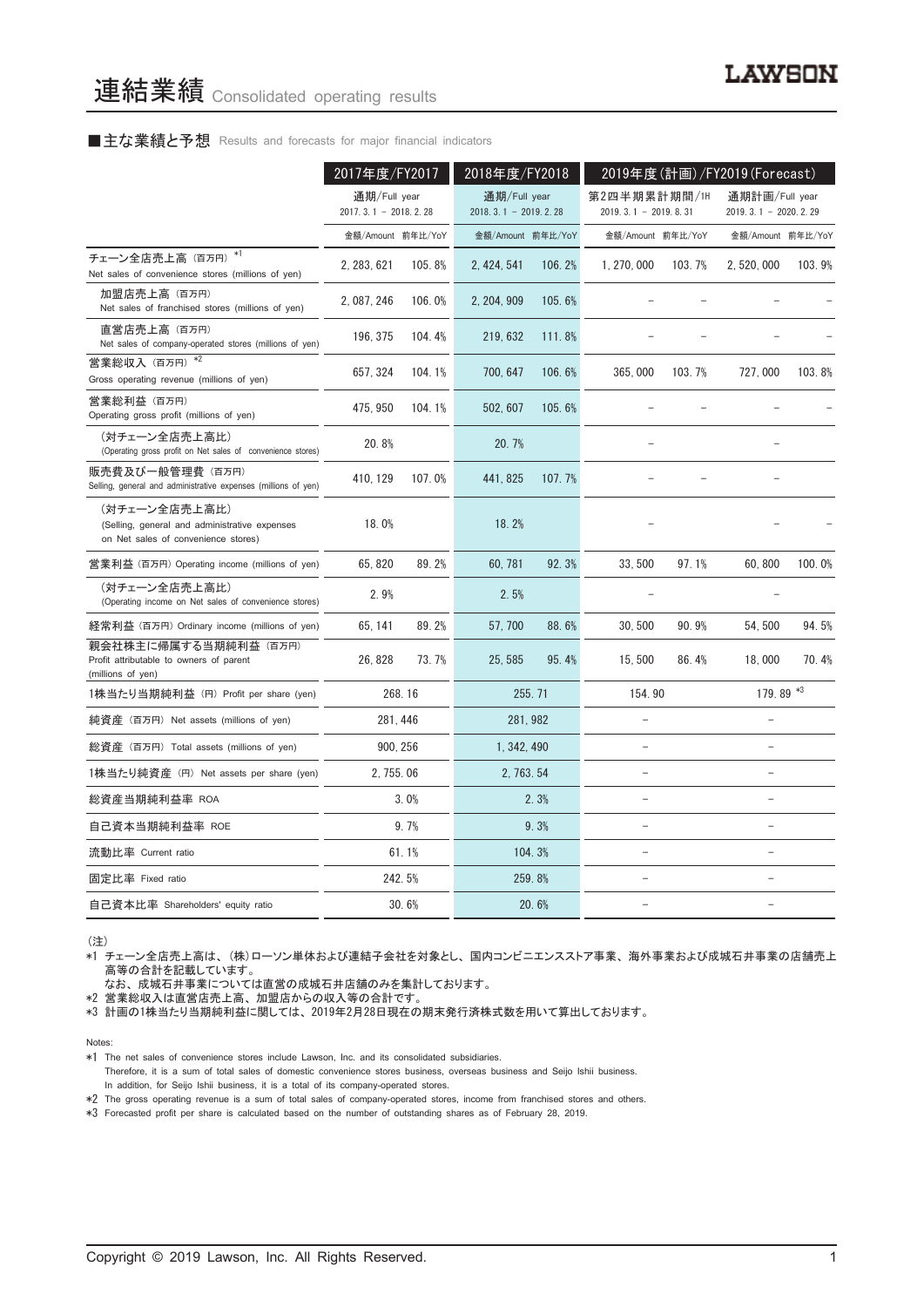# 連結業績 Consolidated operating results

# ■連結損益計算書 Consolidated statement of income

|                                                                      | 2017年度/FY2017          |         | 2018年度/FY2018          |         | 前年増減                |
|----------------------------------------------------------------------|------------------------|---------|------------------------|---------|---------------------|
|                                                                      | $2017.3.1 - 2018.2.28$ |         | $2018.3.1 - 2019.2.28$ |         | Increase (Decrease) |
|                                                                      | 百万円/Millions of yen    | 前年比/YoY | 百万円/Millions of yen    | 前年比/YoY | 百万円/Millions of yen |
| A. 営業総収入 Gross operating revenue<br>$B + E$                          | 657.324                | 104.1%  | 700.647                | 106.6%  | 43, 322             |
| B. 売上高 Net sales *                                                   | 264, 734               | 104.2%  | 288, 579               | 109.0%  | 23, 844             |
| C. 売上原価 Cost of sales                                                | 181.374                | 104.1%  | 198,040                | 109.2%  | 16,665              |
| D. 売上総利益 Gross profit<br>$B - C$                                     | 83, 360                | 104.3%  | 90, 539                | 108.6%  | 7, 178              |
| E. 営業収入 Operating revenues<br>$F + G$                                | 392, 589               | 104.1%  | 412, 067               | 105.0%  | 19, 478             |
| F. 加盟店からの収入 Income from franchised stores                            | 289, 232               | 105.1%  | 302.136                | 104.5%  | 12,903              |
| G. その他の営業収入 Other operating revenue                                  | 103, 357               | 101.5%  | 109, 931               | 106.4%  | 6,574               |
| H. 営業総利益 Operating gross profit<br>$A - C = D + E$                   | 475, 950               | 104.1%  | 502, 607               | 105.6%  | 26,656              |
| I. 販売費及び一般管理費 Selling, general and administrative expenses           | 410.129                | 107.0%  | 441.825                | 107.7%  | 31,696              |
| J. 営業利益 Operating income<br>$H - I$                                  | 65,820                 | 89.2%   | 60,781                 | 92.3%   | $-5,039$            |
| 営業外収益 Non-operating income                                           | 3,835                  | 94.0%   | 3,456                  | 90.1%   | $-378$              |
| 営業外費用 Non-operating expenses                                         | 4,514                  | 93.3%   | 6,538                  | 144.8%  | 2,023               |
| 経常利益 Ordinary income                                                 | 65.141                 | 89.2%   | 57, 700                | 88.6%   | $-7,441$            |
| 特別利益 Extraordinary income                                            | 302                    |         | 738                    | 243.8%  | 435                 |
| 特別損失 Extraordinary losses                                            | 21.853                 | 150.1%  | 18.561                 | 84.9%   | $-3, 291$           |
| 税金等調整前当期純利益 Profit before income taxes                               | 43,590                 | 74.6%   | 39, 876                | 91.5%   | $-3,714$            |
| 法人税、住民税及び事業税 Income taxes - current                                  | 14, 190                | 75.0%   | 18.328                 | 129.2%  | 4, 138              |
| 法人税等調整額 Income taxes - deferred                                      | 2,538                  | 103.5%  | $-4.015$               |         | $-6, 553$           |
| 当期純利益 Profit                                                         | 26,861                 | 72.5%   | 25, 562                | 95.2%   | $-1, 298$           |
| 非支配株主に帰属する当期純利益<br>Profit attribiutable to non-controlling interests | 32                     | 4.8%    | $-22$                  |         | $-55$               |
| 親会社株主に帰属する当期純利益<br>Profit attributable to owners of parent           | 26.828                 | 73.7%   | 25.585                 | 95.4%   | $-1, 243$           |

(注)

\* 「売上高」 は、 直営店売上高、 Eコマース売上高、 卸売事業売上高等の合計です。

Notes:

\* Net sales of company-operated stores, e-commerce business, wholesale business and others.

■販売費及び一般管理費の主な明細 Selling, general and administrative expenses

|                                                          | 2017年度/FY2017       |                        | 2018年度/FY2018       |                            | 前年増減                |
|----------------------------------------------------------|---------------------|------------------------|---------------------|----------------------------|---------------------|
|                                                          |                     | $2017.3.1 - 2018.2.28$ |                     | $2018, 3, 1 - 2019, 2, 28$ |                     |
|                                                          | 百万円/Millions of yen | 前年比/YoY                | 百万円/Millions of yen | 前年比/YoY                    | 百万円/Millions of yen |
| 地代家賃 Rents                                               | 124.387             | 107.3%                 | 132.739             | 106.7%                     | 8,351               |
| 人件費 Personnel expenses                                   | 79.135              | 107.1%                 | 84.279              | 106.5%                     | 5, 144              |
| 有形固定資産減価償却費 Depreciation of property and store equipment | 47.595              | 106.6%                 | 53.276              | 111.9%                     | 5,680               |
| 広告宣伝費 Advertising expenses                               | 26,001              | 85.0%                  | 28.254              | 108.7%                     | 2, 253              |
| 販売手数料 Sales commission                                   | 38.647              | 130.5%                 | 43.632              | 112.9%                     | 4.984               |
| その他 Other                                                | 94.361              | 106.5%                 | 99.642              | 105.6%                     | 5, 281              |
| 合計 Total                                                 | 410.129             | 107.0%                 | 441.825             | 107.7%                     | 31.696              |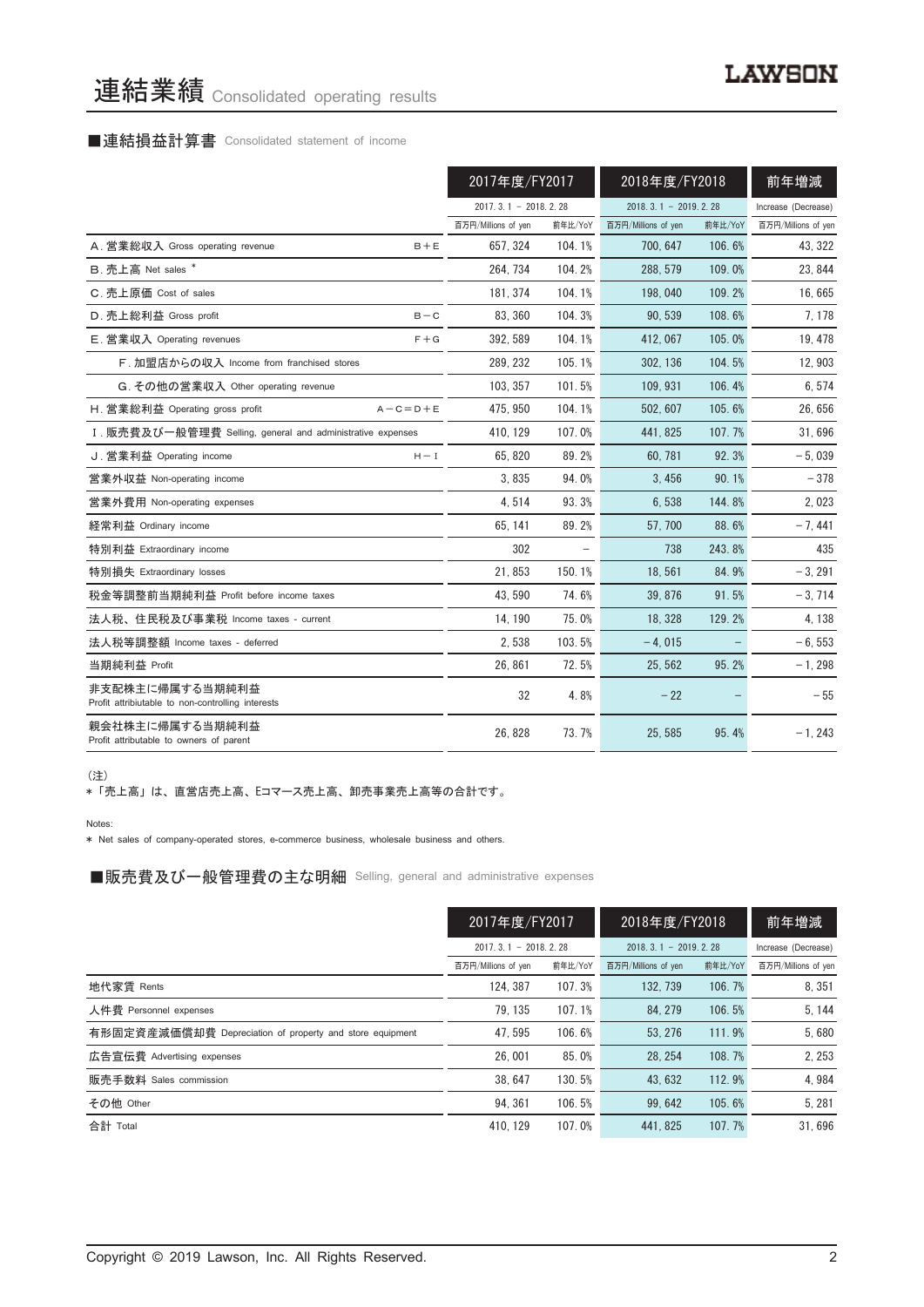#### ■投融資の状況 Capital expenditure

|                                                                | 2017年度/FY2017          | 2018年度/FY2018              | 前年増減                | 2019年度計画                             |
|----------------------------------------------------------------|------------------------|----------------------------|---------------------|--------------------------------------|
|                                                                | $2017.3.1 - 2018.2.28$ | $2018, 3, 1 - 2019, 2, 28$ | Increase (Decrease) | Forecasts / 2019. 3. 1 - 2020. 2. 29 |
|                                                                | 百万円/Millions of yen    | 百万円/Millions of yen        | 百万円/Millions of yen | 百万円/Millions of yen                  |
| 新店投資 New store investments                                     | 55, 863                | 42,082                     | $-13,781$           | 30,000                               |
| 既存店投資<br>Existing store investments                            | 7,403                  | 11, 425                    | 4,021               | 13,000                               |
| システム関連投資<br>IT-related investments                             | 18,615                 | 18, 195                    | $-420$              | 12,500                               |
| その他 Other                                                      | 5,401                  | 7,295                      | 1,894               |                                      |
| 投資小計 Subtotal                                                  | 87, 283                | 78, 998                    | $-8,285$            | 55, 500                              |
| 出資・融資<br>Investments and advances                              | 4,358                  | 2,019                      | $-2,338$            | 3,500                                |
| リース Leases *                                                   | 48, 854                | 59,053                     | 10, 199             | 43,000                               |
| 合計 Total                                                       | 140, 495               | 140, 071                   | $-424$              | 102,000                              |
| 有形固定資産減価償却費<br>Depreciation of property and store<br>equipment | 47, 697                | 53, 384                    | 5,686               | 63, 300                              |
| 無形固定資産償却費<br>Amortization of intangible assets                 | 10, 903                | 13, 459                    | 2,556               | 16,900                               |
| 減価償却費合計<br>Total depreciation and amortization                 | 58,601                 | 66, 844                    | 8, 242              | 80, 200                              |

<sup>(</sup>注)

、一。<br>\* リース債務の返済による支出は、2017年度は32,096百万円、2018年度は40,682百万円です。

\* The amount of repayments of lease obligations (consolidated) is 32,096 millions of yen in fiscal year 2017 and 40,682 millions of yen in fiscal year 2018.

#### ■のれんの状況 Goodwill

|                                                       | 2017年度/FY2017          |         | 2018年度/FY2018          |         | 前年増減                |  |
|-------------------------------------------------------|------------------------|---------|------------------------|---------|---------------------|--|
|                                                       | $2017.3.1 - 2018.2.28$ |         | $2018.3.1 - 2019.2.28$ |         | Increase (Decrease) |  |
|                                                       | 百万円/Millions of yen    | 前年比/YoY | 百万円/Millions of yen    | 前年比/YoY | 百万円/Millions of yen |  |
| のれん償却額<br>Amortization of goodwill                    |                        |         |                        |         |                     |  |
| 国内コンビニエンスストア事業<br>Domestic convenience store business | 1.839                  | 201.9%  | 2.417                  | 131.4%  | 578                 |  |
| 成城石井事業<br>Seijo Ishii business                        | 1.437                  | 85.7%   | 1.437                  | 100.0%  |                     |  |
| エンタテイメント関連事業<br>Entertainment-related business        | 501                    | 100.0%  | 501                    | 100.0%  |                     |  |
| その他 Other business                                    | 59                     | 60.2%   | 59                     | 98.7%   | $-0$                |  |
| 合計 Total                                              | 3.837                  | 120.3%  | 4.415                  | 115.0%  | 577                 |  |

|                                                       | 2017年度/FY2017<br>(2018年2月28日現在) |         | 2018年度/FY2018<br>(2019年2月28日現在) |         | 2017年度末からの増減                         |
|-------------------------------------------------------|---------------------------------|---------|---------------------------------|---------|--------------------------------------|
|                                                       | FY2017 (As of 2018.2.28)        |         | FY2018 (As of 2019, 2, 28)      |         | Increase (Decrease) from 2018. 2. 28 |
|                                                       | 百万円/Millions of yen             | 前年比/YoY | 百万円/Millions of yen             | 前年比/YoY | 百万円/Millions of yen                  |
| 当期末残高<br>Balance of goodwill at end of period         |                                 |         |                                 |         |                                      |
| 国内コンビニエンスストア事業<br>Domestic convenience store business | 15.159                          | 134.5%  | 16,098                          | 106.2%  | 938                                  |
| 成城石井事業<br>Seijo Ishii business                        | 23.833                          | 94.3%   | 22.395                          | 94.0%   | $-1.437$                             |
| エンタテイメント関連事業<br>Entertainment-related business        | 8.188                           | 94.2%   | 7.686                           | 93.9%   | $-501$                               |
| その他 Other business                                    | 765                             | 94.3%   | 655                             | 85.6%   | $-110$                               |
| 合計 Total                                              | 47.947                          | 104.1%  | 46.836                          | 97.7%   | $-1.110$                             |

Note: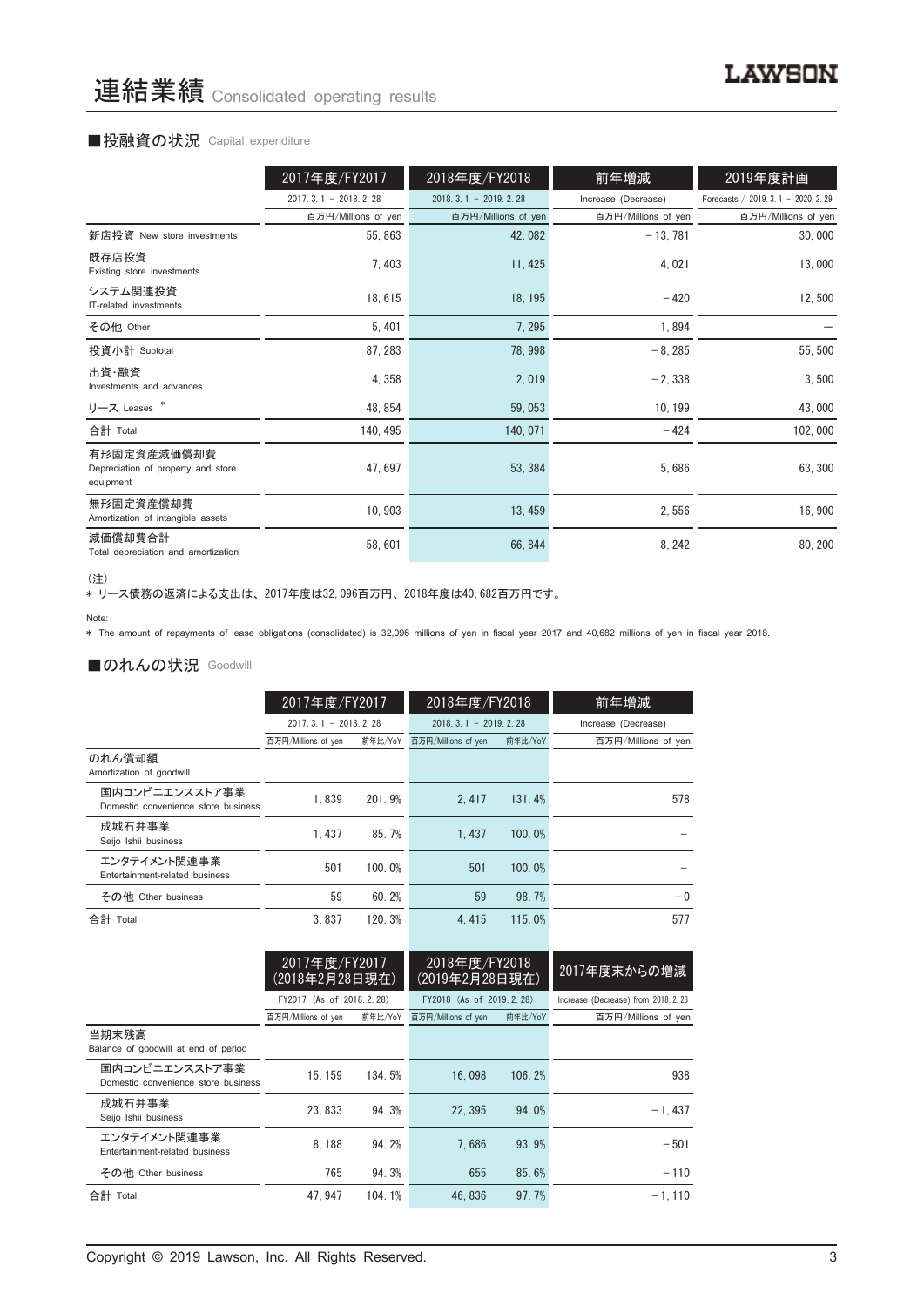### ■連結貸借対照表 Consolidated balance sheet

|                                                                            | 2017年度<br>(2018年2月28日現在) | 2018年度<br>(2019年2月28日現在) | 2017年度末からの増減                       |
|----------------------------------------------------------------------------|--------------------------|--------------------------|------------------------------------|
|                                                                            | FY2017 (As of 2018.2.28) | FY2018 (As of 2019.2.28) | Increase (Decrease) from 2018.2.28 |
| [資産の部 Assets]                                                              | 百万円/Millions of yen      | 百万円/Millions of yen      | 百万円/Millions of yen                |
| 流動資産 Current assets                                                        | 231, 860                 | 623, 998                 | 392, 138                           |
| 現金及び預金 Cash and deposits                                                   | 30, 124                  | 354, 240                 | 324, 115                           |
| 加盟店貸勘定 Accounts receivable - due from franchised stores                    | 46, 599                  | 47, 179                  | 580                                |
| リース債権 Lease receivables                                                    | 16, 426                  | 19, 120                  | 2,694                              |
| 商品 Merchandise                                                             | 18, 913                  | 20.862                   | 1,948                              |
| 未収入金 Accounts receivable - other                                           | 82, 633                  | 120, 969                 | 38, 336                            |
| 繰延税金資産 Deferred tax assets                                                 | 3,411                    | 4,394                    | 983                                |
| その他 Other                                                                  | 33, 779                  | 57, 355                  | 23, 575                            |
| 貸倒引当金 Allowance for doubtful accounts                                      | $-28$                    | $-124$                   | $-95$                              |
| 固定資産 Non-current assets                                                    | 668, 395                 | 718, 491                 | 50,095                             |
| 有形固定資産 Property and store equipment                                        | 349, 935                 | 382, 300                 | 32, 364                            |
| ・建物及び構築物 Buildings and structures                                          | 197, 979                 | 207, 755                 | 9, 775                             |
| ・工具、器具及び備品 Tools, furniture and fixtures                                   | 16, 355                  | 16,056                   | $-298$                             |
| ・土地 Land                                                                   | 9,582                    | 9,052                    | $-529$                             |
| ・リース資産 Leased assets                                                       | 123, 940                 | 146, 880                 | 22, 940                            |
| ・建設仮勘定 Construction in progress                                            | 1,800                    | 2, 223                   | 422                                |
| ・その他 Other                                                                 | 277                      | 331                      | 54                                 |
| 無形固定資産 Intangible assets                                                   | 100, 197                 | 106, 672                 | 6, 474                             |
| ・ソフトウエア Soffware                                                           | 41, 602                  | 49, 791                  | 8, 189                             |
| ・のれん Goodwill                                                              | 47, 947                  | 46, 836                  | $-1,110$                           |
| ・商標権 Trademark right                                                       | 10,074                   | 9,468                    | $-606$                             |
| ・その他 Other                                                                 | 573                      | 576                      | $\overline{2}$                     |
| 投資その他の資産 Investments and other assets                                      | 218, 262                 | 229, 519                 | 11, 256                            |
| ・投資有価証券 Investments securities                                             | 27, 271                  | 31.140                   | 3,868                              |
| ・長期貸付金 Long-term loans receivable                                          | 47.425                   | 44,024                   | $-3,401$                           |
| ・差入保証金 Guarantee deposits                                                  | 100.686                  | 107,034                  | 6, 347                             |
| ・繰延税金資産 Deferred tax assets                                                | 24, 406                  | 26,760                   | 2,354                              |
| ・その他 Other                                                                 | 19,568                   | 21, 395                  | 1,826                              |
| ・貸倒引当金 Allowance for doubtful accounts                                     | $-1,095$                 | $-835$                   | 259                                |
| 資産合計 Total assets                                                          | 900, 256                 | 1, 342, 490              | 442, 234                           |
| 有形固定資産の減価償却累計額<br>Accumulated depreciation of property and store equipment | 317, 966                 | 342, 857                 | 24,890                             |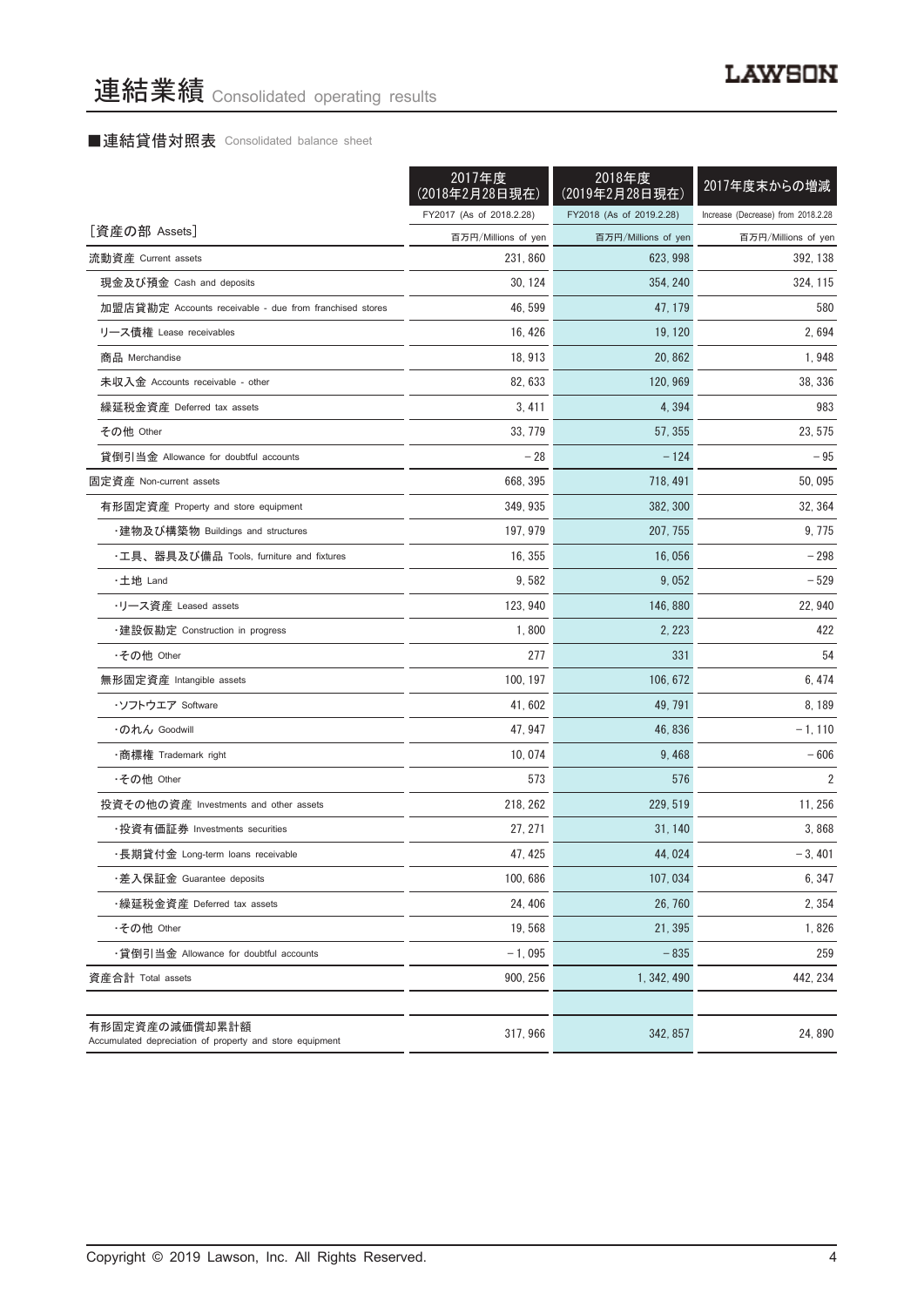# ■連結貸借対照表 Consolidated balance sheet

|                                                                                                                 | 2017年度<br>(2018年2月28日現在) | 2018年度<br>(2019年2月28日現在) | 2017年度末からの増減                       |
|-----------------------------------------------------------------------------------------------------------------|--------------------------|--------------------------|------------------------------------|
|                                                                                                                 | FY2017 (As of 2018.2.28) | FY2018 (As of 2019.2.28) | Increase (Decrease) from 2018.2.28 |
| [負債の部 Liabilities]                                                                                              | 百万円/Millions of yen      | 百万円/Millions of yen      | 百万円/Millions of yen                |
| 流動負債 Current liabilities                                                                                        | 379, 222                 | 598, 522                 | 219, 300                           |
| 買掛金 Accounts payable - trade                                                                                    | 118, 174                 | 123, 408                 | 5, 234                             |
| 短期借入金 Short-term loans payable*                                                                                 | 36, 340                  | 126, 600                 | 90, 260                            |
| 1年内返済予定の長期借入金<br>Current portion of long-term loans payable                                                     | 575                      | 50,000                   | 49, 425                            |
| リース債務 Lease obligations                                                                                         | 33,063                   | 38, 750                  | 5,687                              |
| 未払金 Accounts payable - other                                                                                    | 60, 741                  | 101.995                  | 41, 254                            |
| 未払法人税等 Income taxes payable                                                                                     | 6,880                    | 6,683                    | $-196$                             |
| 預り金 Deposits received                                                                                           | 109, 629                 | 131, 804                 | 22, 175                            |
| 賞与引当金 Provision for bonuses                                                                                     | 3, 767                   | 4, 263                   | 495                                |
| その他 Other                                                                                                       | 10,051                   | 15,015                   | 4,964                              |
| 固定負債 Non-current liabilities                                                                                    | 239, 587                 | 461, 985                 | 222, 398                           |
| 長期借入金 Long-term loans payable*                                                                                  | 55, 469                  | 260,000                  | 204, 530                           |
| リース債務 Lease obligations                                                                                         | 113, 617                 | 131, 441                 | 17, 823                            |
| 繰延税金負債 Deferred tax liabilities                                                                                 | 2,616                    | 711                      | $-1,905$                           |
| 役員退職慰労引当金<br>Provision for retirement benefits to executive officers and audit and<br>supervisory board members | 271                      | 300                      | 29                                 |
| 退職給付に係る負債 Net defined benefit liability                                                                         | 13, 781                  | 15, 125                  | 1,344                              |
| 資産除去債務 Asset retirement obligations                                                                             | 29,062                   | 31, 102                  | 2,039                              |
| その他 Other                                                                                                       | 24, 767                  | 23, 303                  | $-1,463$                           |
| 負債合計 Total liabilities                                                                                          | 618, 809                 | 1, 060, 507              | 441, 698                           |
| [純資産の部 Net assets]                                                                                              |                          |                          |                                    |
| 株主資本 Shareholders' equity                                                                                       | 270, 280                 | 270, 649                 | 369                                |
| 資本金 Capital stock                                                                                               | 58, 506                  | 58, 506                  |                                    |
| 資本剰余金 Capital surplus                                                                                           | 46, 689                  | 46, 984                  | 294                                |
| 利益剰余金 Retained earnings                                                                                         | 166, 124                 | 166, 187                 | 62                                 |
| 自己株式 Treasury shares                                                                                            | $-1,040$                 | $-1,028$                 | $12\,$                             |
| その他の包括利益累計額<br>Accumulated other comprehensive income                                                           | 5,377                    | 5,865                    | 487                                |
| その他有価証券評価差額金<br>Valuation difference on available-for-sale securities                                           | 2,084                    | 3,349                    | 1, 264                             |
| 土地再評価差額金 Revaluation reserve for land                                                                           | $-575$                   | $-566$                   | 8                                  |
| 為替換算調整勘定 Foreign currency translation adjustments                                                               | 4,595                    | 3.930                    | $-664$                             |
| 退職給付に係る調整累計額<br>Remeasurements of defined benefit plans                                                         | $-726$                   | $-848$                   | $-121$                             |
| 新株予約権 Subscription rights to shares                                                                             | 195                      | 215                      | 20                                 |
| 非支配株主持分 Non-controlling interests                                                                               | 5,593                    | 5, 251                   | $-341$                             |
| 純資産合計 Net assets                                                                                                | 281, 446                 | 281, 982                 | 535                                |
| 負債純資産合計 Liabilities and net assets                                                                              | 900, 256                 | 1, 342, 490              | 442, 234                           |

<sup>(</sup>注)

\* 2019年2月28日現在、 短期借入金 ・ 長期借入金には金融関連事業の330,000百万円が含まれております。

Note: \* The amount of loans payable for the Financial Services Business as of February 28, 2019 is 330,000 millions of yen.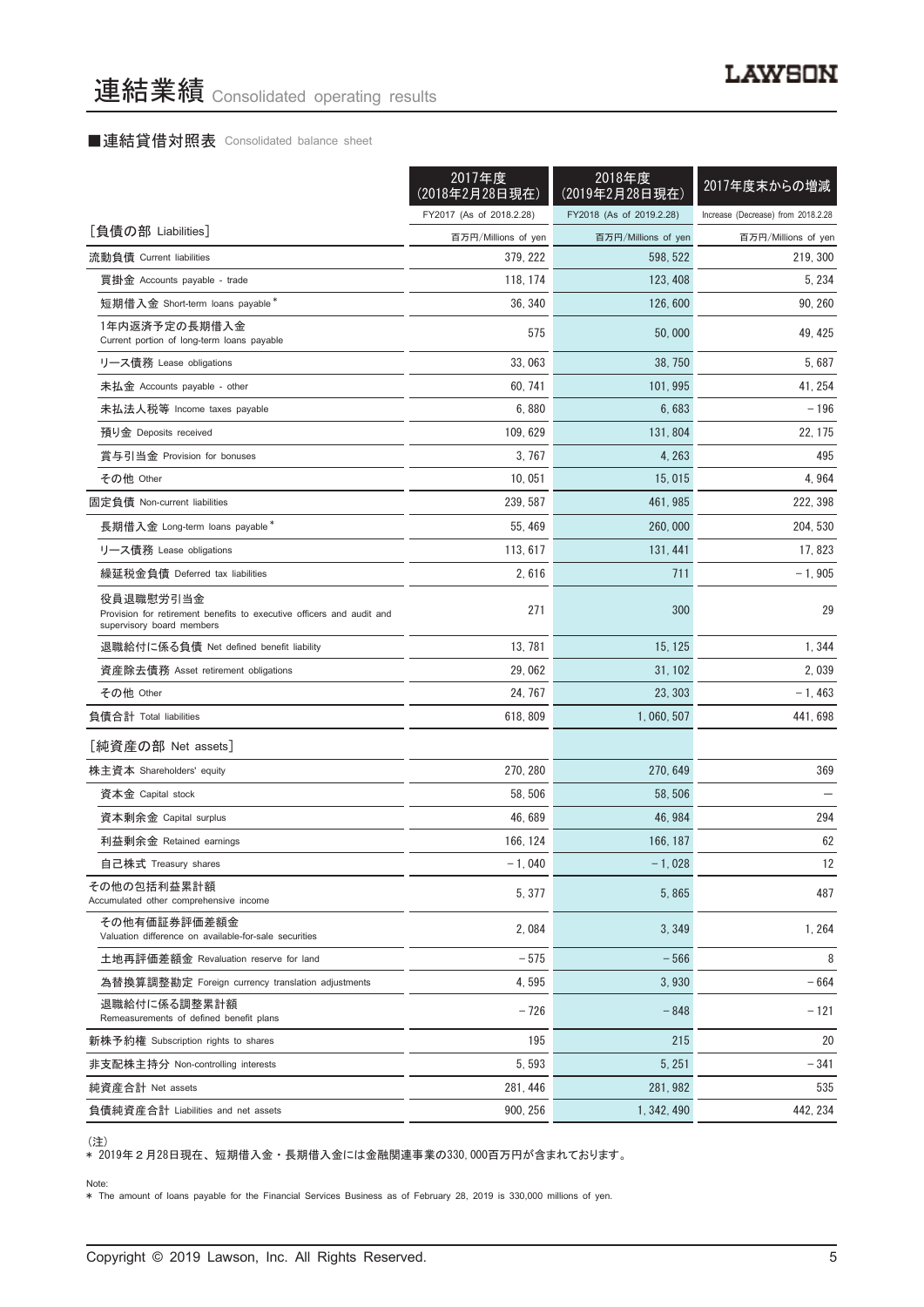■連結キャッシュ・フロー計算書 Consolidated statement of cash flows

|                                                                                   | 2017年度/FY2017          | 2018年度/FY2018          | 前年増減                |
|-----------------------------------------------------------------------------------|------------------------|------------------------|---------------------|
| I.営業活動によるキャッシュ・フロー                                                                | $2017.3.1 - 2018.2.28$ | $2018.3.1 - 2019.2.28$ | Increase (Decrease) |
| I. Net cash provided by (used in) operating activities                            | 百万円/Millions of yen    | 百万円/Millions of yen    | 百万円/Millions of yen |
| 税金等調整前当期純利益 Profit before income taxes                                            | 43, 590                | 39, 876                | $-3,714$            |
| 減価償却費 Depreciation                                                                | 58,601                 | 66, 844                | 8.242               |
| 減損損失 Impairment loss                                                              | 17, 533                | 13,891                 | $-3,641$            |
| 受取利息 Interest income                                                              | $-799$                 | $-714$                 | 85                  |
| 支払利息 Interest expenses                                                            | 2,099                  | 2,768                  | 668                 |
| 固定資産除却損 Loss on retirement of non-current assets                                  | 3, 115                 | 4, 141                 | 1,026               |
| 売上債権の増減額(マイナスは増加)<br>Decrease (increase) in notes and accounts receivable - trade | $-6, 574$              | $-2,707$               | 3,866               |
| 未収入金の増減額(マイナスは増加)<br>Decrease (increase) in accounts receivable - other           | $-4,100$               | $-38,404$              | $-34,303$           |
| 仕入債務の増減額(マイナスは減少)<br>Increase (decrease) in notes and accounts payable - trade    | 7, 103                 | 5, 752                 | $-1, 351$           |
| 未払金の増減額(マイナスは減少)<br>Increase (decrease) in accounts payable - other               | 428                    | 41, 109                | 40,680              |
| 預り金の増減額(マイナスは減少)<br>Increase (decrease) in deposits received                      | 6, 468                 | 22, 179                | 15, 710             |
| 退職給付に係る負債の増減額(マイナスは減少)<br>Increase (decrease) in net defined benefit liability    | 781                    | 876                    | 95                  |
| 銀行業におけるコールローンの純増減(マイナスは増加)<br>Increase (decrease) in call loans                   |                        | $-20.000$              | $-20,000$           |
| その他 Other - net                                                                   | 5, 278                 | 13, 785                | 8,507               |
| 小計 Subtotal                                                                       | 133, 526               | 149, 400               | 15, 873             |
| 利息の受取額 Interest income received                                                   | 750                    | 671                    | $-79$               |
| 利息の支払額 Interest expenses paid                                                     | $-2,051$               | $-2,771$               | $-719$              |
| 法人税等の支払額 Income taxes paid                                                        | $-18,286$              | $-18,706$              | $-419$              |
| 営業活動によるキャッシュ・フロー<br>Net cash provided by (used in) operating activities           | 113, 938               | 128, 594               | 14,656              |
| Ⅱ. 投資活動によるキャッシュ・フロー<br>II. Net cash provided by (used in) investing activities    |                        |                        |                     |
| 有形固定資産の取得による支出<br>Purchase of property and store equipment                        | $-41,536$              | $-43,284$              | $-1,747$            |
| 無形固定資産の取得による支出 Purchase of intangible assets                                      | $-18,533$              | $-18,060$              | 473                 |
| 投資有価証券の取得による支出<br>Purchase of investment securities                               | $-1, 126$              | $-5,756$               | 4,629               |
| 投資有価証券の売却による収入<br>Proceeds from sales of investment securities                    | 665                    | 7, 157                 | 6, 492              |
| 関係会社株式の取得による支出<br>Purchase of shares of subsidiaries and associates               | $-3,920$               | $-3,597$               | 323                 |
| 長期貸付金の貸付による支出<br>Payments of long-term loans receivable                           | $-8,580$               | $-7,388$               | 1, 191              |
| 長期貸付金の回収による収入<br>Collection of long-term loans receivable                         | 5, 133                 | 5, 110                 | $-22$               |
| 差入保証金の差入による支出<br>Payments for guarantee deposits                                  | $-24,579$              | $-24, 239$             | 340                 |
| 差入保証金の回収による収入<br>Collection of guarantee deposits                                 | 22, 115                | 18, 428                | $-3,686$            |
| 長期前払費用の取得による支出<br>Purchase of long-term prepaid expenses                          | $-9,229$               | $-5,752$               | 3, 477              |
| 事業譲受による支出 Payments for transfer of business                                       | $-11,009$              | $-2,730$               | 8, 279              |
| その他 Other - net                                                                   | $-605$                 | $-904$                 | $-298$              |
| 投資活動によるキャッシュ・フロー<br>Net cash provided by (used in) investing activities           | $-91,209$              | $-81,017$              | 10, 191             |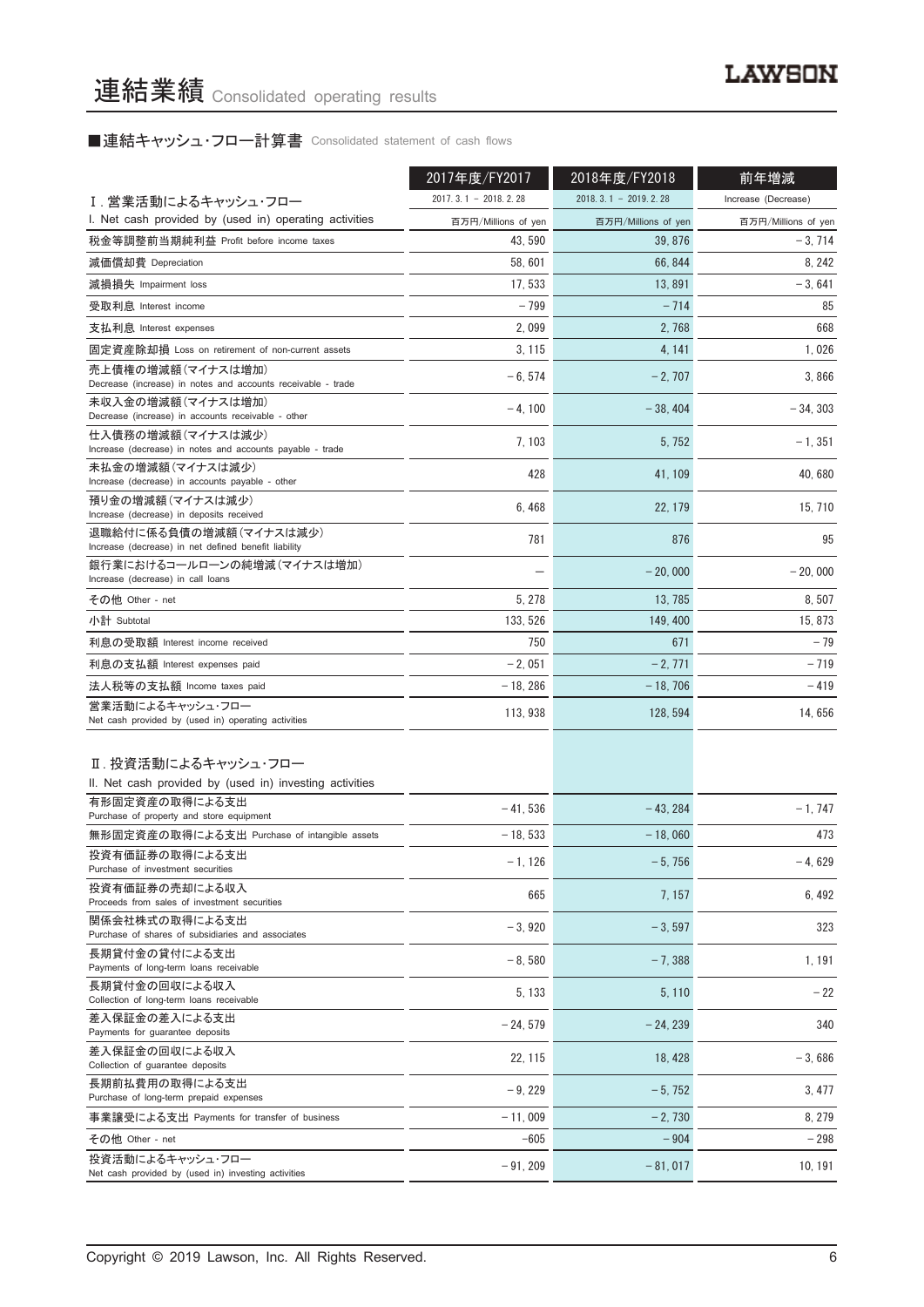# ■連結キャッシュ・フロー計算書 Consolidated statement of cash flows

|                                                                                                                                                      | 2017年度/FY2017          | 2018年度/FY2018              | 前年増減                |
|------------------------------------------------------------------------------------------------------------------------------------------------------|------------------------|----------------------------|---------------------|
| Ⅲ. 財務活動によるキャッシュ・フロー                                                                                                                                  | $2017.3.1 - 2018.2.28$ | $2018, 3, 1 - 2019, 2, 28$ | Increase (Decrease) |
| III. Net cash provided by (used in) financing activities                                                                                             | 百万円/Millions of yen    | 百万円/Millions of yen        | 百万円/Millions of yen |
| 短期借入金の純増減額(マイナスは減少)<br>Net increase (decrease) in short-term loans payable                                                                           | 5.160                  | 90.260                     | 85.100              |
| 長期借入金の借入による収入<br>Proceeds from long-term loans payable                                                                                               |                        | 260,000                    | 260,000             |
| 長期借入金の返済による支出<br>Repayments of long-term loans payable                                                                                               | $-1.234$               | $-6.044$                   | $-4.810$            |
| リース債務の返済による支出 Repayments of lease obligations                                                                                                        | $-32.096$              | $-40.682$                  | $-8.586$            |
| 配当金の支払額 Cash dividends paid                                                                                                                          | $-25, 258$             | $-25, 514$                 | $-255$              |
| 連結の範囲の変更を伴わない子会社株式の取得による支出<br>Payments from changes in ownership interests in subsidiaries that<br>do not result in change in scope of consolidation | $-7,799$               |                            | 7,799               |
| その他 Other - net                                                                                                                                      | $-10$                  | $-80$                      | $-70$               |
| 財務活動によるキャッシュ・フロー<br>Net cash provided by (used in) financing activities                                                                              | $-61, 238$             | 277, 937                   | 339, 176            |
| Ⅳ. 現金及び現金同等物に係る換算差額<br>IV. Effect of exchange rate change on cash and cash<br>equivalents                                                            | 173                    | $-1,409$                   | $-1,582$            |
| V. 現金及び現金同等物の増減額(マイナスは減少)<br>V. Net increase (decrease) in cash and cash equivalents                                                                 | $-38, 336$             | 324, 105                   | 362, 441            |
| VI. 現金及び現金同等物の期首残高<br>VI. Cash and cash equivalents at beginning of period                                                                           | 67, 692                | 30, 120                    | $-37,571$           |
| Ⅶ. 連結の範囲の変更に伴う現金及び現金同等物<br>の増減額(マイナスは減少)<br>VII. Increase (decrease) in cash and cash equivalents<br>resulting from change of scope of consolidation | 765                    | 10                         | $-755$              |
| Ⅷ. 現金及び現金同等物の期末残高<br>VIII. Cash and cash equivalents at end of period                                                                                | 30.120                 | 354.236                    | 324, 115            |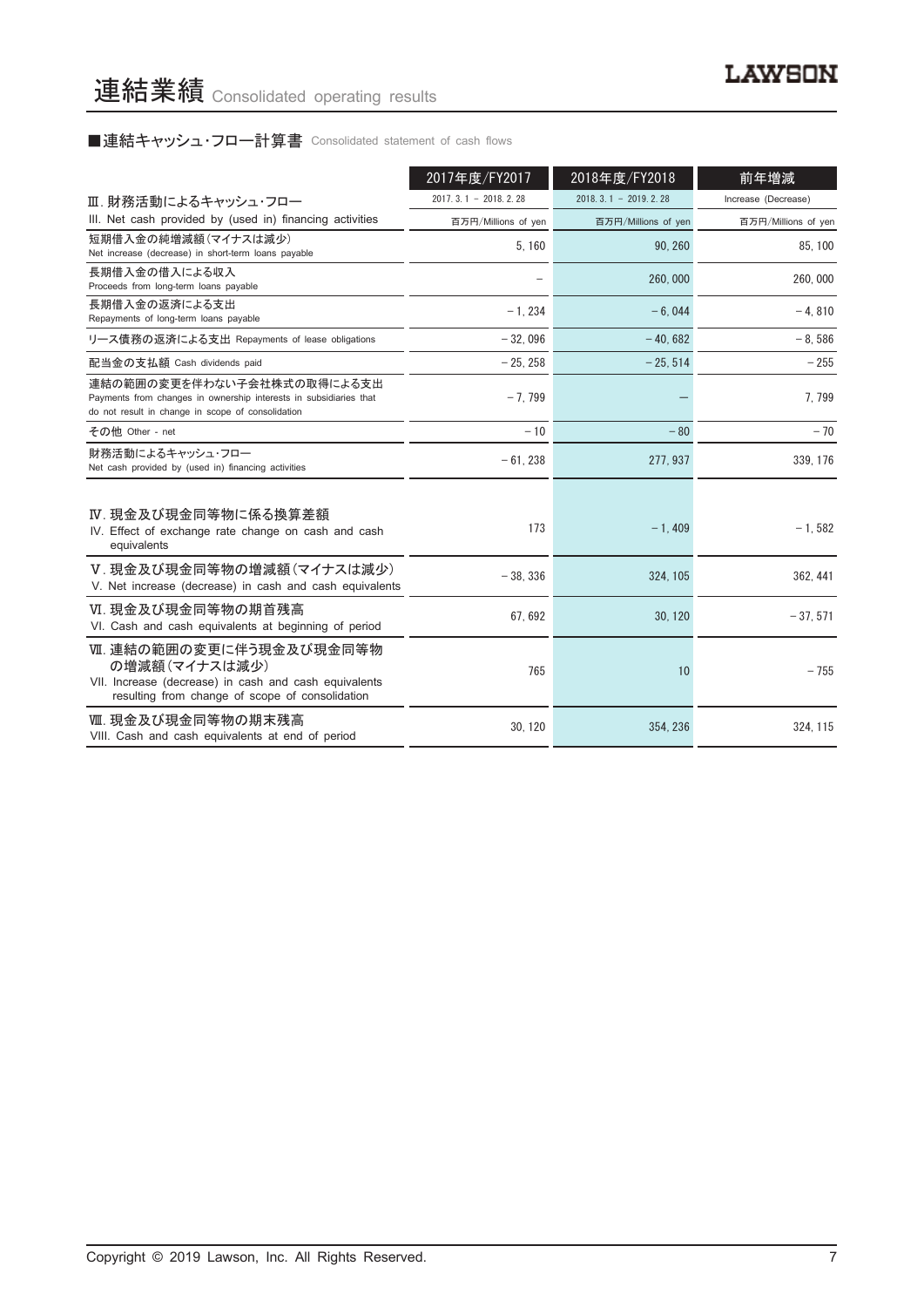■主な関係会社の状況 Main subsidiaries and equity method affiliates

| Lawson Sanin, Inc.<br>Lawson urbanworks, Inc.<br>1. Consolidated subsidiaries<br>2016年9月 2016.9<br>2017年11月 2017.11<br>設立日 Date of establishment<br>2月 February<br>決算月 Fiscal year end<br>2月 February<br>グループ出資比率 Share of group companies*1<br>70.0%<br>100.0%<br>山陰地方におけるコンビニエンスストア事業<br>「ローソン」の店舗運営<br>事業内容 Business activities<br>Lawson's chain-store development and operation in Sanin area<br>Store operation business of LAWSON stores<br>株式会社ポプラ POPLAR Co.,Ltd.<br>他出資者 Other shareholders<br>30.0%<br>2016. 9-2017. 2 2017. 3-2018. 2 2018. 3-2019. 2<br>2016. 9-2017. 2 2017. 3-2018. 2 2018. 3-2019. 2<br>百万円/Millions of yen<br>百万円/Millions of yen<br>15, 783<br>50, 229<br>チェーン全店売上高 Total net sales<br>49, 183<br>15, 692<br>2, 460<br>7,876<br>7,527<br>15, 979<br>営業総収入 Gross operating revenue<br>$-56$<br>582<br>403<br>$-21$<br>営業利益 Operating income<br>$-45$<br>596<br>421<br>経常利益 Ordinary income<br>14<br>$-75$<br>254<br>148<br>$7\overline{ }$<br>当期純利益 Profit<br>(株)ローソンストア100 *3<br>$(\n#)$ SCI<br>Lawson Store100, Inc.<br>SCI, Inc.<br>2012年7月 2012.7<br>2013年11月 2013.11<br>設立日 Date of establishment<br>2月 February<br>2月 February<br>決算月 Fiscal year end<br>グループ出資比率 Share of group companies *!<br>100.0%<br>100.0%<br>「ローソンストア100」の店舗運営<br>SCM機能子会社<br>事業内容 Business activities<br>及び指導並びに商品関連事業<br>Store operation and merchandising function of LAWSON STORE100 Serving supply chain management of convenience store businesses<br>他出資者 Other shareholders<br>2016. 3-2017. 2 2017. 3-2018. 2 2018. 3-2019. 2<br>2016. 3-2017. 2 2017. 3-2018. 2 2018. 3-2019. 2<br>百万円/Millions of yen<br>百万円/Millions of yen<br>43, 305<br>40,580<br>チェーン全店売上高 Total net sales<br>37, 793<br>営業総収入 Gross operating revenue<br>48, 111<br>44, 942<br>42, 295<br>255, 294<br>283, 884<br>309, 482<br>545<br>$-325$<br>$-348$<br>1,860<br>2, 385<br>2,489<br>営業利益 Operating income<br>551<br>$-328$<br>$-346$<br>2,065<br>2,392<br>経常利益 Ordinary income<br>2, 494<br>441<br>1,395<br>1,558<br>1,624<br>当期純利益 Profit<br>$-381$<br>$-191$<br>(株) 成城石井 *4<br>SEIJO ISHII CO., LTD.<br>1927年2月 1927.2<br>設立日 Date of establishment<br>2月 February<br>決算月 Fiscal year end<br>グループ出資比率 Share of group companies *1<br>100.0%<br>食品総合小売業、輸入、卸売、食品製造<br>及び飲食店の事業<br>事業内容 Business activities<br>Food retailing, import, wholesale, food manufacture<br>and restaurant operations business<br>他出資者 Other shareholders<br>2016. 1-2017. 2 2017. 3-2018. 2 2018. 3-2019. 2<br>百万円/Millions of yen<br>79, 572<br>75, 469<br>チェーン全店売上高 Total net sales<br>79, 502<br>85, 824<br>81, 957<br>87, 229<br>営業総収入 Gross operating revenue<br>7,795<br>8, 171<br>7,611<br>営業利益 Operating income<br>7,598<br>8,308<br>7,693<br>経常利益 Ordinary income<br>当期純利益 Profit<br>4,616<br>4, 339<br>4,885 | 1. 連結子会社 | (株)ローソン山陰 |  |  |  | (株)ローソンアーバンワークス *2 |  |
|---------------------------------------------------------------------------------------------------------------------------------------------------------------------------------------------------------------------------------------------------------------------------------------------------------------------------------------------------------------------------------------------------------------------------------------------------------------------------------------------------------------------------------------------------------------------------------------------------------------------------------------------------------------------------------------------------------------------------------------------------------------------------------------------------------------------------------------------------------------------------------------------------------------------------------------------------------------------------------------------------------------------------------------------------------------------------------------------------------------------------------------------------------------------------------------------------------------------------------------------------------------------------------------------------------------------------------------------------------------------------------------------------------------------------------------------------------------------------------------------------------------------------------------------------------------------------------------------------------------------------------------------------------------------------------------------------------------------------------------------------------------------------------------------------------------------------------------------------------------------------------------------------------------------------------------------------------------------------------------------------------------------------------------------------------------------------------------------------------------------------------------------------------------------------------------------------------------------------------------------------------------------------------------------------------------------------------------------------------------------------------------------------------------------------------------------------------------------------------------------------------------------------------------------------------------------------------------------------------------------------------------------------------------------------------------------------------------------------------------------------------------------------------------------------|----------|-----------|--|--|--|--------------------|--|
|                                                                                                                                                                                                                                                                                                                                                                                                                                                                                                                                                                                                                                                                                                                                                                                                                                                                                                                                                                                                                                                                                                                                                                                                                                                                                                                                                                                                                                                                                                                                                                                                                                                                                                                                                                                                                                                                                                                                                                                                                                                                                                                                                                                                                                                                                                                                                                                                                                                                                                                                                                                                                                                                                                                                                                                                   |          |           |  |  |  |                    |  |
|                                                                                                                                                                                                                                                                                                                                                                                                                                                                                                                                                                                                                                                                                                                                                                                                                                                                                                                                                                                                                                                                                                                                                                                                                                                                                                                                                                                                                                                                                                                                                                                                                                                                                                                                                                                                                                                                                                                                                                                                                                                                                                                                                                                                                                                                                                                                                                                                                                                                                                                                                                                                                                                                                                                                                                                                   |          |           |  |  |  |                    |  |
|                                                                                                                                                                                                                                                                                                                                                                                                                                                                                                                                                                                                                                                                                                                                                                                                                                                                                                                                                                                                                                                                                                                                                                                                                                                                                                                                                                                                                                                                                                                                                                                                                                                                                                                                                                                                                                                                                                                                                                                                                                                                                                                                                                                                                                                                                                                                                                                                                                                                                                                                                                                                                                                                                                                                                                                                   |          |           |  |  |  |                    |  |
|                                                                                                                                                                                                                                                                                                                                                                                                                                                                                                                                                                                                                                                                                                                                                                                                                                                                                                                                                                                                                                                                                                                                                                                                                                                                                                                                                                                                                                                                                                                                                                                                                                                                                                                                                                                                                                                                                                                                                                                                                                                                                                                                                                                                                                                                                                                                                                                                                                                                                                                                                                                                                                                                                                                                                                                                   |          |           |  |  |  |                    |  |
|                                                                                                                                                                                                                                                                                                                                                                                                                                                                                                                                                                                                                                                                                                                                                                                                                                                                                                                                                                                                                                                                                                                                                                                                                                                                                                                                                                                                                                                                                                                                                                                                                                                                                                                                                                                                                                                                                                                                                                                                                                                                                                                                                                                                                                                                                                                                                                                                                                                                                                                                                                                                                                                                                                                                                                                                   |          |           |  |  |  |                    |  |
|                                                                                                                                                                                                                                                                                                                                                                                                                                                                                                                                                                                                                                                                                                                                                                                                                                                                                                                                                                                                                                                                                                                                                                                                                                                                                                                                                                                                                                                                                                                                                                                                                                                                                                                                                                                                                                                                                                                                                                                                                                                                                                                                                                                                                                                                                                                                                                                                                                                                                                                                                                                                                                                                                                                                                                                                   |          |           |  |  |  |                    |  |
|                                                                                                                                                                                                                                                                                                                                                                                                                                                                                                                                                                                                                                                                                                                                                                                                                                                                                                                                                                                                                                                                                                                                                                                                                                                                                                                                                                                                                                                                                                                                                                                                                                                                                                                                                                                                                                                                                                                                                                                                                                                                                                                                                                                                                                                                                                                                                                                                                                                                                                                                                                                                                                                                                                                                                                                                   |          |           |  |  |  |                    |  |
|                                                                                                                                                                                                                                                                                                                                                                                                                                                                                                                                                                                                                                                                                                                                                                                                                                                                                                                                                                                                                                                                                                                                                                                                                                                                                                                                                                                                                                                                                                                                                                                                                                                                                                                                                                                                                                                                                                                                                                                                                                                                                                                                                                                                                                                                                                                                                                                                                                                                                                                                                                                                                                                                                                                                                                                                   |          |           |  |  |  |                    |  |
|                                                                                                                                                                                                                                                                                                                                                                                                                                                                                                                                                                                                                                                                                                                                                                                                                                                                                                                                                                                                                                                                                                                                                                                                                                                                                                                                                                                                                                                                                                                                                                                                                                                                                                                                                                                                                                                                                                                                                                                                                                                                                                                                                                                                                                                                                                                                                                                                                                                                                                                                                                                                                                                                                                                                                                                                   |          |           |  |  |  |                    |  |
|                                                                                                                                                                                                                                                                                                                                                                                                                                                                                                                                                                                                                                                                                                                                                                                                                                                                                                                                                                                                                                                                                                                                                                                                                                                                                                                                                                                                                                                                                                                                                                                                                                                                                                                                                                                                                                                                                                                                                                                                                                                                                                                                                                                                                                                                                                                                                                                                                                                                                                                                                                                                                                                                                                                                                                                                   |          |           |  |  |  |                    |  |
|                                                                                                                                                                                                                                                                                                                                                                                                                                                                                                                                                                                                                                                                                                                                                                                                                                                                                                                                                                                                                                                                                                                                                                                                                                                                                                                                                                                                                                                                                                                                                                                                                                                                                                                                                                                                                                                                                                                                                                                                                                                                                                                                                                                                                                                                                                                                                                                                                                                                                                                                                                                                                                                                                                                                                                                                   |          |           |  |  |  |                    |  |
|                                                                                                                                                                                                                                                                                                                                                                                                                                                                                                                                                                                                                                                                                                                                                                                                                                                                                                                                                                                                                                                                                                                                                                                                                                                                                                                                                                                                                                                                                                                                                                                                                                                                                                                                                                                                                                                                                                                                                                                                                                                                                                                                                                                                                                                                                                                                                                                                                                                                                                                                                                                                                                                                                                                                                                                                   |          |           |  |  |  |                    |  |
|                                                                                                                                                                                                                                                                                                                                                                                                                                                                                                                                                                                                                                                                                                                                                                                                                                                                                                                                                                                                                                                                                                                                                                                                                                                                                                                                                                                                                                                                                                                                                                                                                                                                                                                                                                                                                                                                                                                                                                                                                                                                                                                                                                                                                                                                                                                                                                                                                                                                                                                                                                                                                                                                                                                                                                                                   |          |           |  |  |  |                    |  |
|                                                                                                                                                                                                                                                                                                                                                                                                                                                                                                                                                                                                                                                                                                                                                                                                                                                                                                                                                                                                                                                                                                                                                                                                                                                                                                                                                                                                                                                                                                                                                                                                                                                                                                                                                                                                                                                                                                                                                                                                                                                                                                                                                                                                                                                                                                                                                                                                                                                                                                                                                                                                                                                                                                                                                                                                   |          |           |  |  |  |                    |  |
|                                                                                                                                                                                                                                                                                                                                                                                                                                                                                                                                                                                                                                                                                                                                                                                                                                                                                                                                                                                                                                                                                                                                                                                                                                                                                                                                                                                                                                                                                                                                                                                                                                                                                                                                                                                                                                                                                                                                                                                                                                                                                                                                                                                                                                                                                                                                                                                                                                                                                                                                                                                                                                                                                                                                                                                                   |          |           |  |  |  |                    |  |
|                                                                                                                                                                                                                                                                                                                                                                                                                                                                                                                                                                                                                                                                                                                                                                                                                                                                                                                                                                                                                                                                                                                                                                                                                                                                                                                                                                                                                                                                                                                                                                                                                                                                                                                                                                                                                                                                                                                                                                                                                                                                                                                                                                                                                                                                                                                                                                                                                                                                                                                                                                                                                                                                                                                                                                                                   |          |           |  |  |  |                    |  |
|                                                                                                                                                                                                                                                                                                                                                                                                                                                                                                                                                                                                                                                                                                                                                                                                                                                                                                                                                                                                                                                                                                                                                                                                                                                                                                                                                                                                                                                                                                                                                                                                                                                                                                                                                                                                                                                                                                                                                                                                                                                                                                                                                                                                                                                                                                                                                                                                                                                                                                                                                                                                                                                                                                                                                                                                   |          |           |  |  |  |                    |  |
|                                                                                                                                                                                                                                                                                                                                                                                                                                                                                                                                                                                                                                                                                                                                                                                                                                                                                                                                                                                                                                                                                                                                                                                                                                                                                                                                                                                                                                                                                                                                                                                                                                                                                                                                                                                                                                                                                                                                                                                                                                                                                                                                                                                                                                                                                                                                                                                                                                                                                                                                                                                                                                                                                                                                                                                                   |          |           |  |  |  |                    |  |
|                                                                                                                                                                                                                                                                                                                                                                                                                                                                                                                                                                                                                                                                                                                                                                                                                                                                                                                                                                                                                                                                                                                                                                                                                                                                                                                                                                                                                                                                                                                                                                                                                                                                                                                                                                                                                                                                                                                                                                                                                                                                                                                                                                                                                                                                                                                                                                                                                                                                                                                                                                                                                                                                                                                                                                                                   |          |           |  |  |  |                    |  |
|                                                                                                                                                                                                                                                                                                                                                                                                                                                                                                                                                                                                                                                                                                                                                                                                                                                                                                                                                                                                                                                                                                                                                                                                                                                                                                                                                                                                                                                                                                                                                                                                                                                                                                                                                                                                                                                                                                                                                                                                                                                                                                                                                                                                                                                                                                                                                                                                                                                                                                                                                                                                                                                                                                                                                                                                   |          |           |  |  |  |                    |  |
|                                                                                                                                                                                                                                                                                                                                                                                                                                                                                                                                                                                                                                                                                                                                                                                                                                                                                                                                                                                                                                                                                                                                                                                                                                                                                                                                                                                                                                                                                                                                                                                                                                                                                                                                                                                                                                                                                                                                                                                                                                                                                                                                                                                                                                                                                                                                                                                                                                                                                                                                                                                                                                                                                                                                                                                                   |          |           |  |  |  |                    |  |
|                                                                                                                                                                                                                                                                                                                                                                                                                                                                                                                                                                                                                                                                                                                                                                                                                                                                                                                                                                                                                                                                                                                                                                                                                                                                                                                                                                                                                                                                                                                                                                                                                                                                                                                                                                                                                                                                                                                                                                                                                                                                                                                                                                                                                                                                                                                                                                                                                                                                                                                                                                                                                                                                                                                                                                                                   |          |           |  |  |  |                    |  |
|                                                                                                                                                                                                                                                                                                                                                                                                                                                                                                                                                                                                                                                                                                                                                                                                                                                                                                                                                                                                                                                                                                                                                                                                                                                                                                                                                                                                                                                                                                                                                                                                                                                                                                                                                                                                                                                                                                                                                                                                                                                                                                                                                                                                                                                                                                                                                                                                                                                                                                                                                                                                                                                                                                                                                                                                   |          |           |  |  |  |                    |  |
|                                                                                                                                                                                                                                                                                                                                                                                                                                                                                                                                                                                                                                                                                                                                                                                                                                                                                                                                                                                                                                                                                                                                                                                                                                                                                                                                                                                                                                                                                                                                                                                                                                                                                                                                                                                                                                                                                                                                                                                                                                                                                                                                                                                                                                                                                                                                                                                                                                                                                                                                                                                                                                                                                                                                                                                                   |          |           |  |  |  |                    |  |
|                                                                                                                                                                                                                                                                                                                                                                                                                                                                                                                                                                                                                                                                                                                                                                                                                                                                                                                                                                                                                                                                                                                                                                                                                                                                                                                                                                                                                                                                                                                                                                                                                                                                                                                                                                                                                                                                                                                                                                                                                                                                                                                                                                                                                                                                                                                                                                                                                                                                                                                                                                                                                                                                                                                                                                                                   |          |           |  |  |  |                    |  |
|                                                                                                                                                                                                                                                                                                                                                                                                                                                                                                                                                                                                                                                                                                                                                                                                                                                                                                                                                                                                                                                                                                                                                                                                                                                                                                                                                                                                                                                                                                                                                                                                                                                                                                                                                                                                                                                                                                                                                                                                                                                                                                                                                                                                                                                                                                                                                                                                                                                                                                                                                                                                                                                                                                                                                                                                   |          |           |  |  |  |                    |  |
|                                                                                                                                                                                                                                                                                                                                                                                                                                                                                                                                                                                                                                                                                                                                                                                                                                                                                                                                                                                                                                                                                                                                                                                                                                                                                                                                                                                                                                                                                                                                                                                                                                                                                                                                                                                                                                                                                                                                                                                                                                                                                                                                                                                                                                                                                                                                                                                                                                                                                                                                                                                                                                                                                                                                                                                                   |          |           |  |  |  |                    |  |
|                                                                                                                                                                                                                                                                                                                                                                                                                                                                                                                                                                                                                                                                                                                                                                                                                                                                                                                                                                                                                                                                                                                                                                                                                                                                                                                                                                                                                                                                                                                                                                                                                                                                                                                                                                                                                                                                                                                                                                                                                                                                                                                                                                                                                                                                                                                                                                                                                                                                                                                                                                                                                                                                                                                                                                                                   |          |           |  |  |  |                    |  |
|                                                                                                                                                                                                                                                                                                                                                                                                                                                                                                                                                                                                                                                                                                                                                                                                                                                                                                                                                                                                                                                                                                                                                                                                                                                                                                                                                                                                                                                                                                                                                                                                                                                                                                                                                                                                                                                                                                                                                                                                                                                                                                                                                                                                                                                                                                                                                                                                                                                                                                                                                                                                                                                                                                                                                                                                   |          |           |  |  |  |                    |  |
|                                                                                                                                                                                                                                                                                                                                                                                                                                                                                                                                                                                                                                                                                                                                                                                                                                                                                                                                                                                                                                                                                                                                                                                                                                                                                                                                                                                                                                                                                                                                                                                                                                                                                                                                                                                                                                                                                                                                                                                                                                                                                                                                                                                                                                                                                                                                                                                                                                                                                                                                                                                                                                                                                                                                                                                                   |          |           |  |  |  |                    |  |
|                                                                                                                                                                                                                                                                                                                                                                                                                                                                                                                                                                                                                                                                                                                                                                                                                                                                                                                                                                                                                                                                                                                                                                                                                                                                                                                                                                                                                                                                                                                                                                                                                                                                                                                                                                                                                                                                                                                                                                                                                                                                                                                                                                                                                                                                                                                                                                                                                                                                                                                                                                                                                                                                                                                                                                                                   |          |           |  |  |  |                    |  |
|                                                                                                                                                                                                                                                                                                                                                                                                                                                                                                                                                                                                                                                                                                                                                                                                                                                                                                                                                                                                                                                                                                                                                                                                                                                                                                                                                                                                                                                                                                                                                                                                                                                                                                                                                                                                                                                                                                                                                                                                                                                                                                                                                                                                                                                                                                                                                                                                                                                                                                                                                                                                                                                                                                                                                                                                   |          |           |  |  |  |                    |  |
|                                                                                                                                                                                                                                                                                                                                                                                                                                                                                                                                                                                                                                                                                                                                                                                                                                                                                                                                                                                                                                                                                                                                                                                                                                                                                                                                                                                                                                                                                                                                                                                                                                                                                                                                                                                                                                                                                                                                                                                                                                                                                                                                                                                                                                                                                                                                                                                                                                                                                                                                                                                                                                                                                                                                                                                                   |          |           |  |  |  |                    |  |
|                                                                                                                                                                                                                                                                                                                                                                                                                                                                                                                                                                                                                                                                                                                                                                                                                                                                                                                                                                                                                                                                                                                                                                                                                                                                                                                                                                                                                                                                                                                                                                                                                                                                                                                                                                                                                                                                                                                                                                                                                                                                                                                                                                                                                                                                                                                                                                                                                                                                                                                                                                                                                                                                                                                                                                                                   |          |           |  |  |  |                    |  |
|                                                                                                                                                                                                                                                                                                                                                                                                                                                                                                                                                                                                                                                                                                                                                                                                                                                                                                                                                                                                                                                                                                                                                                                                                                                                                                                                                                                                                                                                                                                                                                                                                                                                                                                                                                                                                                                                                                                                                                                                                                                                                                                                                                                                                                                                                                                                                                                                                                                                                                                                                                                                                                                                                                                                                                                                   |          |           |  |  |  |                    |  |
|                                                                                                                                                                                                                                                                                                                                                                                                                                                                                                                                                                                                                                                                                                                                                                                                                                                                                                                                                                                                                                                                                                                                                                                                                                                                                                                                                                                                                                                                                                                                                                                                                                                                                                                                                                                                                                                                                                                                                                                                                                                                                                                                                                                                                                                                                                                                                                                                                                                                                                                                                                                                                                                                                                                                                                                                   |          |           |  |  |  |                    |  |
|                                                                                                                                                                                                                                                                                                                                                                                                                                                                                                                                                                                                                                                                                                                                                                                                                                                                                                                                                                                                                                                                                                                                                                                                                                                                                                                                                                                                                                                                                                                                                                                                                                                                                                                                                                                                                                                                                                                                                                                                                                                                                                                                                                                                                                                                                                                                                                                                                                                                                                                                                                                                                                                                                                                                                                                                   |          |           |  |  |  |                    |  |
|                                                                                                                                                                                                                                                                                                                                                                                                                                                                                                                                                                                                                                                                                                                                                                                                                                                                                                                                                                                                                                                                                                                                                                                                                                                                                                                                                                                                                                                                                                                                                                                                                                                                                                                                                                                                                                                                                                                                                                                                                                                                                                                                                                                                                                                                                                                                                                                                                                                                                                                                                                                                                                                                                                                                                                                                   |          |           |  |  |  |                    |  |

(注)

\*1 グループ出資比率には、 (株)ローソンからの出資のほか、 グループ企業等からの出資を含みます。

\*2 (株)ローソンアーバンワークスは、 2018年3月より当社の連結子会社となっております。

\*3 ローソンストア100事業全体の営業利益(社内管理ベース)は、 2018年度累計で — 865百万円となっております。 これは、 (株)ローソンストア100の営業利益に、 (株)ローソンの担当事業本部による社内管理上の営業利益を合算して算出したものです。

\*4 設立日については、 創業時点を記載しております。

Notes:

\*1 Share of group companies includes investments from group companies besides investments from Lawson, Inc.

\*2 Lawson urbanworks, Inc. has become a consolidated subsidiary of Lawson, Inc. since March 2018.

\*3 According to our internal calculation, the combined operating income of LAWSON STORE100 business has made a total of (865) million yen in fiscal year 2018. This total was calculated by adding the operating income of Lawson Store100, Inc. together with the operating income of Lawson, Inc.'s LAWSON STORE100 business division.

\*4 It states the date of foundation.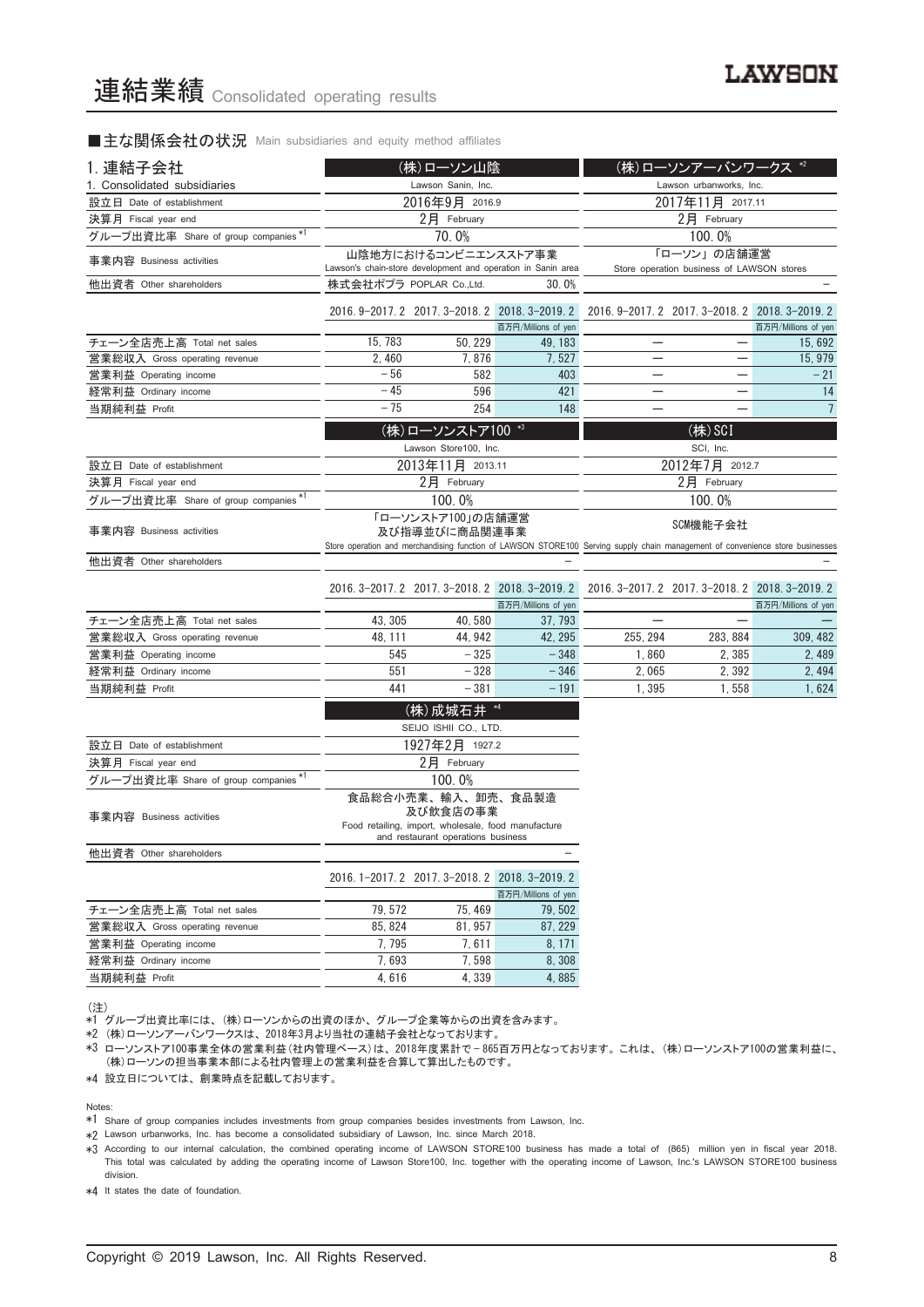#### ■主な関係会社の状況 Main subsidiaries and equity method affiliates

|                                      | (株)ローソンエンタテインメント *2                                                                                                          |                                                                                                                              |                          |                                                                                                                                  | ユナイテッド・シネマ(株)                                                    |                     |
|--------------------------------------|------------------------------------------------------------------------------------------------------------------------------|------------------------------------------------------------------------------------------------------------------------------|--------------------------|----------------------------------------------------------------------------------------------------------------------------------|------------------------------------------------------------------|---------------------|
|                                      | Lawson Entertainment, Inc.                                                                                                   |                                                                                                                              |                          |                                                                                                                                  | United Cinemas Co., Ltd.                                         |                     |
| 設立日 Date of establishment            | 1992年7月 1992.7                                                                                                               |                                                                                                                              |                          |                                                                                                                                  | 1999年10月 1999.10                                                 |                     |
| 決算月 Fiscal year end                  |                                                                                                                              | $2$ 月 February                                                                                                               |                          |                                                                                                                                  | 2月 February                                                      |                     |
| グループ出資比率 Share of group companies *1 |                                                                                                                              | 100.0%                                                                                                                       |                          |                                                                                                                                  | 100.0%                                                           |                     |
| 事業内容 Business activities             |                                                                                                                              | チケット販売・情報提供サービス業、<br>音楽・映像ソフトの販売<br>Ticket sales, e-commerce, advertising sales<br>and other marketing activities            |                          |                                                                                                                                  | 映画館の運営及び関連事業<br>Operation of movie theaters and related business |                     |
| 他出資者 Other shareholders              |                                                                                                                              |                                                                                                                              | $\overline{\phantom{0}}$ |                                                                                                                                  |                                                                  |                     |
|                                      |                                                                                                                              | 2016. 3-2017. 2 2017. 3-2018. 2 2018. 3-2019. 2                                                                              | 百万円/Millions of yen      |                                                                                                                                  | 2016. 3-2017. 2 2017. 3-2018. 2 2018. 3-2019. 2                  | 百万円/Millions of yen |
| 営業総収入 Gross operating revenue        | 50, 423                                                                                                                      | 53, 261                                                                                                                      | 54, 541                  | 22, 637                                                                                                                          | 22, 243                                                          | 23.653              |
| 営業利益 Operating income                | 2, 119                                                                                                                       | 1,851                                                                                                                        | 2, 335                   | 2, 457                                                                                                                           | 2,512                                                            | 2,675               |
| 経常利益 Ordinary income                 | 2, 130                                                                                                                       | 1,831                                                                                                                        | 2, 349                   | 2, 424                                                                                                                           | 2,515                                                            | 2,654               |
| 当期純利益 Profit                         | 1,466                                                                                                                        | 1,524                                                                                                                        | 2,470                    | 2, 137                                                                                                                           | 1,694                                                            | 2,687               |
|                                      |                                                                                                                              | 上海羅森便利有限公司<br>Shanghai Lawson, Inc.                                                                                          | *3                       |                                                                                                                                  | 重慶羅森便利店有限公司<br>Chongqing Lawson, Inc.                            |                     |
| 設立日 Date of establishment            | 1996年2月 1996.2                                                                                                               |                                                                                                                              |                          |                                                                                                                                  | 2010年4月 2010.4                                                   |                     |
| 決算月 Fiscal year end                  |                                                                                                                              | 12月 December                                                                                                                 |                          | 12月 December                                                                                                                     |                                                                  |                     |
| グループ出資比率 Share of group companies*1  |                                                                                                                              | 100.0%                                                                                                                       |                          | 100.0%                                                                                                                           |                                                                  |                     |
| 事業内容 Business activities             |                                                                                                                              | 中国上海市及びその周辺における<br>コンビニエンスストア事業<br>Lawson's chain-store development and operation<br>in Shanghai and surrounding area, China |                          | 中国重慶市におけるコンビニエンスストア事業<br>Lawson's chain-store development and operation<br>in Chongqing, China                                   |                                                                  |                     |
| 他出資者 Other shareholders              |                                                                                                                              |                                                                                                                              |                          |                                                                                                                                  |                                                                  |                     |
|                                      |                                                                                                                              |                                                                                                                              | 百万円/Millions of yen      | 2016. 1-2016. 12 2017. 1-2017. 12 2018. 1-2018. 12 2016. 1-2016. 12 2017. 1-2017. 12 2018. 1-2018. 12                            |                                                                  | 百万円/Millions of yen |
| チェーン全店売上高 Total net sales            | 20, 042                                                                                                                      | 27, 755                                                                                                                      | 35, 310                  | 3,901                                                                                                                            | 4,705                                                            | 5, 469              |
| 営業総収入 Gross operating revenue        | 13,561                                                                                                                       | 19, 905                                                                                                                      | 24, 359                  | 3,586                                                                                                                            | 3, 225                                                           | 3,461               |
| 営業利益 Operating income                | $-555$                                                                                                                       | $-567$                                                                                                                       | 28                       | $-452$                                                                                                                           | $-306$                                                           | $-282$              |
| 経常利益 Ordinary income                 | $-644$                                                                                                                       | $-653$                                                                                                                       | $-15$                    | $-577$                                                                                                                           | $-324$                                                           | $-280$              |
| 当期純利益 Profit                         | $-1, 347$                                                                                                                    | $-1,025$                                                                                                                     | $-241$                   | $-623$                                                                                                                           | $-413$                                                           | $-378$              |
|                                      |                                                                                                                              | 大連羅森便利店有限公司<br>Dalian Lawson, Inc.                                                                                           |                          |                                                                                                                                  | 羅森(北京)有限公司<br>Beijing Lawson, Inc.                               |                     |
| 設立日 Date of establishment            |                                                                                                                              | 2011年9月 2011.9                                                                                                               |                          |                                                                                                                                  | 2013年5月 2013.5                                                   |                     |
| 決算月 Fiscal year end                  |                                                                                                                              | 12月 December                                                                                                                 |                          |                                                                                                                                  | 12月 December                                                     |                     |
| グループ出資比率 Share of group companies*1  |                                                                                                                              | 98.3%                                                                                                                        |                          |                                                                                                                                  | 100.0%                                                           |                     |
| 事業内容 Business activities             |                                                                                                                              | 中国大連市におけるコンビニエンスストア事業                                                                                                        |                          | Lawson's chain-store development and operation in Dalian, China Lawson's chain-store development and operation in Beijing, China | 中国北京市におけるコンビニエンスストア事業                                            |                     |
| 他出資者 Other shareholders              |                                                                                                                              | 亜恵美食有限公司 Acasia Foods Co.,LTD.                                                                                               | 1.7%                     |                                                                                                                                  |                                                                  |                     |
|                                      | 2016. 1-2016. 12 2017. 1-2017. 12 2018. 1-2018. 12 2016. 1-2016. 12 2017. 1-2017. 12 2018. 1-2018. 12<br>百万円/Millions of yen |                                                                                                                              |                          |                                                                                                                                  | 百万円/Millions of yen                                              |                     |
| チェーン全店売上高 Total net sales            | 2,534                                                                                                                        | 3,995                                                                                                                        | 4,810                    | 2, 114                                                                                                                           | 3, 246                                                           | 4,622               |
| 営業総収入 Gross operating revenue        | 2,043                                                                                                                        | 2,371                                                                                                                        | 2,463                    | 2, 168                                                                                                                           | 3,106                                                            | 4,480               |
| 営業利益 Operating income                | $-183$                                                                                                                       | 4                                                                                                                            | $\mathbf{0}$             | $-643$                                                                                                                           | $-635$                                                           | $-463$              |
| 経常利益 Ordinary income                 | $-185$                                                                                                                       | $-5$                                                                                                                         | $5\phantom{.0}$          | $-568$                                                                                                                           | $-641$                                                           | $-481$              |
| 当期純利益 Profit                         | $-190$                                                                                                                       | $-28$                                                                                                                        | $-31$                    | $-634$                                                                                                                           | $-687$                                                           | $-591$              |

(注) \*1 グループ出資比率には、 (株)ローソンからの出資のほか、 グループ企業等からの出資を含みます。

\*2 (株)ローソンHMVエンタテイメントは、 2018年6月より商号を(株)ローソンエンタテインメントに変更しております。

\*3 上表中の決算数値は、 上海羅森便利有限公司に、 中国上海市及びその周辺地域の上海楽松商貿有限公司、 上海恭匯貿易有限公司、 浙江羅森百貨有限公 司3社の経営成績を合算しております。 なお、 上海羅森便利有限公司は、 2017年2月より商号を上海華聯羅森有限公司から変更しております。

\*4 羅森(北京)有限公司の上表中の決算数値は、 羅森(北京)有限公司に、 北京羅松商貿有限公司の経営成績を合算しております。

Notes:

\*1 Share of group companies includes investments from group companies besides investments from Lawson, Inc.

\*2 Lawson HMV Entertainment, Inc. has changed its name to Lawson Entertainment, Inc. since June 2018.

\*3 The operating result of Shanghai Lawson, Inc. includes a sum of operating results of 3 companies (Shanghai Le Song Trading Co., Ltd., Shang Hai Gong Hui Trading Co., Ltd. and Zhejiang Lawson, Inc. located in Shanghai and surrounding area). Furthermore, Shanghai Hualian Lawson, Inc. has changed its name to Shanghai Lawson, Inc. since February 2017.

\*4 The operating result of Beijing Lawson, Inc. includes the operating result of BEIJING LUOSONG Co., Ltd.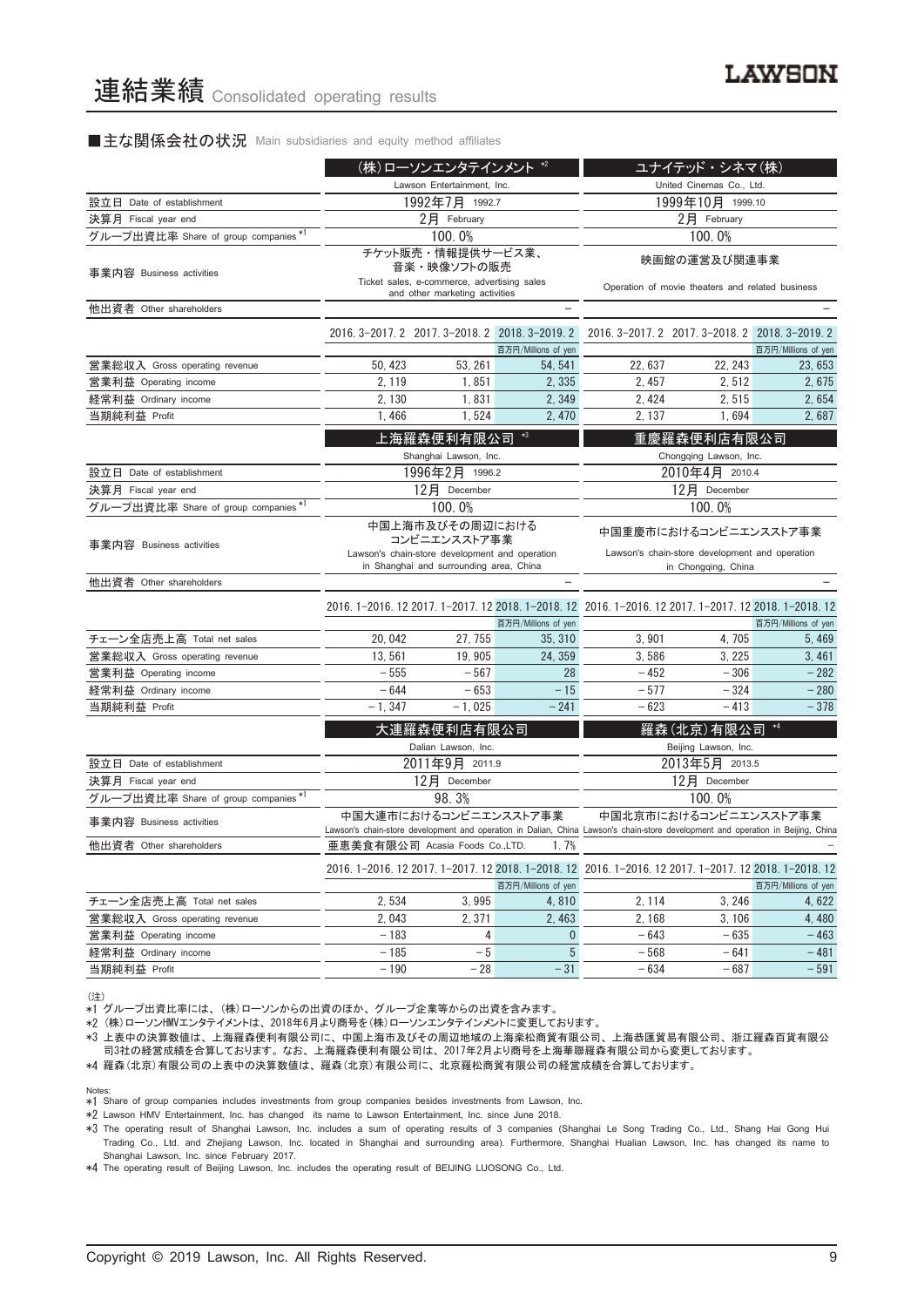### ■主な関係会社の状況 Main subsidiaries and equity method affiliates

| BestPractice, Inc.<br>2012年11月 2012.11<br>2004年3月 2004.3<br>設立日 Date of establishment                                                                                             |                     |
|-----------------------------------------------------------------------------------------------------------------------------------------------------------------------------------|---------------------|
|                                                                                                                                                                                   |                     |
|                                                                                                                                                                                   |                     |
| $2$ $\overline{P}$ February<br>12月<br>決算月 Fiscal year end<br>December                                                                                                             |                     |
| 49.2%<br>100.0%<br>グループ出資比率 Share of group companies*                                                                                                                             |                     |
| タイにおけるコンビニエンスストア事業<br>店舗の経営の実態調査・分析業務<br>事業内容 Business activities<br>Operating stores "LAWSON 108" and "108SHOP" in Thailand On-site inspections and analysis of store management |                     |
| 他出資者 Other shareholders<br>20.0%<br>Saha Pathanapibul PLC.                                                                                                                        |                     |
| 9.0%<br>Saha Pathana Interholding PLC.                                                                                                                                            |                     |
| 9.0%<br>LC.C. International PLC.                                                                                                                                                  |                     |
| 9.0%<br>Thai President Foods PLC.                                                                                                                                                 |                     |
| 3.8%<br>Others                                                                                                                                                                    |                     |
| 2016. 1-2016. 12 2017. 1-2017. 12 2018. 1-2018. 12 2016. 3-2017. 2 2017. 3-2018. 2 2018. 3-2019. 2                                                                                |                     |
| 百万円/Millions of yen                                                                                                                                                               | 百万円/Millions of yen |
| チェーン全店売上高 Total net sales<br>6.499<br>7, 763<br>9,518                                                                                                                             |                     |
| 7.171<br>9.851<br>1, 109<br>8.271<br>804<br>営業総収入 Gross operating revenue                                                                                                         | 1,086               |
| 12<br>$-305$<br>$-653$<br>$-299$<br>$-140$<br>営業利益 Operating income                                                                                                               | 65                  |
| 9<br>$-624$<br>$-267$<br>$-323$<br>$-140$<br>経常利益 Ordinary income                                                                                                                 | 63                  |
| 8<br>$-280$<br>$-396$<br>$-767$<br>当期純利益 Profit<br>$-50$                                                                                                                          | 31                  |

| 2. 持分法適用関連会社                       |       | (株)ローソン高知            |                                                 |                                                                                                                     | (株)ローソン南九州                                      |                     |
|------------------------------------|-------|----------------------|-------------------------------------------------|---------------------------------------------------------------------------------------------------------------------|-------------------------------------------------|---------------------|
| 2. Equity method affiliates        |       | Lawson Kochi, Inc.   |                                                 |                                                                                                                     | Lawson Minamikyushu, Inc.                       |                     |
| 設立日 Date of establishment          |       | 2015年4月 2015.4       |                                                 |                                                                                                                     | 2013年5月 2013.5                                  |                     |
| 決算月 Fiscal year end                |       | $2$ $H$ February     |                                                 |                                                                                                                     | $2$ 月 February                                  |                     |
| グループ出資比率 Share of group companies* |       | 49.0%                |                                                 |                                                                                                                     | 49.0%                                           |                     |
| 事業内容 Business activities           |       | 高知県におけるコンビニエンスストア事業  |                                                 |                                                                                                                     | 鹿児島県におけるコンビニエンスストア事業                            |                     |
|                                    |       |                      |                                                 | Lawson's chain-store development and operation in Kochi Lawson's chain-store development and operation in Kagoshima |                                                 |                     |
| 他出資者 Other shareholders            |       |                      |                                                 | 株式会社サニーマート SUNNY MART Co., Ltd. 51.0% 南国殖産株式会社 Nangoku Corporation Co., Ltd. 51.0%                                  |                                                 |                     |
|                                    |       |                      | 2016. 4-2017. 2 2017. 3-2018. 2 2018. 3-2019. 2 |                                                                                                                     | 2016. 3-2017. 2 2017. 3-2018. 2 2018. 3-2019. 2 |                     |
|                                    |       |                      | 百万円/Millions of yen                             |                                                                                                                     |                                                 | 百万円/Millions of yen |
| 営業総収入 Gross operating revenue      | 4.482 | 4.321                | 4,388                                           | 4.007                                                                                                               | 4.317                                           | 4, 412              |
| 営業利益 Operating income              | 463   | 498                  | 387                                             | 94                                                                                                                  | 162                                             | 156                 |
| 経常利益 Ordinary income               | 468   | 512                  | 400                                             | 99                                                                                                                  | 163                                             | 174                 |
| 当期純利益 Profit                       | 298   | 290                  | 300                                             | $-93$                                                                                                               | 111                                             | 95                  |
|                                    |       | (株)ローソン沖縄            |                                                 |                                                                                                                     |                                                 |                     |
|                                    |       | Lawson Okinawa, Inc. |                                                 |                                                                                                                     |                                                 |                     |
| 設立日<br>Date of establishment       |       | 2009年10月 2009.10     |                                                 |                                                                                                                     |                                                 |                     |
| 決算日 Fiscal vear end                |       | 2日 February          |                                                 |                                                                                                                     |                                                 |                     |

| 決算月 Fiscal year end                |                                                                                  | 2月<br>February                                  |                     |  |  |
|------------------------------------|----------------------------------------------------------------------------------|-------------------------------------------------|---------------------|--|--|
| グループ出資比率 Share of group companies* |                                                                                  | 49.0%                                           |                     |  |  |
| 事業内容 Business activities           | 沖縄県におけるコンビニエンスストア事業<br>Lawson's chain-store development and operation in Okinawa |                                                 |                     |  |  |
| 他出資者 Other shareholders            |                                                                                  | 株式会社サンエー SAN-A CO., LTD.                        | 51.0%               |  |  |
|                                    |                                                                                  | 2016. 3-2017. 2 2017. 3-2018. 2 2018. 3-2019. 2 |                     |  |  |
|                                    |                                                                                  |                                                 | 百万円/Millions of yen |  |  |
| 営業総収入 Gross operating revenue      | 6.509                                                                            | 7.090                                           | 7,700               |  |  |
| 営業利益 Operating income              | 1.637                                                                            | 1.658                                           | 1.824               |  |  |
| 経常利益 Ordinary income               | 1.646                                                                            | 1.654                                           | 1.832               |  |  |
| 当期純利益 Profit                       | 1.081                                                                            | 1.069                                           | 1.107               |  |  |

<sup>(</sup>注)

、<sup>、・・。</sup><br>\* グループ出資比率には、 (株)ローソンからの出資のほか、グループ企業等からの出資を含みます。 Note:

\* Share of group companies includes investments from group companies besides investments from Lawson, Inc.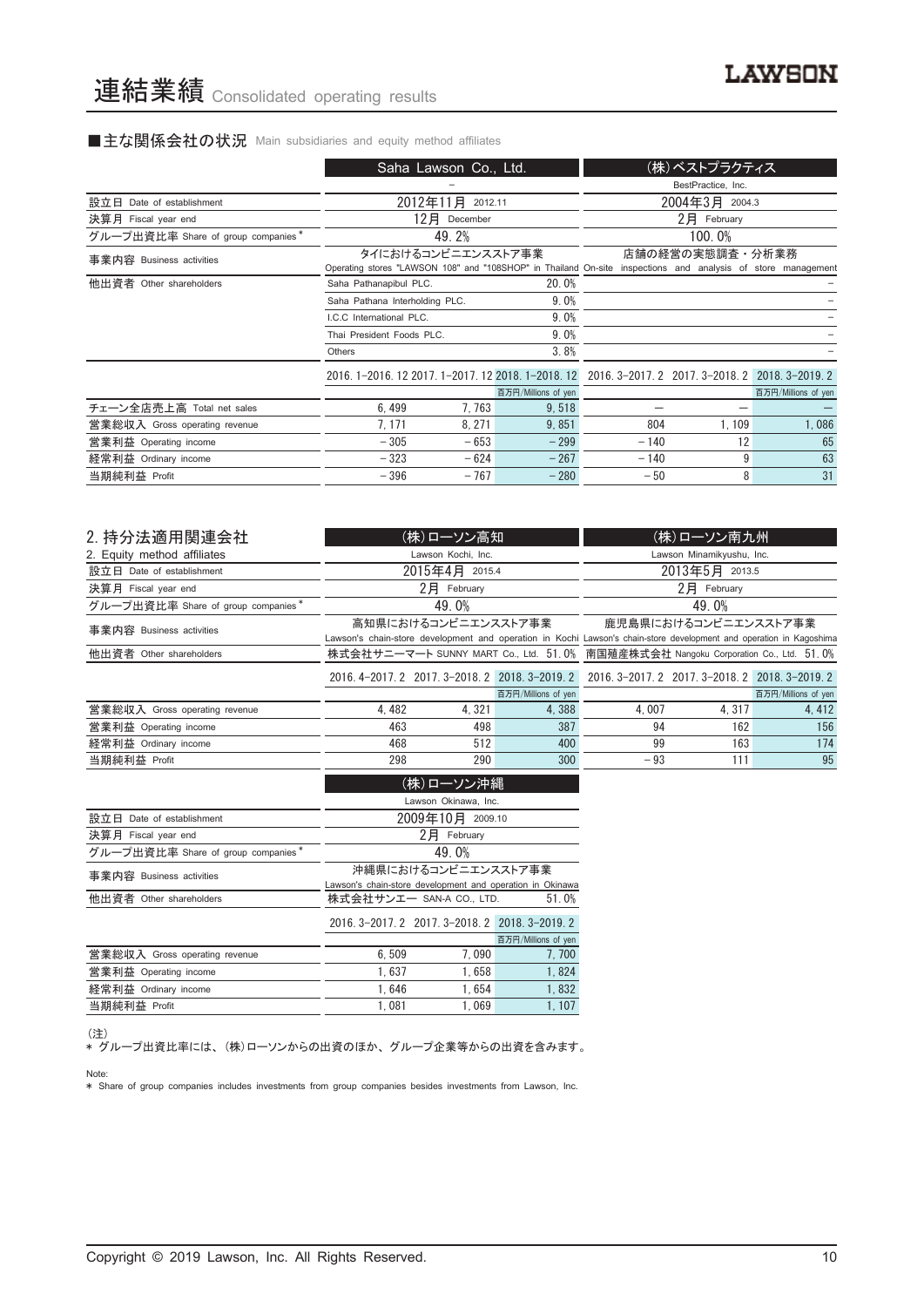# ■セグメント利益 Segment profit

|                                                       | 2017年度/FY2017          |         | 2018年度/FY2018          |         | 前年増減                |
|-------------------------------------------------------|------------------------|---------|------------------------|---------|---------------------|
|                                                       | $2017.3.1 - 2018.2.28$ |         | $2018.3.1 - 2019.2.28$ |         | Increase (Decrease) |
|                                                       | 百万円/Millions of yen    | 前年比/YoY | 百万円/Millions of yen    | 前年比/YoY | 百万円/Millions of yen |
| セグメント利益 Segment profit                                |                        |         |                        |         |                     |
| 国内コンビニエンスストア事業<br>Domestic convenience store business | 53.648                 | 89.4%   | 48.262                 | 90.0%   | $-5.385$            |
| 成城石井事業<br>Seijo Ishii business                        | 6.854                  | 99.2%   | 7.413                  | 108.2%  | 559                 |
| エンタテインメント関連事業<br>Entertainment-related business       | 3.853                  | 96.6%   | 4.499                  | 116.8%  | 646                 |
| 金融関連事業<br>Financial services business                 | 4.275                  | 71.4%   | 2.223                  | 52.0%   | $-2.051$            |
| その他 Other business                                    | $-2.811$               | 94.0%   | $-1.618$               | 57.6%   | 1, 192              |
| 合計 Total                                              | 65.820                 | 89.2%   | 60.781                 | 92.3%   | $-5.039$            |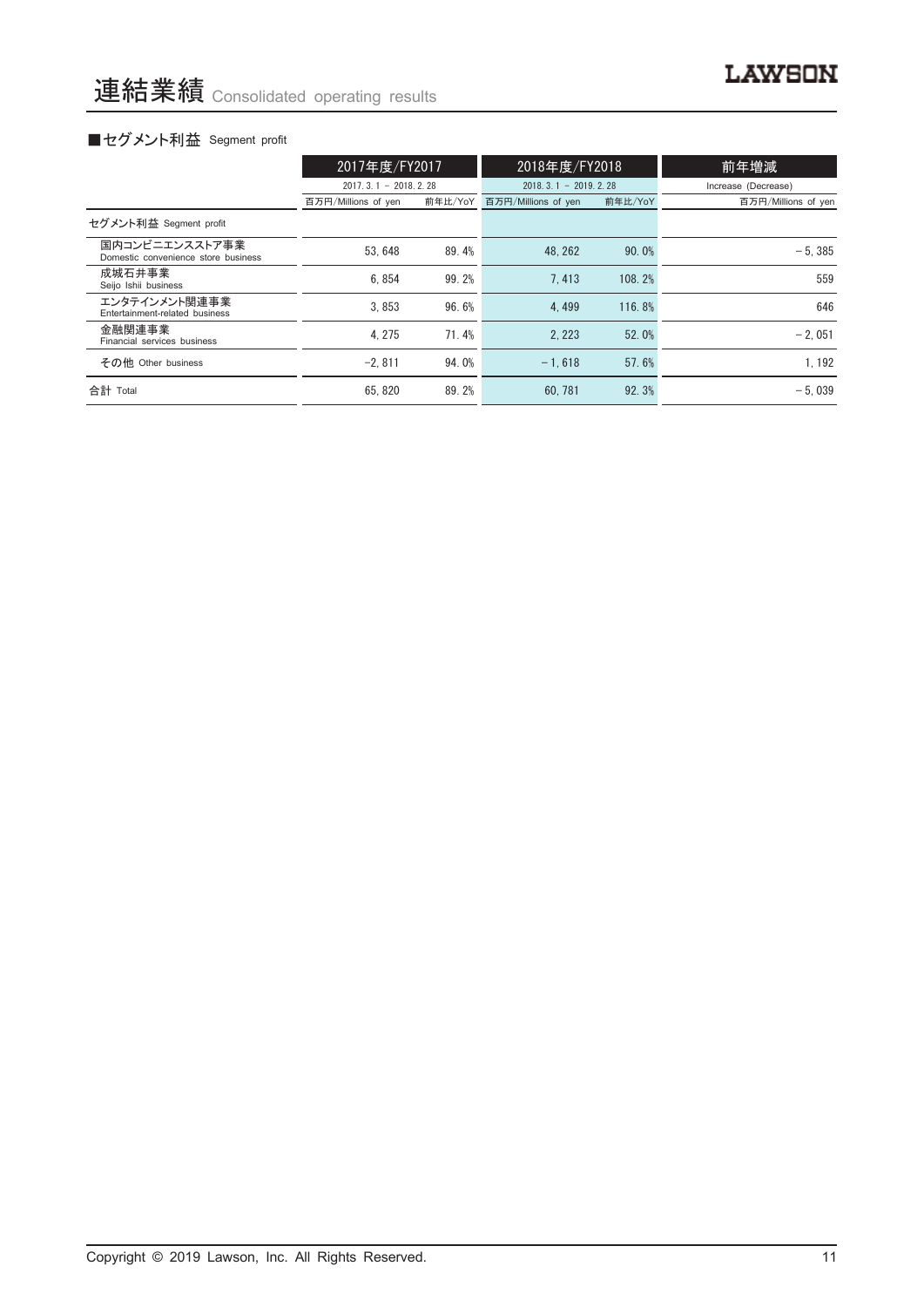#### ■主な業績と予想 Results and forecasts for major financial indicators

|                                                                                                           | 2017年度/FY2017                            |        | 2018年度/FY2018                            |        | 2019年度(計画)/FY2019(Forecast)            |        |                                            |        |
|-----------------------------------------------------------------------------------------------------------|------------------------------------------|--------|------------------------------------------|--------|----------------------------------------|--------|--------------------------------------------|--------|
|                                                                                                           | 通期/Full year<br>2017. 3. 1 - 2018. 2. 28 |        | 通期/Full year<br>2018. 3. 1 - 2019. 2. 28 |        | 第2四半期累計期間/1H<br>$2019.3.1 - 2019.8.31$ |        | 通期計画/Full year<br>2019. 3. 1 - 2020. 2. 29 |        |
|                                                                                                           | 金額/Amount 前年比/YoY                        |        | 金額/Amount 前年比/YoY                        |        | 金額/Amount 前年比/YoY                      |        | 金額/Amount 前年比/YoY                          |        |
| チェーン全店売上高(百万円)<br>Net sales of all convenience stores (millions of yen)                                   | 2, 110, 454                              | 104.1% | 2, 236, 125                              | 106.0% | 1, 170, 000                            | 103.2% | 2, 310, 000                                | 103.3% |
| 加盟店売上高(百万円)<br>Net sales of franchised stores (millions of yen)                                           | 2, 060, 690                              | 103.7% | 2, 185, 078                              | 106.0% |                                        |        |                                            |        |
| 直営店売上高(百万円)<br>Net sales of company-operated stores (millions of yen)                                     | 49, 764                                  | 121.6% | 51,046                                   | 102.6% |                                        |        |                                            |        |
| 営業総収入 (百万円) *1<br>Gross operating revenue (millions of yen)                                               | 372, 891                                 | 104.7% | 385, 678                                 | 103.4% | 202, 000                               | 102.7% | 397,000                                    | 102.9% |
| 営業総利益 (百万円)<br>Operating gross profit (millions of yen)                                                   | 335, 792                                 | 103.1% | 348, 491                                 | 103.8% |                                        |        |                                            |        |
| (対チェーン全店売上高比)<br>(Operating gross profit on Net sales of all convenience stores)                          | 15.9%                                    |        | 15.6%                                    |        |                                        |        |                                            |        |
| 販売費及び一般管理費 (百万円)<br>Selling, general and administrative expenses (millions of yen)                        | 284, 771                                 | 106.1% | 302, 779                                 | 106.3% |                                        |        |                                            |        |
| (対チェーン全店売上高比)<br>(Selling, general and administrative expenses on<br>Net sales of all convenience stores) | 13.5%                                    |        | 13.5%                                    |        |                                        |        |                                            |        |
| 営業利益 (百万円) Operating income (millions of yen)                                                             | 51,021                                   | 88.9%  | 45, 711                                  | 89.6%  | 26,000                                 | 96.1%  | 45, 300                                    | 99.1%  |
| (対チェーン全店売上高比)<br>(Operating income on Net sales of all convenience stores)                                | 2.4%                                     |        | 2.0%                                     |        |                                        |        |                                            |        |
| 経常利益 (百万円) Ordinary income (millions of yen)                                                              | 50, 508                                  | 89.5%  | 51, 443                                  | 101.9% | 29, 500                                | 85.4%  | 46,000                                     | 89.4%  |
| 当期純利益 (百万円) Profit (millions of yen)                                                                      | 19.417                                   | 101.7% | 31,002                                   | 159.7% | 18,000                                 | 79.3%  | 16,500                                     | 53.2%  |
| 1株当たり当期純利益 (円) Profit per share (yen)                                                                     |                                          | 194.09 |                                          | 309.85 | 179.89                                 |        | 164.90 *2                                  |        |
| 純資産 (百万円) Net assets (millions of yen)                                                                    | 233, 489                                 |        | 240, 280                                 |        |                                        |        |                                            |        |
| 総資産 (百万円) Total assets (millions of yen)                                                                  | 798, 603                                 |        | 838, 260                                 |        |                                        |        |                                            |        |
| 1株当たり純資産 (円) Net assets per share (yen)                                                                   | 2, 331, 65                               |        | 2, 399, 24                               |        | ۳                                      |        | ۳                                          |        |
| 総資産当期純利益率 ROA                                                                                             |                                          | 2.5%   |                                          | 3.8%   |                                        |        | $\overline{\phantom{0}}$                   |        |
| 自己資本当期純利益率 ROE                                                                                            |                                          | 8.3%   |                                          | 13.1%  | L.                                     |        | $\overline{a}$                             |        |
| 流動比率 Current ratio                                                                                        |                                          | 47.2%  |                                          | 41.5%  | $\overline{\phantom{0}}$               |        | $\overline{\phantom{0}}$                   |        |
| 固定比率 Fixed ratio                                                                                          |                                          | 271.9% |                                          | 277.6% |                                        |        |                                            |        |
| 自己資本比率 Shareholders' equity ratio                                                                         |                                          | 29.2%  |                                          | 28.6%  | $\overline{\phantom{0}}$               |        | $\overline{a}$                             |        |

(注)

\*1 営業総収入は直営店売上高、 加盟店からの収入等の合計です。

\*2 計画の1株当たり当期純利益に関しては、 2019年2月28日現在の期末発行済株式数を用いて算出しております。

Notes:

\*1 The gross operating revenue is a sum of total sales of company-operated stores, income from franchised stores and others.

\*2 Forecasted profit per share is calculated based on the number of outstanding shares as of February 28, 2019.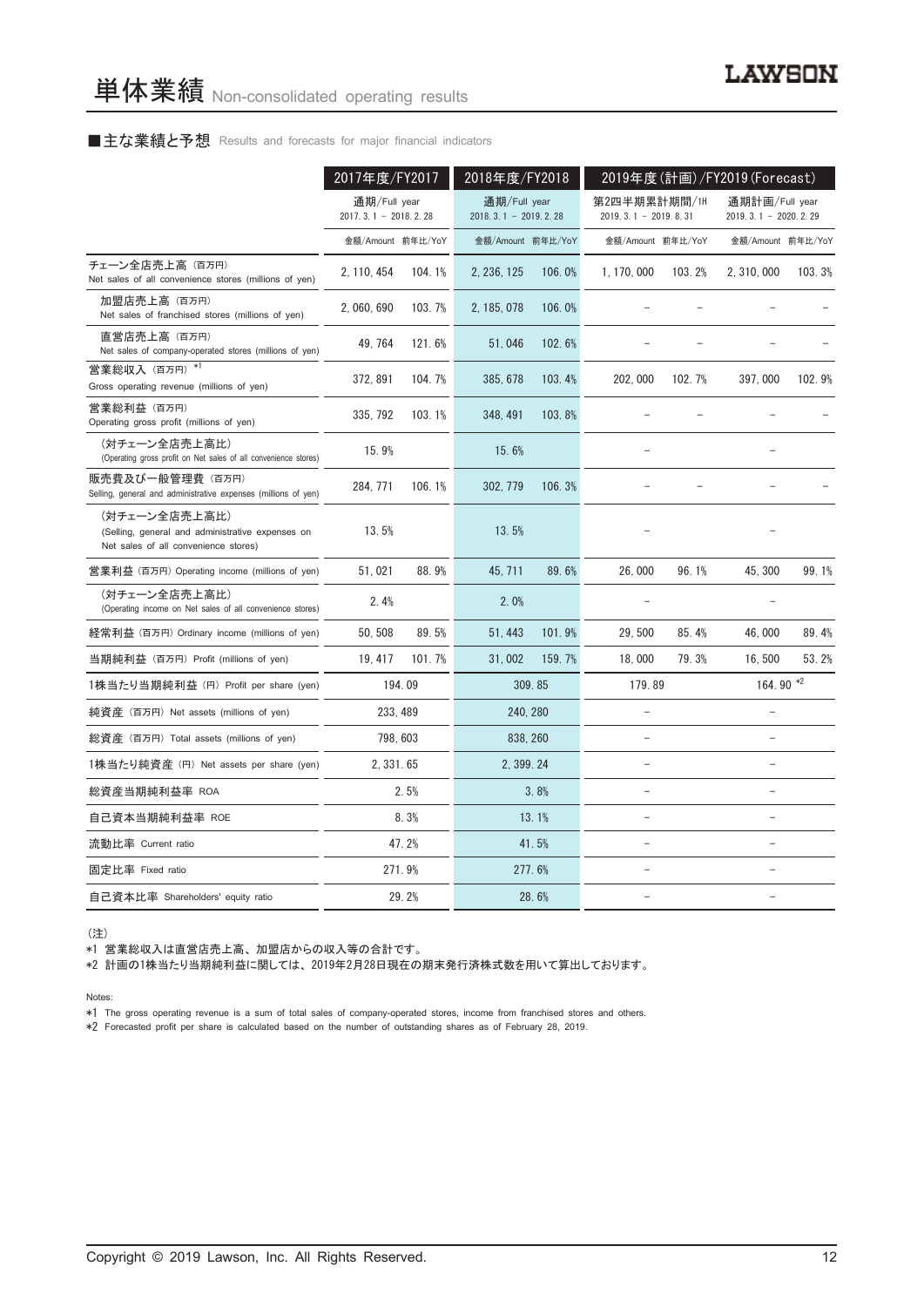#### ■損益計算書 Non-consolidated statement of income

|                                                            | 2017年度/FY2017          |         | 2018年度/FY2018          |         | 前年増減                |
|------------------------------------------------------------|------------------------|---------|------------------------|---------|---------------------|
|                                                            | $2017.3.1 - 2018.2.28$ |         | $2018.3.1 - 2019.2.28$ |         | Increase (Decrease) |
|                                                            | 百万円/Millions of yen    | 前年比/YoY | 百万円/Millions of yen    | 前年比/YoY | 百万円/Millions of yen |
| A. 営業総収入 Gross operating revenue<br>$B + E$                | 372.891                | 104.7%  | 385, 678               | 103.4%  | 12, 787             |
| B. 売上高 Net sales *                                         | 51.048                 | 120.5%  | 51.376                 | 100.6%  | 327                 |
| C. 売上原価 Cost of sales                                      | 37.098                 | 121.8%  | 37.187                 | 100.2%  | 88                  |
| D. 売上総利益 Gross profit<br>$B - C$                           | 13, 949                | 117.3%  | 14, 188                | 101.7%  | 238                 |
| E. 営業収入 Operating revenue<br>$F + G$                       | 321, 842               | 102.6%  | 334, 302               | 103.9%  | 12, 459             |
| F. 加盟店からの収入 Income from franchised stores                  | 282, 075               | 103.0%  | 294, 483               | 104.4%  | 12, 407             |
| G. その他の営業収入 Other operating revenue                        | 39, 766                | 99.7%   | 39.818                 | 100.1%  | 51                  |
| H. 営業総利益 Operating gross profit<br>$A - C = D + E$         | 335, 792               | 103.1%  | 348, 491               | 103.8%  | 12,698              |
| I. 販売費及び一般管理費 Selling, general and administrative expenses | 284.771                | 106.1%  | 302, 779               | 106.3%  | 18,008              |
| J. 営業利益 Operating income<br>$H - I$                        | 51,021                 | 88.9%   | 45, 711                | 89.6%   | $-5,309$            |
| 営業外収益 Non-operating income                                 | 3,266                  | 103.0%  | 11, 236                | 344.0%  | 7,970               |
| 営業外費用 Non-operating expenses                               | 3, 779                 | 91.5%   | 5,505                  | 145.7%  | 1,726               |
| 経常利益 Ordinary income                                       | 50.508                 | 89.5%   | 51.443                 | 101.9%  | 934                 |
| 特別利益 Extraordinary income                                  | 302                    |         | 6,494                  |         | 6, 191              |
| 特別損失 Extraordinary losses                                  | 21,568                 | 99.3%   | 17, 365                | 80.5%   | $-4, 202$           |
| 税引前当期純利益 Profit before income taxes                        | 29, 243                | 84.2%   | 40, 572                | 138.7%  | 11, 329             |
| 法人税、住民税及び事業税 Income taxes - current                        | 9, 105                 | 61.7%   | 12, 438                | 136.6%  | 3,332               |
| 法人税等調整額 Income taxes - deferred                            | 720                    | 78.9%   | $-2.868$               |         | $-3.588$            |
| 当期純利益 Profit                                               | 19, 417                | 101.7%  | 31,002                 | 159.7%  | 11,585              |

(注)

\* 「売上高」 は、 直営店売上高及びEコマース売上高の合計です。

Note:

\* Net sales of company-operated stores and e-commerce business.

#### ■販売費及び一般管理費の主な明細 Selling, general and administrative expenses \*

|                                                          | 2017年度/FY2017       |                        | 2018年度/FY2018       |                        | 前年増減                |
|----------------------------------------------------------|---------------------|------------------------|---------------------|------------------------|---------------------|
|                                                          |                     | $2017.3.1 - 2018.2.28$ |                     | $2018.3.1 - 2019.2.28$ |                     |
|                                                          | 百万円/Millions of yen | 前年比/YoY                | 百万円/Millions of yen | 前年比/YoY                | 百万円/Millions of yen |
| 地代家賃 Rents                                               | 107.027             | 106.8%                 | 113, 181            | 105.8%                 | 6, 154              |
| 人件費 Personnel expenses                                   | 44.722              | 107.7%                 | 45.903              | 102.6%                 | 1.180               |
| 有形固定資産減価償却費 Depreciation of property and store equipment | 40.766              | 104.0%                 | 45.642              | 112.0%                 | 4.876               |
| 広告宣伝費 Advertising expenses                               | 12.546              | 90.9%                  | 13.363              | 106.5%                 | 817                 |
| 販売手数料 Sales commission                                   | 19.769              | 124.8%                 | 22.384              | 113.2%                 | 2.614               |
| その他 Other                                                | 59.938              | 103.8%                 | 62.303              | 103.9%                 | 2.365               |
| 合計 Total                                                 | 284, 771            | 106.1%                 | 302.779             | 106.3%                 | 18,008              |

(注)

\* ITコスト(社内管理ベース)は、 2018年度累計で87億円になります。 なお、 ITコストは 「有形固定資産減価償却費」 及び 「その他」 に計上しています。

Note:

\* According to our internal calculation, IT-related expenses for the fiscal year 2018 stood at 8.7 billions of yen. These IT-related expenses are recorded under "Depreciation of property and store equipment" and "Other."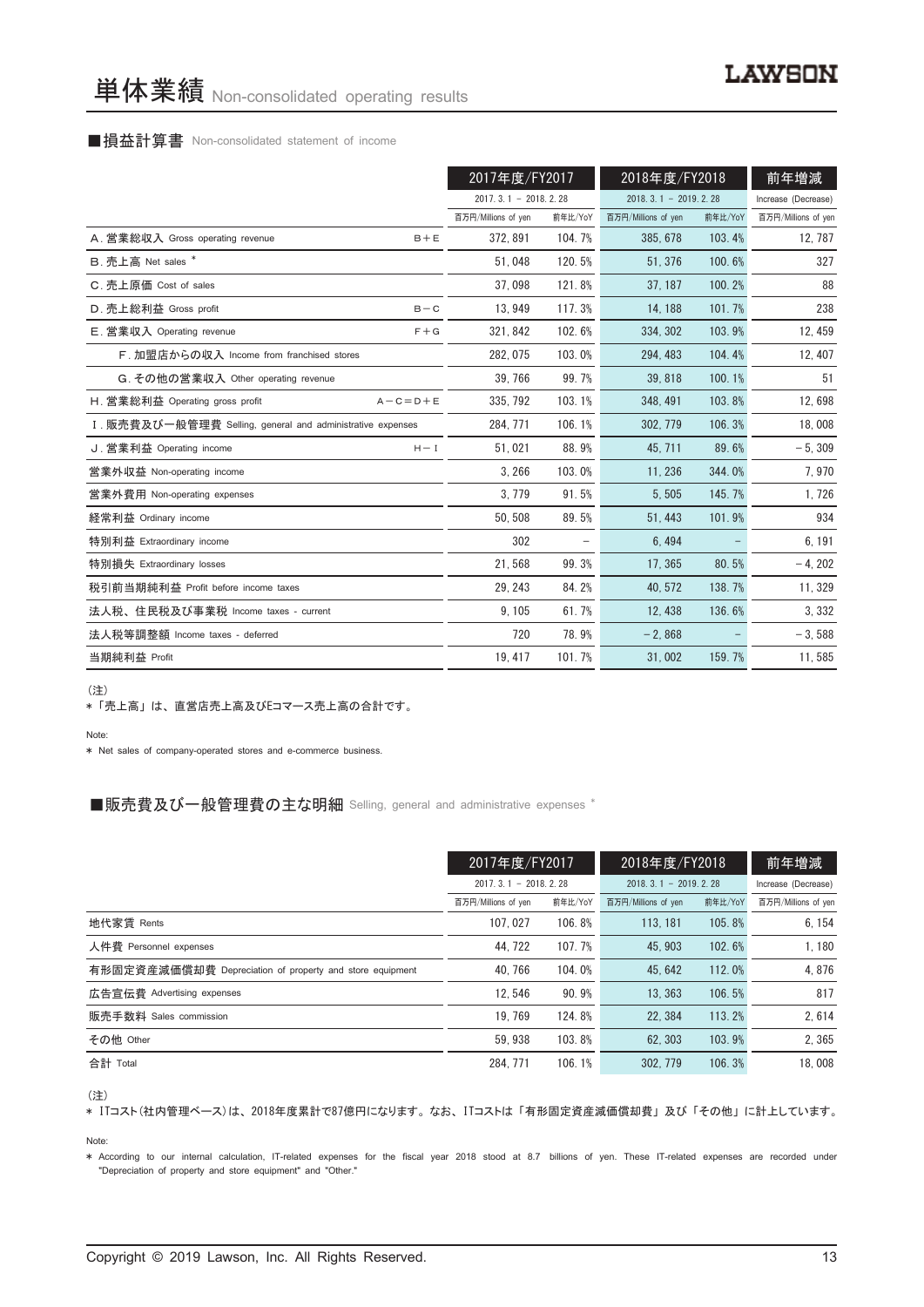#### ■投融資の状況 Capital expenditure

|                                                                | 2017年度/FY2017          | 2018年度/FY2018          | 前年増減                | 2019年度計画                             |
|----------------------------------------------------------------|------------------------|------------------------|---------------------|--------------------------------------|
|                                                                | $2017.3.1 - 2018.2.28$ | $2018.3.1 - 2019.2.28$ | Increase (Decrease) | Forecasts / 2019. 3. 1 - 2020. 2. 29 |
|                                                                | 百万円/Millions of yen    | 百万円/Millions of yen    | 百万円/Millions of yen | 百万円/Millions of yen                  |
| 新店投資 New store investments                                     | 52,888                 | 38, 407                | $-14, 481$          | 23,500                               |
| 既存店投資<br>Existing store investments                            | 6, 428                 | 9,771                  | 3, 342              | 11,000                               |
| システム関連投資<br>IT-related investments                             | 12, 105                | 8,935                  | $-3, 169$           | 10,000                               |
| その他 Other                                                      | 4,409                  | $-62$                  | $-4,472$            |                                      |
| 投資小計 Subtotal                                                  | 75, 831                | 57,050                 | $-18,780$           | 44,500                               |
| 出資・融資<br>Investments and advances                              | 17, 324                | $-12, 205$             | $-29,530$           | 5,500                                |
| リース Leases*                                                    | 41, 236                | 52,035                 | 10, 799             | 41,000                               |
| 合計 Total                                                       | 134, 392               | 96,880                 | $-37,511$           | 91,000                               |
| 有形固定資産減価償却費<br>Depreciation of property and store<br>equipment | 40, 766                | 45, 642                | 4,876               | 49, 100                              |
| 無形固定資産償却費<br>Amortization of intangible assets                 | 5,711                  | 7,515                  | 1,804               | 10, 100                              |
| 減価償却費合計<br>Total depreciation and amortization                 | 46, 477                | 53, 158                | 6,680               | 59, 200                              |

<sup>(</sup>注)

\* リース債務の返済による支出は、 2017年度は27,158百万円、 2018年度は34,635百万円です。

#### Note:

\* The amount of repayments of lease obligations is 27,158 millions of yen in fiscal year 2017 and 34,635 millions of yen in fiscal year 2018.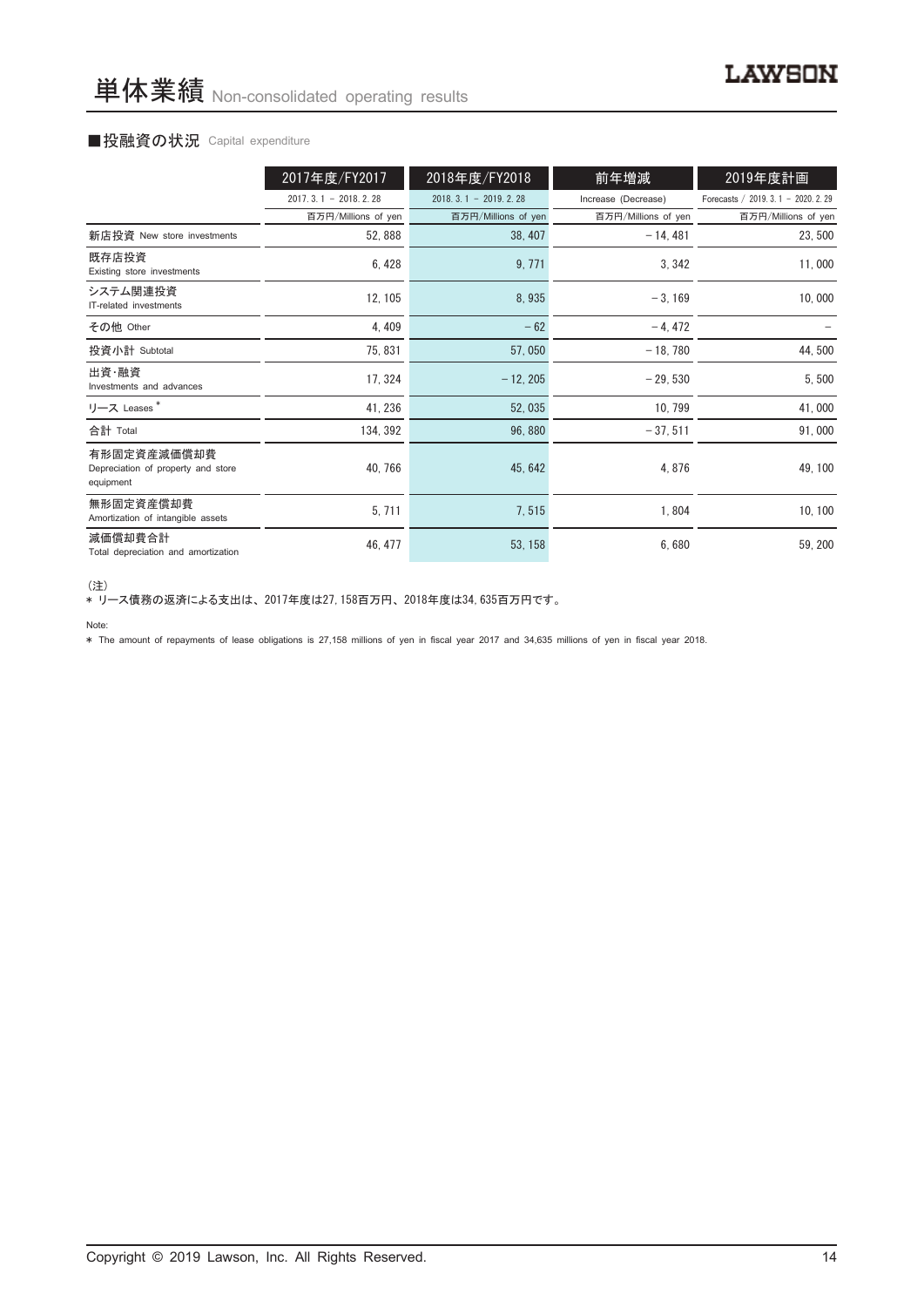### ■貸借対照表 Non-consolidated balance sheet

|                                                                            | 2017年度<br>(2018年2月28日現在) | 2018年度<br>(2019年2月28日現在) | 2017年度末からの増減                       |
|----------------------------------------------------------------------------|--------------------------|--------------------------|------------------------------------|
|                                                                            | FY2017 (As of 2018.2.28) | FY2018 (As of 2019.2.28) | Increase (Decrease) from 2018.2.28 |
| [資産の部 Assets]                                                              | 百万円/Millions of yen      | 百万円/Millions of yen      | 百万円/Millions of yen                |
| 流動資産 Current assets                                                        | 164, 391                 | 171, 740                 | 7,349                              |
| 現金及び預金 Cash and deposits                                                   | 8,483                    | 8,266                    | $-216$                             |
| 加盟店貸勘定 Accounts receivable - due from franchised stores                    | 44, 229                  | 46, 032                  | 1,803                              |
| リース債権 Lease receivables                                                    | 24, 237                  | 26,698                   | 2, 461                             |
| 商品 Merchandise                                                             | 1,460                    | 1,501                    | 41                                 |
| 前払費用 Prepaid expenses                                                      | 15, 834                  | 16,898                   | 1,063                              |
| 未収入金 Accounts receivable - other                                           | 50, 586                  | 57, 662                  | 7,076                              |
| 繰延税金資産 Deferred tax assets                                                 | 2, 234                   | 2,687                    | 453                                |
| その他 Other                                                                  | 17, 324                  | 12,043                   | $-5,280$                           |
| 貸倒引当金 Allowance for doubtful accounts                                      |                          | $-51$                    | $-51$                              |
| 固定資産 Non-current assets                                                    | 634, 212                 | 666, 520                 | 32, 307                            |
| 有形固定資産 Property and store equipment                                        | 312, 924                 | 341.088                  | 28, 164                            |
| ・建物 Buildings                                                              | 156,067                  | 163, 750                 | 7,682                              |
| ・構築物 Structures                                                            | 28, 634                  | 30, 565                  | 1,930                              |
| ・工具、器具及び備品 Tools, furniture and fixtures                                   | 11, 873                  | 10,087                   | $-1,786$                           |
| ・土地 Land                                                                   | 9,529                    | 8,999                    | - 529                              |
| ・リース資産 Leased assets                                                       | 105, 120                 | 125, 580                 | 20, 459                            |
| ・建設仮勘定 Construction in progress                                            | 1,699                    | 2, 106                   | 407                                |
| 無形固定資産 Intangible assets                                                   | 44, 074                  | 47, 784                  | 3, 710                             |
| ・ソフトウエア Software                                                           | 29, 494                  | 31,868                   | 2,373                              |
| ・のれん Goodwill                                                              | 14,092                   | 15, 431                  | 1,338                              |
| ・その他 Other                                                                 | 487                      | 485                      | $-2$                               |
| 投資その他の資産 Investments and other assets                                      | 277, 212                 | 277, 646                 | 433                                |
| ・投資有価証券 Investments securities                                             | 13, 324                  | 12,861                   | - 463                              |
| ・関係会社株式 Shares of subsidiaries and associates                              | 71, 720                  | 63, 224                  | $-8,495$                           |
| ·関係会社出資金<br>Investments in capital of subsidiaries and associates          | 38                       | 19,838                   | 19,800                             |
| ・長期貸付金 Long-term loans receivable                                          | 46, 512                  | 43,079                   | $-3,433$                           |
| ·関係会社長期貸付金<br>Long-term loans receivable from subsidiaries and associates  | 13, 236                  | 714                      | $-12,521$                          |
| ・長期前払費用 Long-term prepaid expenses                                         | 16, 379                  | 17, 415                  | 1,036                              |
| ・差入保証金 Guarantee deposits                                                  | 92, 466                  | 93,689                   | 1, 222                             |
| ・繰延税金資産 Deferred tax assets                                                | 23,094                   | 26.457                   | 3,363                              |
| ・その他 Other                                                                 | 1,532                    | 1, 197                   | $-335$                             |
| ・貸倒引当金 Allowance for doubtful accounts                                     | $-1,092$                 | $-833$                   | 259                                |
| 資産合計 Total assets                                                          | 798, 603                 | 838, 260                 | 39,656                             |
| 有形固定資産の減価償却累計額<br>Accumulated depreciation of property and store equipment | 277, 902                 | 296, 344                 | 18, 441                            |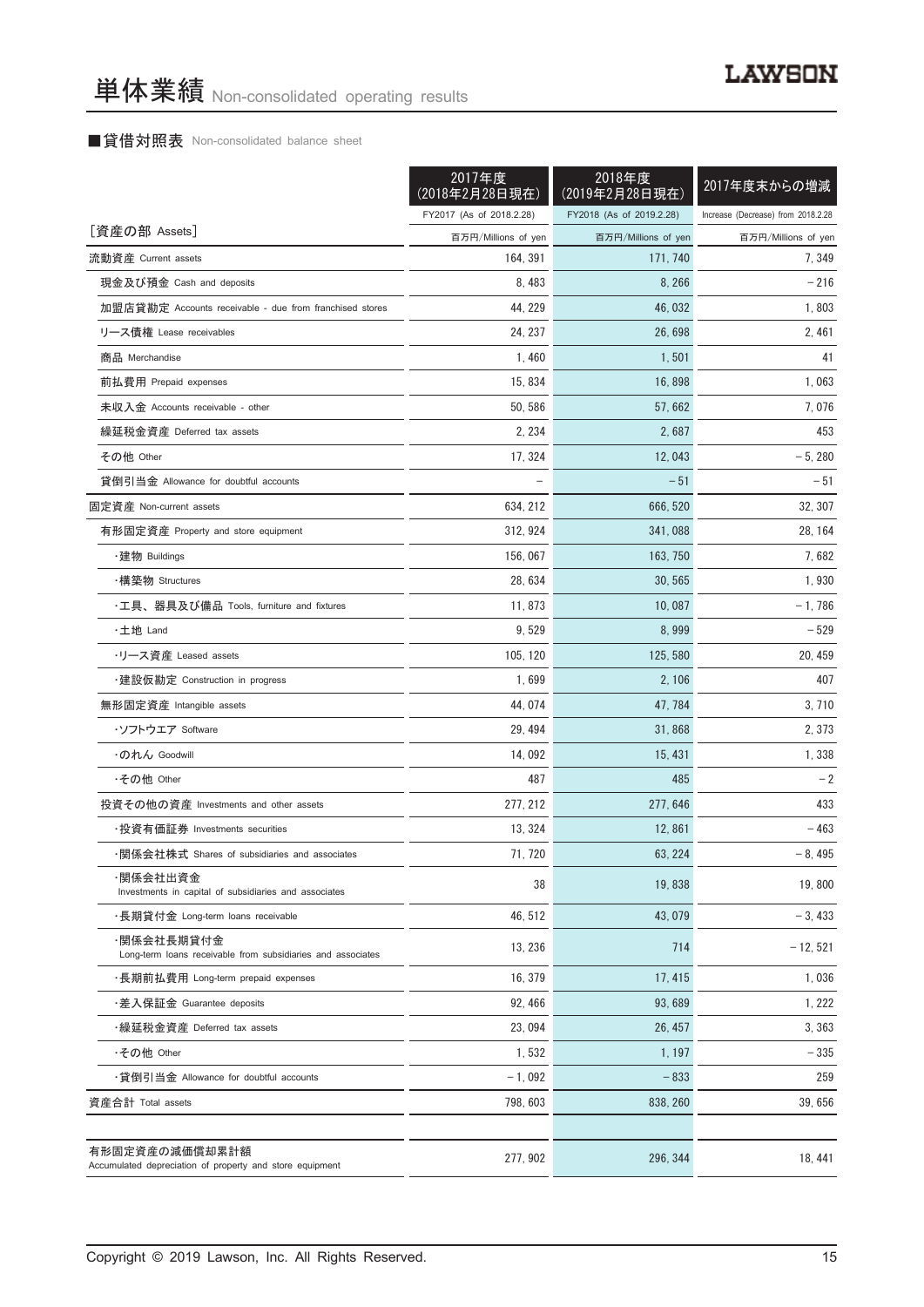### ■貸借対照表 Non-consolidated balance sheet

|                                                                       | 2017年度<br>(2018年2月28日現在) | 2018年度<br>(2019年2月28日現在) | 2017年度末からの増減                       |
|-----------------------------------------------------------------------|--------------------------|--------------------------|------------------------------------|
|                                                                       | FY2017 (As of 2018.2.28) | FY2018 (As of 2019.2.28) | Increase (Decrease) from 2018.2.28 |
| [負債の部 Liabilities]                                                    | 百万円/Millions of yen      | 百万円/Millions of yen      | 百万円/Millions of yen                |
| 流動負債 Current liabilities                                              | 348, 392                 | 413, 869                 | 65, 477                            |
| 買掛金 Accounts payable - trade                                          | 106, 137                 | 109, 034                 | 2,896                              |
| 短期借入金 Short-term loans payable                                        | 35,000                   | 54,800                   | 19,800                             |
| 関係会社短期借入金<br>Short-term loans payable to subsidiaries and associates  | 51, 620                  | 32, 750                  | $-18, 870$                         |
| 1年内返済予定の長期借入金<br>Current portion of long-term loans payable           |                          | 50,000                   | 50,000                             |
| リース債務 Lease obligations                                               | 29, 488                  | 34, 391                  | 4,903                              |
| 未払金 Accounts payable - other                                          | 21, 756                  | 23, 133                  | 1,376                              |
| 未払法人税等 Income taxes payable                                           | 3, 817                   | 2, 752                   | $-1,064$                           |
| 未払費用 Accrued expenses                                                 | 2, 191                   | 2,260                    | 68                                 |
| 預り金 Deposits received                                                 | 91, 891                  | 96, 943                  | 5,051                              |
| 賞与引当金 Provision for bonuses                                           | 2, 704                   | 2,950                    | 246                                |
| その他 Other                                                             | 3,784                    | 4,854                    | 1,070                              |
| 固定負債 Non-current liabilities                                          | 216, 722                 | 184, 110                 | $-32,611$                          |
| 長期借入金 Long-term loans payable                                         | 50,000                   |                          | $-50,000$                          |
| リース債務 Lease obligations                                               | 104, 638                 | 121, 603                 | 16, 964                            |
| 退職給付引当金 Provision for retirement benefits                             | 10, 913                  | 11, 794                  | 881                                |
| 役員退職慰労引当金                                                             |                          |                          |                                    |
| Provision for retirement benefits to executive officers               | 176                      | 201                      | 24                                 |
| 資産除去債務 Asset retirement obligations                                   | 25,689                   | 27, 578                  | 1,889                              |
| その他 Other                                                             | 25, 304                  | 22, 932                  | $-2,371$                           |
| 負債合計 Total liabilities                                                | 565, 114                 | 597, 980                 | 32,865                             |
| [純資産の部 Net assets]                                                    |                          |                          |                                    |
| 株主資本 Shareholders' equity                                             | 231, 785                 | 237, 281                 | 5,495                              |
| 資本金 Capital stock                                                     | 58, 506                  | 58, 506                  |                                    |
| 資本剰余金 Capital surplus                                                 | 47, 757                  | 47, 761                  | 4                                  |
| ・資本準備金 Legal capital surplus                                          | 47,696                   | 47,696                   |                                    |
| ・その他資本剰余金 Other capital surplus                                       | 60                       | 64                       | 4                                  |
| 利益剰余金 Retained earnings                                               | 126, 563                 | 132, 042                 | 5,479                              |
| ・利益準備金 Legal retained earnings                                        | 727                      | 727                      |                                    |
| ·別途積立金 General reserve                                                | 50,000                   | 50,000                   |                                    |
| ・繰越利益剰余金 Retained earnings brought forward                            | 75, 835                  | 81, 315                  | 5,479                              |
| 自己株式 Treasury shares                                                  | $-1,040$                 | $-1,028$                 | 12                                 |
| 評価・換算差額等 Valuation and translation adjustments                        | 1,508                    | 2,782                    | 1, 274                             |
| その他有価証券評価差額金<br>Valuation difference on available-for-sale securities | 2,083                    | 3,349                    | 1,265                              |
| 土地再評価差額金 Revaluation reserve for land                                 | $-575$                   | $-566$                   | 8                                  |
| 新株予約権 Subscription rights to shares                                   | 195                      | 215                      | 20                                 |
| 純資産合計 Net assets                                                      | 233, 489                 | 240, 280                 | 6,790                              |
| 負債純資産合計 Liabilities and net assets                                    | 798, 603                 | 838, 260                 | 39,656                             |

Copyright © 2019 Lawson, Inc. All Rights Reserved. 16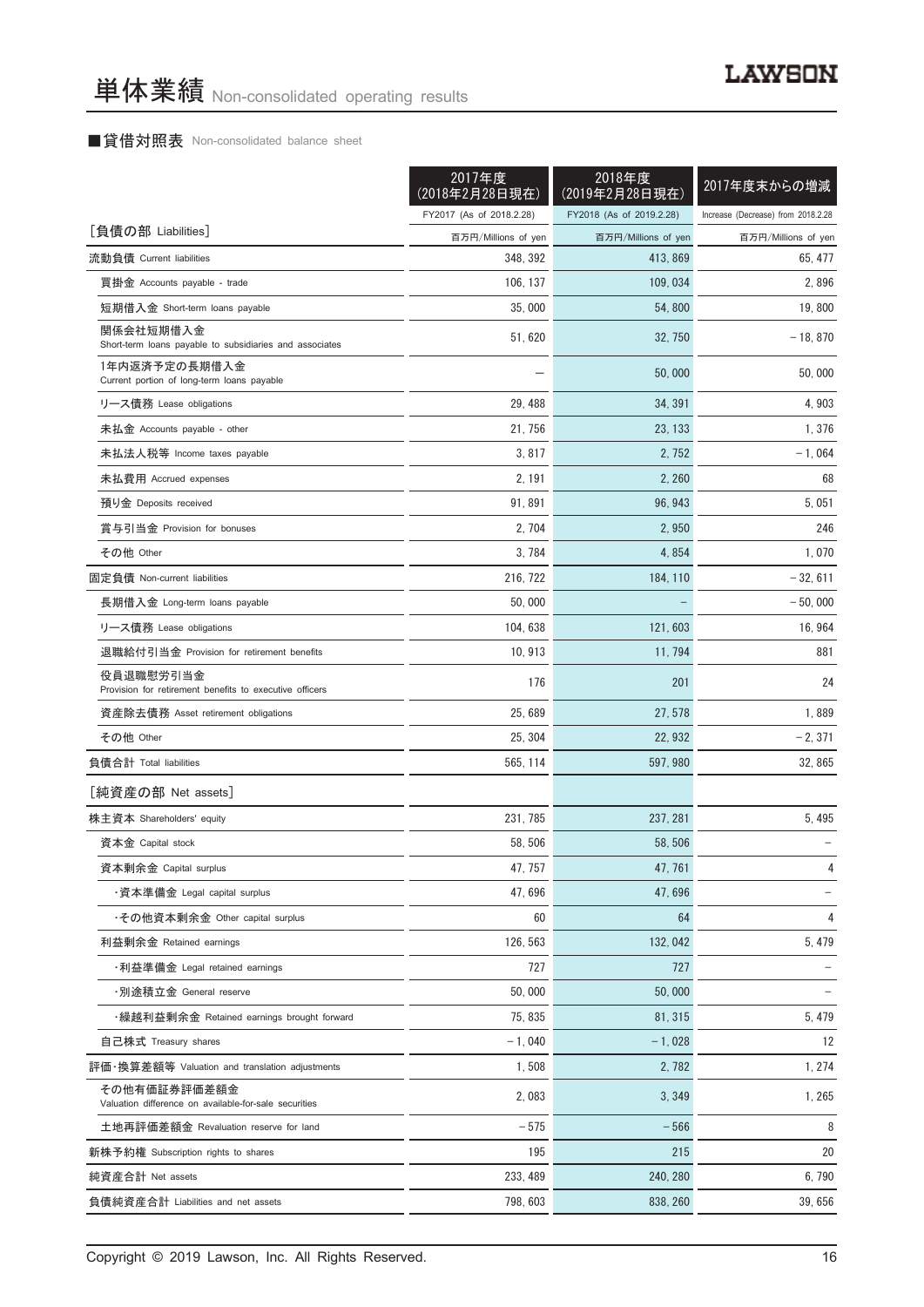#### ■国内コンビニエンスストアの店舗数の推移 Number of convenience stores in Japan \*

|                                         | 2017年度/FY2017          |                     | 2018年度/FY2018       |                        | 2019年度(計画)/FY2019 (Forecast) |                        |  |
|-----------------------------------------|------------------------|---------------------|---------------------|------------------------|------------------------------|------------------------|--|
|                                         | $2017.3.1 - 2018.2.28$ |                     |                     | $2018.3.1 - 2019.2.28$ |                              | $2019.3.1 - 2020.2.29$ |  |
| 単体 Non-consolidated                     |                        | 「ローソン」「ナチュラルローソン」のみ | 「ローソン」「ナチュラルローソン」のみ |                        | 「ローソン」「ナチュラルローソン」のみ          |                        |  |
| 開店 Opening (店/Store)                    | 1, 213                 | 1, 192              | 1.030               | 999                    | 660                          | 630                    |  |
| 閉店 Closure (店/Store)                    | 356                    | 342                 | 378                 | 348                    | 680                          | 630                    |  |
| うち置換 (-) Re-location (-)                | 89                     | 88                  | 82                  | 82                     |                              |                        |  |
| 純増減<br>Net Increase(Decrease) (店/Store) | 857                    | 850                 | 652                 | 651                    | $-20$                        |                        |  |
| 総店舗数 Total number of stores             | 13, 145                | 12, 340             | 13, 797             | 12,991                 | 13, 777                      | 12,991                 |  |
| グループ会社 Group company                    |                        |                     |                     |                        |                              |                        |  |
| 開店 Opening (店/Store)                    | 37                     |                     | 37                  |                        | 40                           |                        |  |
| 閉店 Closure (店/Store)                    | 13                     |                     | 22                  |                        | 20                           |                        |  |
| 純増減<br>Net Increase(Decrease) (店/Store) | 24                     |                     | 15                  |                        | 20                           |                        |  |
| 総店舗数 Total number of stores             | 847                    |                     | 862                 |                        | 882                          |                        |  |
| グループ計 Total                             |                        |                     |                     |                        |                              |                        |  |
| 開店 Opening (店/Store)                    | 1,250                  |                     | 1,067               |                        | 700                          |                        |  |
| 閉店 Closure (店/Store)                    | 369                    |                     | 400                 |                        | 700                          |                        |  |
| 純増減<br>Net Increase(Decrease) (店/Store) | 881                    |                     | 667                 |                        |                              |                        |  |
| 総店舗数 Total number of stores             | 13, 992                |                     | 14,659              |                        | 14,659                       |                        |  |

(注)

\* 当社グループの運営するコンビニエンスストアの店舗数であり、 (株)ローソン山陰、 (株)ローソン高知、 (株)ローソン南九州、 (株)ローソン沖縄の運 営する店舗数を含みます。

Note:

\* The number of stores is a total number of stores operated by the Lawson group including the number of stores operated by Lawson Sanin, Inc., Lawson Kochi, Inc., Lawson Minamikyushu, Inc. and Lawson Okinawa, Inc.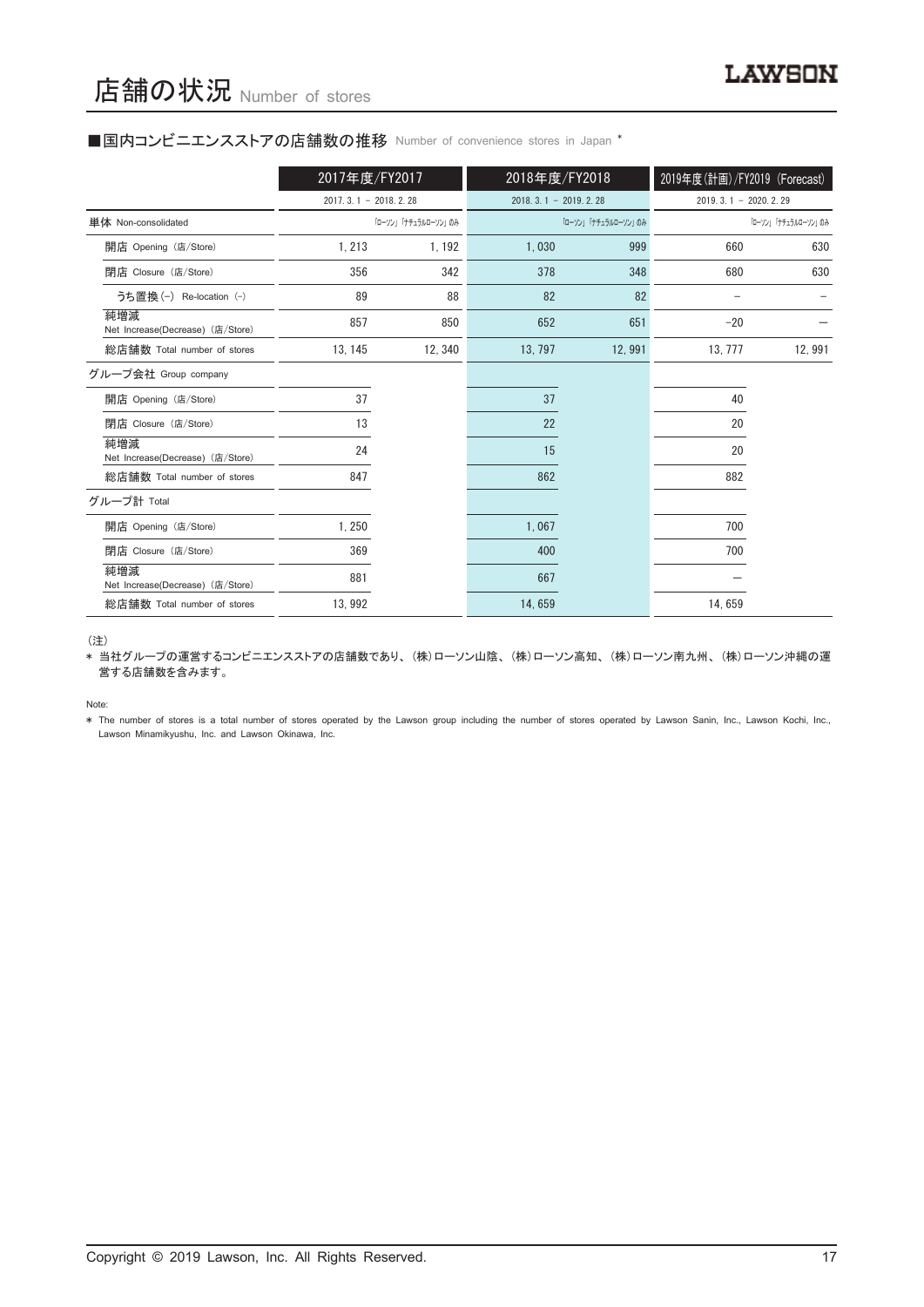## ■国内コンビニエンスストア店舗数 Number of convenience stores in Japan by store type

|                                                                     | 2018年2月        |           |                 | 2019年2月   |                        |
|---------------------------------------------------------------------|----------------|-----------|-----------------|-----------|------------------------|
|                                                                     | February, 2018 |           | February, 2019  |           | Net increase (Decrease |
|                                                                     | 店/Store        | 構成比/Share | 店/Store         | 構成比/Share | 店/Store                |
| 株式会社ローソン Lawson, Inc.                                               |                |           |                 |           |                        |
| 直営店 Company-operated stores                                         |                |           |                 |           |                        |
| ローソン LAWSON                                                         | 284            | 2.0%      | 303             | 2.1%      | 19                     |
| ナチュラルローソン NATURAL LAWSON                                            | 28             | 0.2%      | 24              | 0.2%      | $-4$                   |
| 加盟店 Franchised stores                                               |                |           |                 |           |                        |
| Bタイプ Type B                                                         | 1,616          | 11.5%     | 1,839           | 12.5%     | 223                    |
| Gタイプ Type G                                                         | 1,582          | 11.3%     | 1,466           | 10.0%     | $-116$                 |
| Cタイプ Type C                                                         | 8, 715         | 62.3%     | 9, 244          | 63.1%     | 529                    |
| ナチュラルローソン NATURAL LAWSON                                            | 115            | 0.8%      | 115             | 0.8%      |                        |
| ローソンストア100 LAWSON STORE100                                          | 805            | 5.8%      | 806             | 5.5%      | $\mathbf{1}$           |
| 小計 Subtotal                                                         | 13, 145        | 93.9%     | 13, 797         | 94.1%     | 652                    |
| 株式会社ローソン山陰 Lawson Sanin, Inc.                                       |                |           |                 |           |                        |
| 直営店 Company-operated stores                                         | 5              | 0.0%      | 5               | 0.0%      |                        |
| 加盟店 Franchised stores                                               | 285            | 2.0%      | 287             | 2.0%      | 2                      |
| 小計 Subtotal                                                         | 290            | 2.1%      | 292             | 2.0%      | 2                      |
| 株式会社ローソン高知 Lawson Kochi, Inc.                                       |                |           |                 |           |                        |
| 直営店 Company-operated stores                                         | 3              | 0.0%      | $6\phantom{1}6$ | 0.0%      | 3                      |
| 加盟店 Franchised stores                                               | 136            | 1.0%      | 134             | 0.9%      | $-2$                   |
| 小計 Subtotal                                                         | 139            | 1.0%      | 140             | 1.0%      | $\mathbf{1}$           |
| 株式会社ローソン南九州 Lawson Minamikyushu, Inc.                               |                |           |                 |           |                        |
| 直営店 Company-operated stores                                         | $\overline{2}$ | 0.0%      | 3               | 0.0%      | 1                      |
| 加盟店 Franchised stores                                               | 192            | 1.4%      | 194             | 1.3%      | $\overline{2}$         |
| 小計 Subtotal                                                         | 194            | 1.4%      | 197             | 1.3%      | 3                      |
| 株式会社ローソン沖縄 Lawson Okinawa, Inc.                                     |                |           |                 |           |                        |
| 直営店 Company-operated stores                                         | 3              | 0.0%      | $\overline{4}$  | 0.0%      | $\mathbf{1}$           |
| 加盟店 Franchised stores                                               | 221            | 1.6%      | 229             | 1.6%      | 8                      |
| 小計 Subtotal                                                         | 224            | 1.6%      | 233             | 1.6%      | 9                      |
| 国内コンビニエンスストアグループ店舗数計<br>Total number of convenience stores in Japan | 13, 992        | 100.0%    | 14, 659         | 100.0%    | 667                    |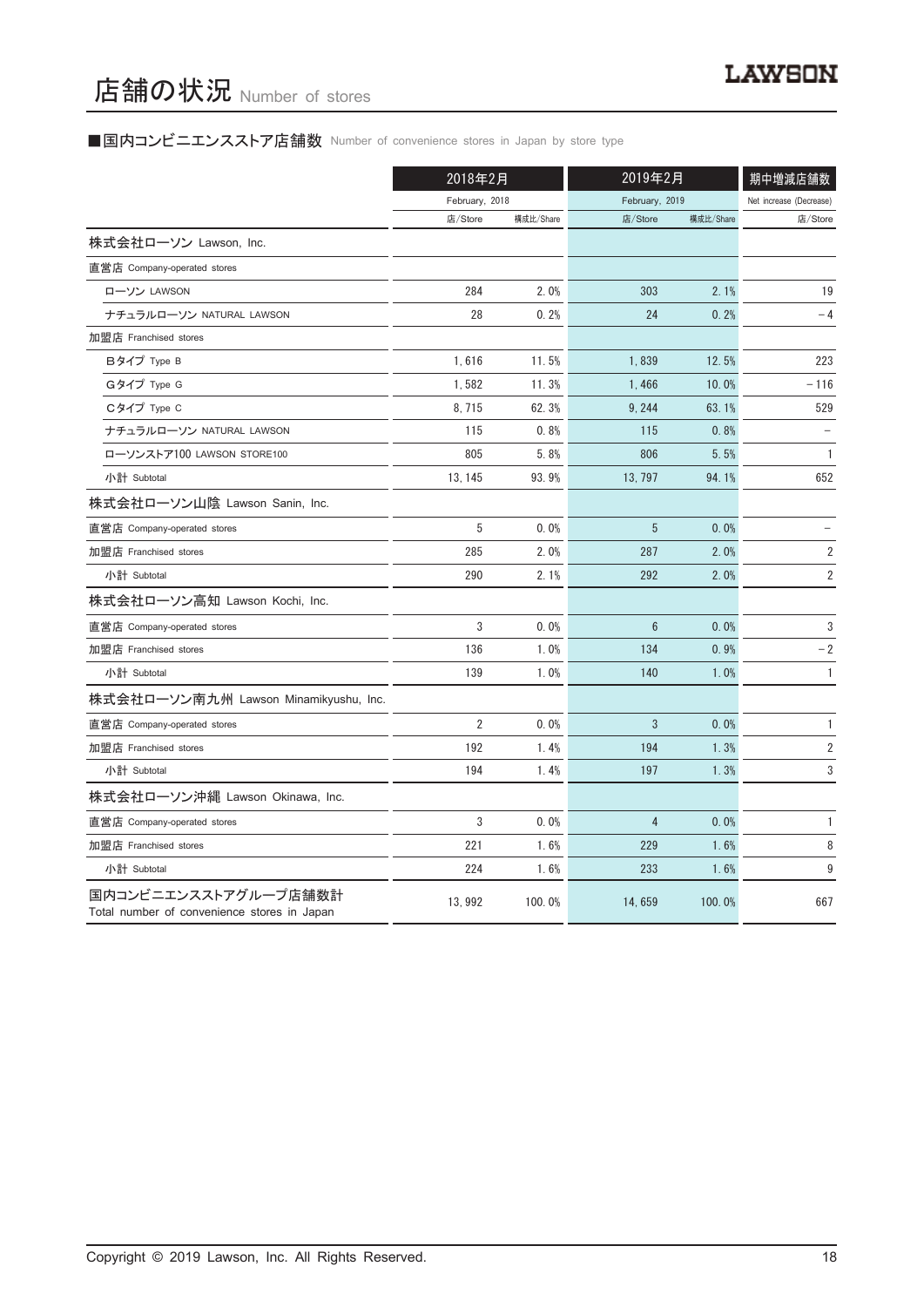### ■都道府県別店舗分布状況 Number of convenience stores by region and prefecture

|                |              | 2018年2月 |                          | 2019年2月 |               |                          | 期中増減店舗数 |                          |                          |                |
|----------------|--------------|---------|--------------------------|---------|---------------|--------------------------|---------|--------------------------|--------------------------|----------------|
|                |              |         | February, 2018           |         |               | February, 2019           |         |                          | Net increase (Decrease)  |                |
|                |              | ローソン*   | ローソンストア100               | 計       | ローソン*         | ローソンストア100               | 計       |                          | ローソン * ローソンストア100        | 計              |
|                |              | LAWSON  | LAWSON STORE100          | Total   | <b>LAWSON</b> | LAWSON STORE100          | Total   | LAWSON                   | LAWSON STORE100          | Total          |
|                |              | 店/Store | 店/Store                  | 店/Store | 店/Store       | 店/Store                  | 店/Store | 店/Store                  | 店/Store                  | 店/Store        |
| 北海道 Hokkaido   | 北海道 Hokkaido | 654     | $\qquad \qquad -$        | 654     | 670           | $\overline{\phantom{0}}$ | 670     | 16                       | -                        | 16             |
| 東北 Tohoku      | 青森 Aomori    | 246     | $\qquad \qquad -$        | 246     | 262           |                          | 262     | 16                       | $\overline{\phantom{0}}$ | $16\,$         |
|                | 秋田 Akita     | 190     | $\overline{\phantom{a}}$ | 190     | 190           | -                        | 190     | $\overline{\phantom{a}}$ | $\overline{\phantom{a}}$ |                |
|                | 岩手 Iwate     | 172     | $\qquad \qquad -$        | 172     | 179           | $\overline{\phantom{0}}$ | 179     | 7                        | $\qquad \qquad -$        | $\overline{7}$ |
|                | 宮城 Miyagi    | 240     | $\qquad \qquad -$        | 240     | 252           | -                        | 252     | 12                       | $\overline{\phantom{0}}$ | 12             |
|                | 山形 Yamagata  | 108     | $\overline{\phantom{a}}$ | 108     | 112           | -                        | 112     | 4                        | $\overline{\phantom{a}}$ | 4              |
|                | 福島 Fukushima | 142     | $\qquad \qquad -$        | 142     | 158           | -                        | 158     | 16                       |                          | 16             |
|                | 小計 Subtotal  | 1,098   | $\qquad \qquad -$        | 1,098   | 1, 153        | -                        | 1, 153  | 55                       | $\qquad \qquad -$        | 55             |
| 関東 Kanto       | 栃木 Tochigi   | 196     | $\overline{\phantom{m}}$ | 196     | 201           | -                        | 201     | 5                        | $\overline{\phantom{a}}$ | 5              |
|                | 群馬 Gunma     | 122     | $\qquad \qquad -$        | 122     | 254           | $\qquad \qquad -$        | 254     | 132                      | $\qquad \qquad -$        | 132            |
|                | 埼玉 Saitama   | 628     | 46                       | 674     | 657           | 45                       | 702     | 29                       | $-1$                     | 28             |
|                | 千葉 Chiba     | 560     | 50                       | 610     | 567           | 49                       | 616     | 7                        | $-1$                     | 6              |
|                | 茨城 Ibaraki   | 206     | 4                        | 210     | 219           | $\overline{4}$           | 223     | $13$                     |                          | 13             |
|                | 東京 Tokyo     | 1,402   | 285                      | 1,687   | 1,463         | 285                      | 1,748   | 61                       |                          | 61             |
|                | 神奈川 Kanagawa | 923     | 138                      | 1,061   | 985           | 136                      | 1, 121  | 62                       | $-2$                     | 60             |
|                | 小計 Subtotal  | 4,037   | 523                      | 4,560   | 4,346         | 519                      | 4,865   | 309                      | $-4$                     | 305            |
| 甲信越 Koshinetsu | 新潟 Niigata   | 159     | $\qquad \qquad -$        | 159     | 230           |                          | 230     | 71                       | $\qquad \qquad -$        | 71             |
|                | 山梨 Yamanashi | 128     | $\overline{\phantom{a}}$ | 128     | 136           | -                        | 136     | 8                        | $\overline{\phantom{a}}$ | 8              |
|                | 長野 Nagano    | 176     | $\qquad \qquad -$        | 176     | 175           | $\overline{\phantom{0}}$ | 175     | $-1$                     | $\qquad \qquad -$        | $-1$           |
|                | 小計 Subtotal  | 463     | $\qquad \qquad -$        | 463     | 541           | -                        | 541     | 78                       | $\qquad \qquad -$        | 78             |
| 北陸 Hokuriku    | 石川 Ishikawa  | 103     | $\overline{\phantom{a}}$ | 103     | 102           | -                        | 102     | $-1$                     | $\overline{\phantom{a}}$ | $-1$           |
|                | 富山 Toyama    | 190     |                          | 190     | 194           | -                        | 194     | 4                        |                          | 4              |
|                | 福井 Fukui     | 114     |                          | 114     | 113           |                          | 113     | $-1$                     |                          | $-1$           |
|                | 小計 Subtotal  | 407     | $\overline{\phantom{0}}$ | 407     | 409           |                          | 409     | 2                        | -                        | $\overline{2}$ |
| 東海 Tokai       | 静岡 Shizuoka  | 268     | $\qquad \qquad -$        | 268     | 282           | $\overline{\phantom{0}}$ | 282     | 14                       | $\overline{\phantom{0}}$ | 14             |
|                | 愛知 Aichi     | 585     | 98                       | 683     | 633           | 97                       | 730     | 48                       | $-1$                     | 47             |
|                | 岐阜 Gifu      | 170     | 6                        | 176     | 174           | $6\phantom{1}6$          | 180     | 4                        | $\qquad \qquad -$        | 4              |
|                | 三重 Mie       | 139     | $\qquad \qquad -$        | 139     | 141           | $\overline{\phantom{0}}$ | 141     | $\overline{2}$           | $\qquad \qquad -$        | 2              |
|                | 小計 Subtotal  | 1, 162  | 104                      | 1,266   | 1,230         | 103                      | 1,333   | 68                       | $-1$                     | 67             |

#### (注)

、----<br>\* ローソンの店舗数には、 「ローソン」 「ナチュラルローソン」を含みます。

Note:

\* The number of stores of LAWSON includes LAWSON and NATURAL LAWSON.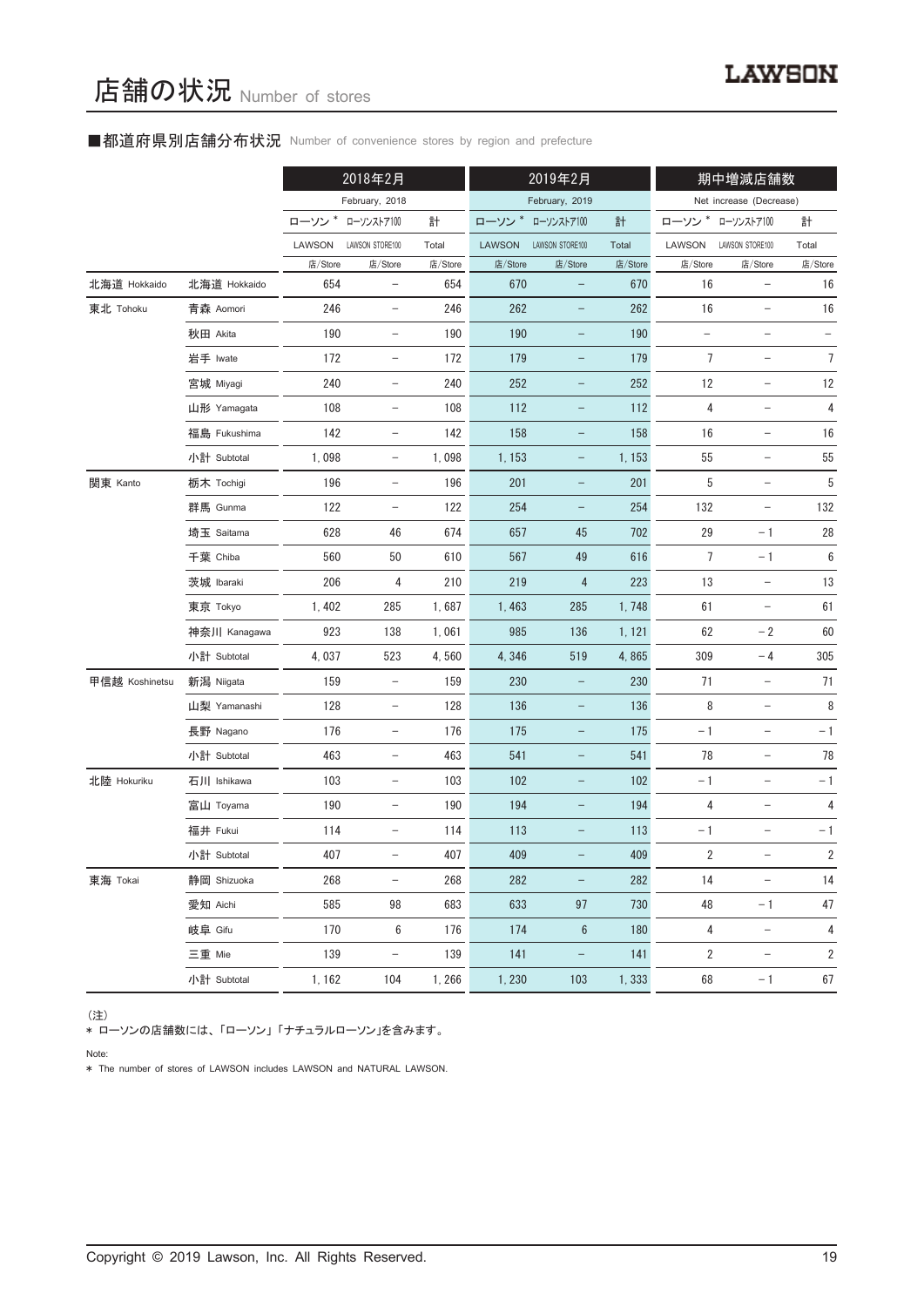### ■都道府県別店舗分布状況 Number of convenience stores by region and prefecture

|            |                                                                     | 2018年2月 |                          | 2019年2月 |         |                          | 期中増減店舗数 |                          |                          |                          |
|------------|---------------------------------------------------------------------|---------|--------------------------|---------|---------|--------------------------|---------|--------------------------|--------------------------|--------------------------|
|            |                                                                     |         | February, 2018           |         |         | February, 2019           |         |                          | Net increase (Decrease)  |                          |
|            |                                                                     | ローソン*   | ローソンストア100               | 計       | ローソン*   | ローソンストア100               | 計       | ローソン *                   | ローソンストア100               | 計                        |
|            |                                                                     | LAWSON  | LAWSON STORE100          | Total   | LAWSON  | LAWSON STORE100          | Total   | LAWSON                   | LAWSON STORE100          | Total                    |
|            |                                                                     | 店/Store | 店/Store                  | 店/Store | 店/Store | 店/Store                  | 店/Store | 店/Store                  | 店/Store                  | 店/Store                  |
| 近畿 Kinki   | 京都 Kyoto                                                            | 309     | 29                       | 338     | 306     | 30                       | 336     | $-3$                     | 1                        | $-2$                     |
|            | 滋賀 Shiga                                                            | 157     | $\overline{\phantom{a}}$ | 157     | 159     | $\qquad \qquad -$        | 159     | 2                        | $\overline{\phantom{a}}$ | $\sqrt{2}$               |
|            | 奈良 Nara                                                             | 138     | $\overline{\phantom{0}}$ | 138     | 140     |                          | 140     | 2                        |                          | $\sqrt{2}$               |
|            | 和歌山 Wakayama                                                        | 145     | $\qquad \qquad -$        | 145     | 152     | $\overline{a}$           | 152     | $\overline{7}$           | $\overline{\phantom{0}}$ | $\overline{7}$           |
|            | 大阪 Osaka                                                            | 1,012   | 116                      | 1, 128  | 1,032   | 119                      | 1, 151  | 20                       | 3                        | 23                       |
|            | 兵庫 Hyogo                                                            | 644     | 33                       | 677     | 652     | 35                       | 687     | 8                        | $\overline{2}$           | 10                       |
|            | 小計 Subtotal                                                         | 2, 405  | 178                      | 2,583   | 2, 441  | 184                      | 2,625   | 36                       | $\,6\,$                  | 42                       |
| 中国 Chugoku | 岡山 Okayama                                                          | 188     |                          | 188     | 202     |                          | 202     | 14                       |                          | 14                       |
|            | 広島 Hiroshima                                                        | 211     | $\overline{\phantom{a}}$ | 211     | 234     | -                        | 234     | 23                       | $\qquad \qquad -$        | 23                       |
|            | 山口 Yamaguchi                                                        | 118     | $\qquad \qquad -$        | 118     | 117     |                          | 117     | $-1$                     | $\overline{\phantom{0}}$ | $-1$                     |
|            | 鳥取 Tottori                                                          | 143     | $\qquad \qquad -$        | 143     | 143     |                          | 143     |                          | $\overline{\phantom{0}}$ |                          |
|            | 島根 Shimane                                                          | 146     | $\overline{\phantom{a}}$ | 146     | 148     | $\overline{\phantom{0}}$ | 148     | 2                        | $\overline{\phantom{0}}$ | $\sqrt{2}$               |
|            | 小計 Subtotal                                                         | 806     | $\sim$                   | 806     | 844     |                          | 844     | 38                       | $\equiv$                 | 38                       |
| 四国 Shikoku | 香川 Kagawa                                                           | 134     | $\qquad \qquad -$        | 134     | 133     | $\overline{\phantom{0}}$ | 133     | $-1$                     | $\overline{a}$           | $-1$                     |
|            | 愛媛 Ehime                                                            | 219     |                          | 219     | 219     |                          | 219     | $\overline{\phantom{0}}$ | $\overline{\phantom{0}}$ | $\overline{\phantom{a}}$ |
|            | 徳島 Tokushima                                                        | 134     | $\qquad \qquad -$        | 134     | 138     | $\qquad \qquad -$        | 138     | 4                        | $\qquad \qquad -$        | 4                        |
|            | 高知 Kochi                                                            | 139     | $\qquad \qquad -$        | 139     | 140     |                          | 140     | $\mathbf{1}$             | $\qquad \qquad -$        | $\mathbf{1}$             |
|            | 小計 Subtotal                                                         | 626     | $\overline{\phantom{0}}$ | 626     | 630     |                          | 630     | 4                        |                          | 4                        |
| 九州 Kyushu  | 福岡 Fukuoka                                                          | 493     | $\overline{\phantom{a}}$ | 493     | 523     | -                        | 523     | 30                       | $\overline{\phantom{0}}$ | 30                       |
|            | 佐賀 Saga                                                             | 72      | $\qquad \qquad -$        | 72      | 75      | $\overline{\phantom{0}}$ | 75      | 3                        | $\overline{\phantom{0}}$ | 3                        |
|            | 長崎 Nagasaki                                                         | 105     | $\qquad \qquad -$        | 105     | 109     |                          | 109     | 4                        | $\overline{\phantom{0}}$ | $\overline{\mathbf{4}}$  |
|            | 大分 Oita                                                             | 182     |                          | 182     | 188     |                          | 188     | 6                        |                          | $\boldsymbol{6}$         |
|            | 熊本 Kumamoto                                                         | 153     | $\qquad \qquad -$        | 153     | 157     | -                        | 157     | 4                        | $\qquad \qquad -$        | 4                        |
|            | 宮崎 Miyazaki                                                         | 106     | $\qquad \qquad -$        | 106     | 107     |                          | 107     | 1                        | $\overline{\phantom{0}}$ | $\mathbf{1}$             |
|            | 鹿児島 Kagoshima                                                       | 194     | $\qquad \qquad -$        | 194     | 197     |                          | 197     | 3                        | $\overline{\phantom{0}}$ | 3                        |
|            | 小計 Subtotal                                                         | 1,305   | $\overline{\phantom{a}}$ | 1,305   | 1,356   | $\qquad \qquad -$        | 1,356   | 51                       | $\overline{\phantom{a}}$ | 51                       |
| 沖縄 Okinawa | 沖縄 Okinawa                                                          | 224     | $\qquad \qquad -$        | 224     | 233     | $\qquad \qquad -$        | 233     | 9                        | $\overline{\phantom{0}}$ | $\boldsymbol{9}$         |
|            | 国内コンビニエンスストアグループ店舗数計<br>Total number of convenience stores in Japan | 13, 187 | 805                      | 13, 992 | 13,853  | 806                      | 14,659  | 666                      | $\mathbf{1}$             | 667                      |

(注)

\* ローソンの店舗数には、 「ローソン」 「ナチュラルローソン」 を含みます。

Note:

\* The number of stores of LAWSON includes LAWSON and NATURAL LAWSON.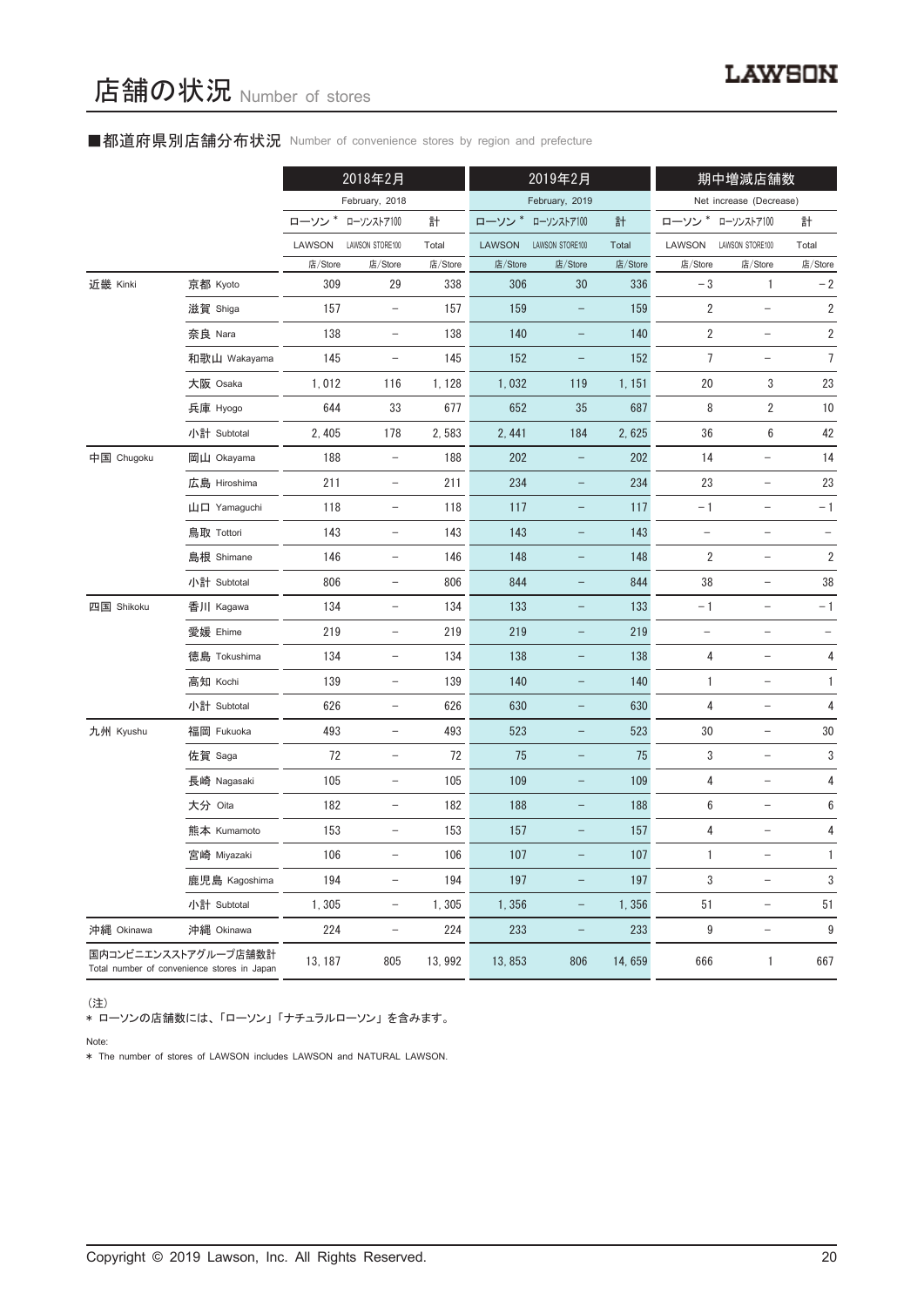# ■海外コンビニエンスストア店舗数 Number of convenience stores abroad

|                                                          | 2017年2月        | 2018年2月        | 2019年2月        | 期中増減店舗数                 |
|----------------------------------------------------------|----------------|----------------|----------------|-------------------------|
|                                                          | February, 2017 | February, 2018 | February, 2019 | Net increase (Decrease) |
|                                                          | 店/Store        | 店/Store        | 店/Store        | 店/Store                 |
| 上海市及びその周辺地域<br>中国<br>China Shanghai and surrounding area | 665            | 865            | 1, 227         | 362                     |
| 中国<br>重慶市<br>China Chongqing                             | 136            | 165            | 198            | 33                      |
| 大連市<br>中国<br>China Dalian                                | 82             | 122            | 146            | 24                      |
| 中国<br>北京市<br>China Beijing                               | 48             | 73             | 108            | 35                      |
| 武漢市<br>中国<br>China Wuhan                                 | 72             | 198            | 308            | 110                     |
| 合肥市<br>中国<br>China Hefei                                 |                |                | 20             | 20                      |
| タイ<br>Thailand                                           | 85             | 101            | 120            | 19                      |
| インドネシア<br>Indonesia                                      | 36             | 37             | 42             | 5                       |
| フィリピン<br>Philippines                                     | 30             | 33             | 39             | 6                       |
| 米国 ハワイ州<br>United States of America Hawaii               | $\overline{2}$ | $\overline{2}$ | $\overline{2}$ |                         |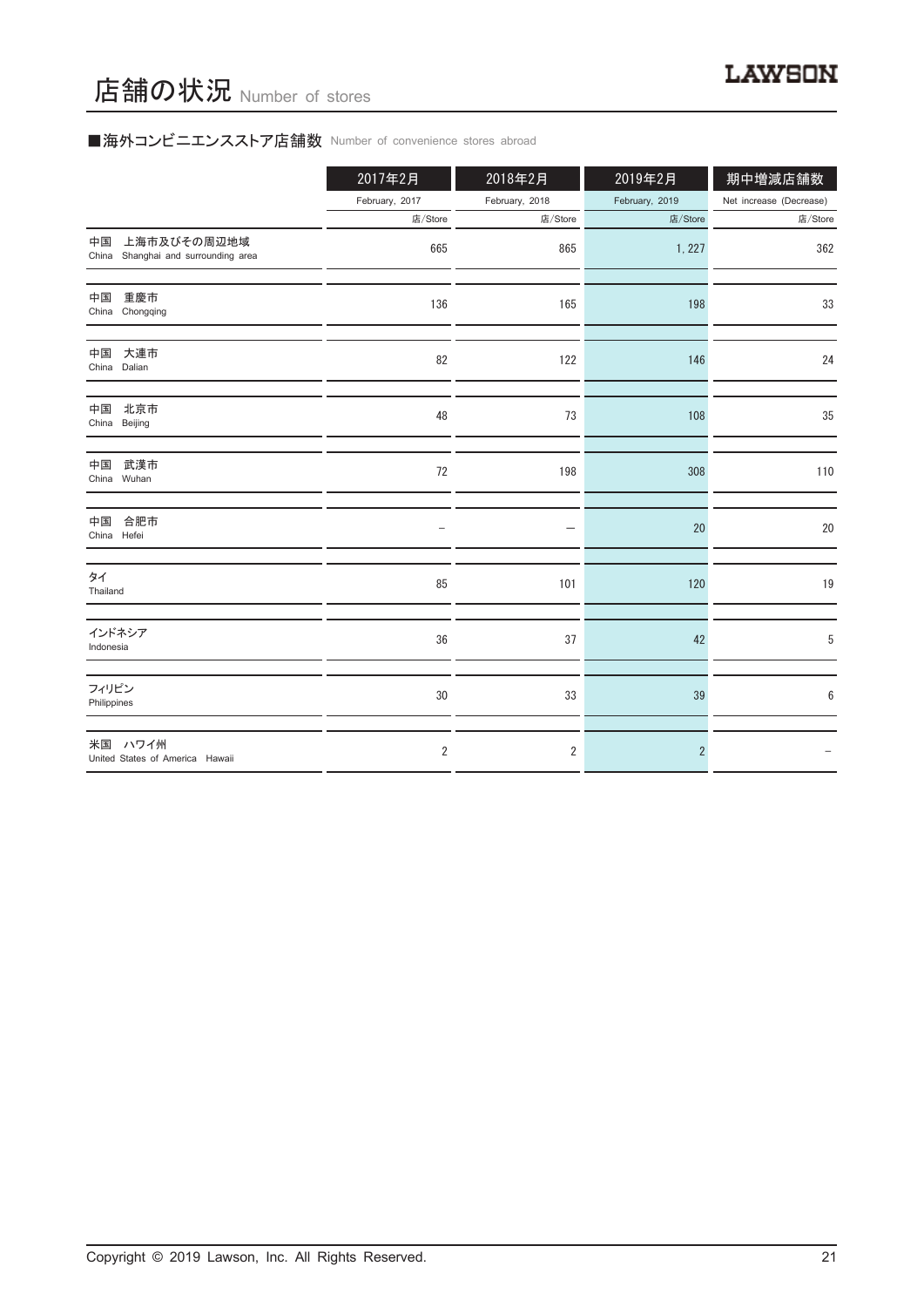#### ■その他セグメントの運営する店舗数 Number of stores of other segments

|                                                    | 2017年2月        | 2018年2月        | 2019年2月        | 期中増減店舗数                 |
|----------------------------------------------------|----------------|----------------|----------------|-------------------------|
|                                                    | February, 2017 | February, 2018 | February, 2019 | Net increase (Decrease) |
|                                                    | 店/Store        | 店/Store        | 店/Store        | 店/Store                 |
| 株式会社成城石井 *1<br>SEIJO ISHII CO., LTD.               | 132            | 140            | 146            | 6                       |
|                                                    |                |                |                |                         |
| 株式会社ローソンエンタテインメント *2<br>Lawson Entertainment, Inc. | 55             | 54             | 56             | $\mathfrak{p}$          |
|                                                    |                |                |                |                         |
| ユナイテッド·シネマ株式会社 *3<br>United Cinemas Co., Ltd.      | 38             | 40             | 41             |                         |

(注)

\*1 (株)成城石井については、 直営の成城石井店舗のみを記載しております。

\*2 (株)ローソンHMVエンタテイメントは、 2018年6月より商号を(株)ローソンエンタテインメントに変更しております。

\*3 ユナイテッド・シネマ(株)については、 劇場数を記載しております。

Notes:

\*1 For SEIJO ISHII CO., LTD., it states number of its company-operated stores only.

\*2 Lawson HMV Entertainment, Inc. has changed its name to Lawson Entertainment, Inc. since June 2018.

\*3 For United Cinemas Co., Ltd., it states number of theaters.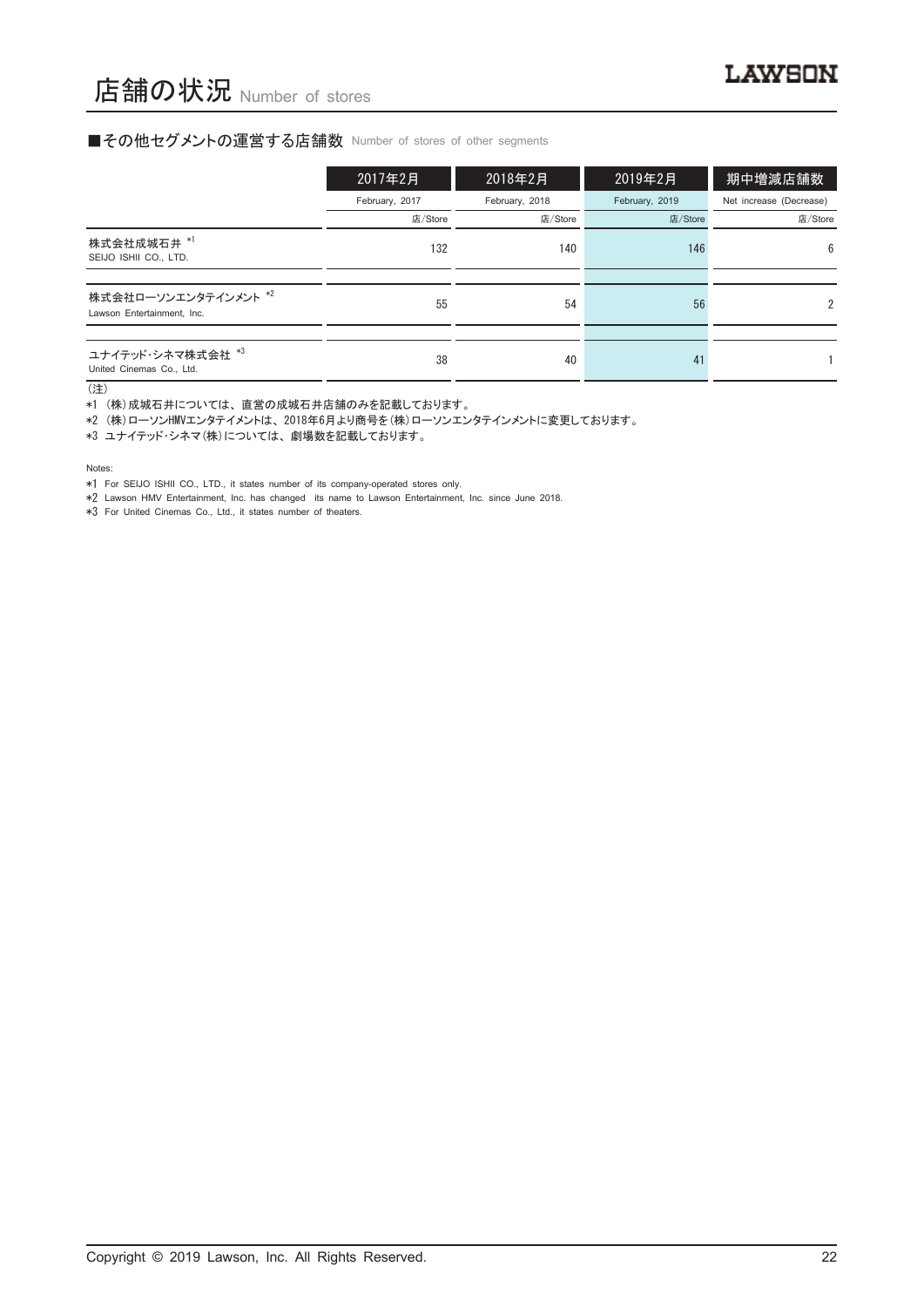#### ■既存店売上高前年比及び既存店総荒利益高前年比 Net sales and gross profit of existing stores

|                                                               | 2017年度/FY2017 | 2018年度/FY2018 | 2019年度(計画)/FY2019(Forecast) |                |
|---------------------------------------------------------------|---------------|---------------|-----------------------------|----------------|
|                                                               | 通期/Full year  | 通期/Full year  | 第2四半期累計期間/1H                | 通期計画/Full year |
|                                                               | 前年比/YoY       | 前年比/YoY       | 前年比/YoY                     | 前年比/YoY        |
| 売上高 Net sales *2                                              | 100.0%        | 99.5%         | 100.5%                      | 100.5%         |
| 客数 Number of customers                                        | 98.4%         | 97.7%         |                             |                |
| 客単価 Spending per customer                                     | 101.6%        | 101.8%        |                             |                |
| 売上高(チケット等含む)<br>Net sales (including tickets, etc.)           | 99.9%         | 99.3%         | 100.5%                      | 100.5%         |
| 総荒利益高 Gross profit                                            | 99.6%         | 99.2%         | 100.8%                      | 101.0%         |
| 売上高(ローソンストア100含む) *2<br>Net sales (including LAWSON STORE100) | 99.8%         | 99.4%         |                             |                |

#### ■平均日販 Average daily sales per store

|               | 2017年度/FY2017       | 2018年度/FY2018       |
|---------------|---------------------|---------------------|
|               | 通期/Full year        | 通期/Full year        |
|               | 千円/Thousands of ven | 千円/Thousands of yen |
| 全店 All stores | 536                 | 531                 |
| 新店 New stores | 491                 | 484                 |

■全店客数及び客単価 Average number of customers and average spending per customer (All stores)

|                           | 2017年度/FY2017   | 2018年度/FY2018   |
|---------------------------|-----------------|-----------------|
|                           | 通期/Full year    | 通期/Full year    |
|                           | 人、円/Person, Yen | 人、円/Person, Yen |
| 客数 Number of customers    | 792             | 773             |
| 客単価 Spending per customer | 676             | 687             |

(注)

\*1 売上高(ローソンストア100含む)を除く上記の数値は、 (株)ローソンが運営する 「ローソン」 「ナチュラルローソン」 の合計です。 なお、 本頁の各数値 には、 エリアフランチャイズ各社(株)ローソン山陰、 (株)ローソン高知、 (株)ローソン南九州、 (株)ローソン沖縄の数値は含んでおりません。

\*2 2018年度第2四半期累計期間の開示より、 チケット等の影響を除いた数値に変更しております。

Notes:

\*1 These figures except for Net sales (including LAWSON STORE100) are sums of total LAWSON and NATURAL LAWSON operated by Lawson, Inc. Furthermore, results of area franchise companies (Lawson Sanin, Inc., Lawson Kochi, Inc., Lawson Minamikyushu, Inc. and Lawson Okinawa, Inc.) are not included in this page.

\*2 We changed our disclosure to exclude the impact of tickets, etc. from FY2018.1H.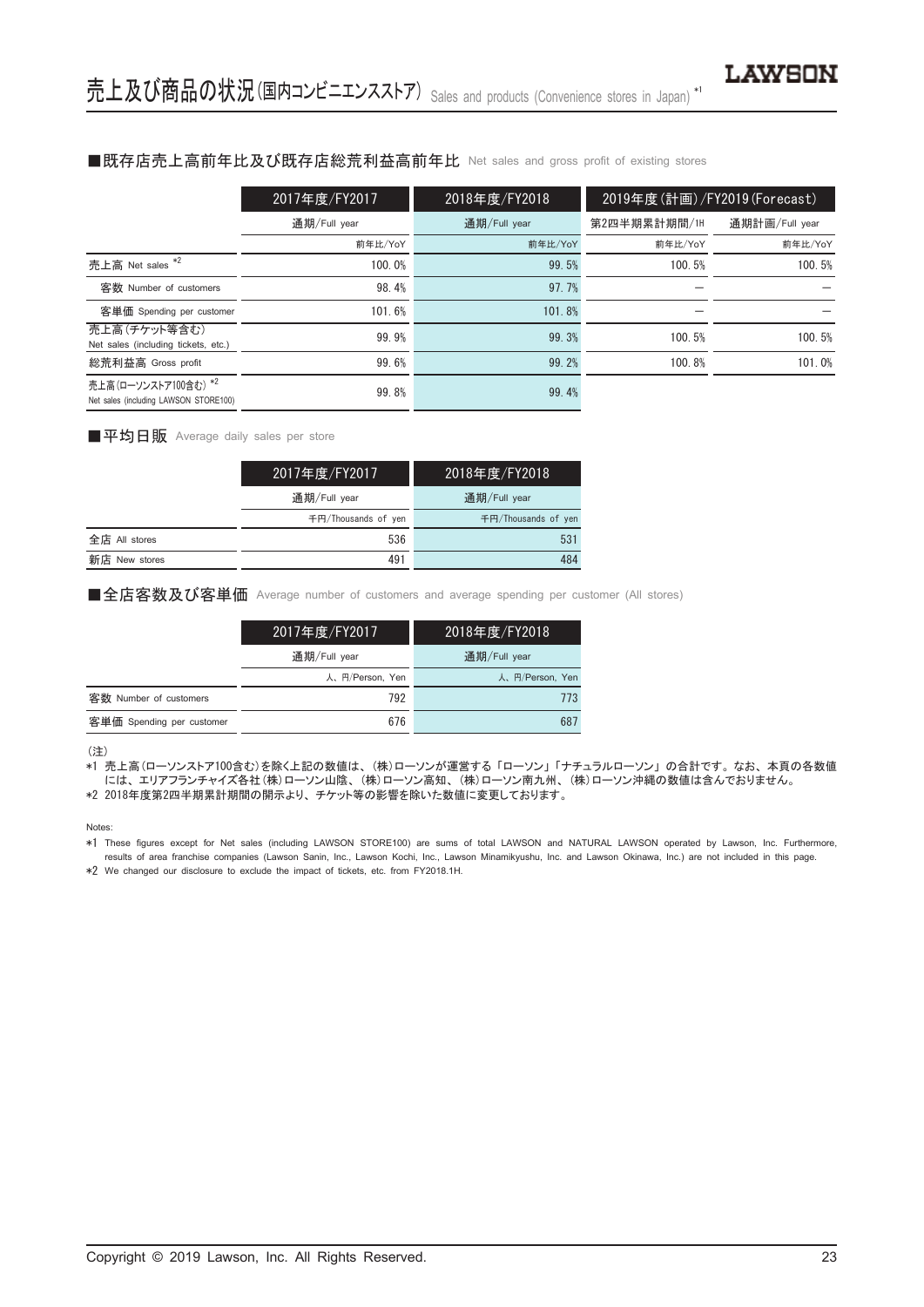## ■酒·タバコ取扱店及び24時間営業店舗数、駐車場設置店舗数 Liquor-licensed, cigarette-licensed, 24-hour operating and parking-lot equipped stores

|                                          | 2017年度/FY2017 |                     | 2018年度/FY2018 |                     |
|------------------------------------------|---------------|---------------------|---------------|---------------------|
|                                          | 通期/Full year  |                     | 通期/Full year  |                     |
|                                          | 店/Store       | 総店舗数に占める割合<br>Share | 店/Store       | 総店舗数に占める割合<br>Share |
| 酒取扱店 Liquor-licensed stores              | 12.679        | 96.5%               | 13.296        | 96.4%               |
| タバコ取扱店 Cigarette-licensed stores         | 12.246        | 93.2%               | 12.928        | 93.7%               |
| 24時間営業店 24-hour operating stores         | 12.436        | 94.6%               | 13.041        | 94.5%               |
| 駐車場設置店 Stores equipped with parking lots | 9.230         | 70.2%               | 9.276         | 67.2%               |

■平均在庫(全店 期末1店舗当たり平均在庫売価) Inventory turnover in days (Based on all stores, inventory per store)

|                                 | 2017年度/FY2017<br>通期/Full year  |         | 2018年度/FY2018                  |         |
|---------------------------------|--------------------------------|---------|--------------------------------|---------|
|                                 |                                |         | 通期/Full year                   |         |
|                                 | 千円、日<br>Thousands of yen, days | 前年比/YoY | 千円、日<br>Thousands of yen, days | 前年比/YoY |
| 在庫 Inventory                    | 6.720                          | 101.5%  | 6.657                          | 99.1%   |
| 在庫日数 Inventory turnover in days | 14. 7                          | 106.4%  | 14. '                          | 100.2%  |

#### ■売場面積(全店) Area of floor (All stores)

|                      | 2017年度/FY2017                           |        | 2018年度/FY2018       |         |  |
|----------------------|-----------------------------------------|--------|---------------------|---------|--|
|                      | 通期/Full year                            |        | 通期/Full year        |         |  |
|                      | 前年比/YoY<br>m <sup>2</sup> /Square meter |        | $m^2$ /Square meter | 前年比/YoY |  |
| 全店売場面積 Area of floor | . 585. 250                              | 107.1% | l. 649. 672         | 104.1%  |  |

■収納代行業務の状況(全店) Third party bill settlement (All stores)

|                              | 2017年度/FY2017                                  |        | 2018年度/FY2018                       |         |  |
|------------------------------|------------------------------------------------|--------|-------------------------------------|---------|--|
|                              | 通期/Full year                                   |        | 通期/Full year                        |         |  |
|                              | 百万円、百万件<br>前年比/YoY<br>Millions of yen, million |        | 百万円、百万件<br>Millions of yen, million | 前年比/YoY |  |
| 収納金額 Transaction amount      | 2.263.937                                      | 106.2% | 2.412.349                           | 106.6%  |  |
| 取扱件数 Number of settlement    | 208.6                                          | 103.3% | 215.2                               | 103.2%  |  |
| 手数料収入<br>Commission revenues | 11.154                                         | 103.4% | 11.466                              | 102.8%  |  |

(注)

\* 上記の数値は、 (株)ローソンが運営する 「ローソン」 「ナチュラルローソン」 「ローソンストア100」 の合計です。

Note:

\* These figures are sums of total LAWSON, NATURAL LAWSON and LAWSON STORE100 operated by Lawson, Inc.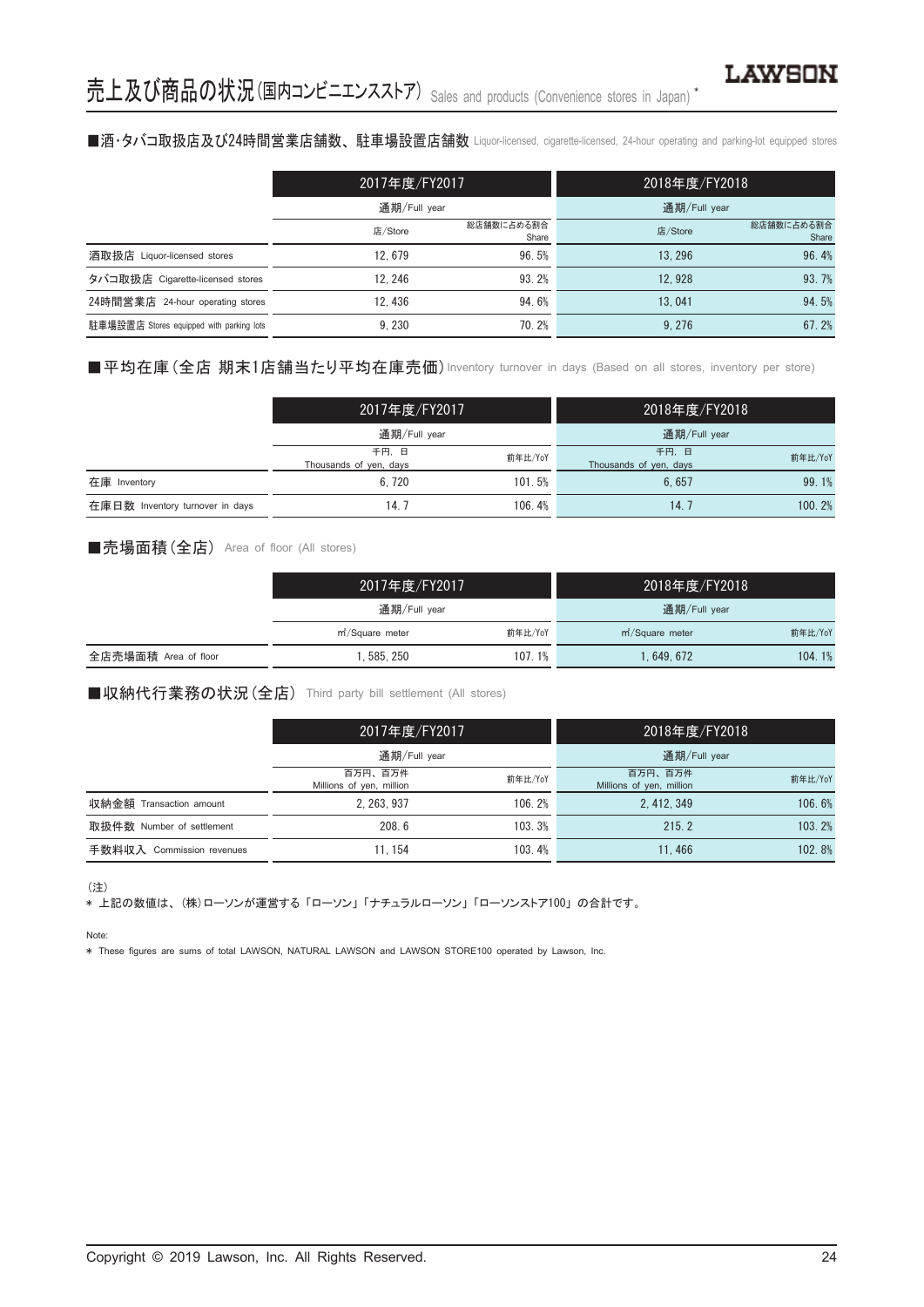■全店商品別販売構成の推移及び総荒利益率の状況 Sales and gross profit margin by merchandise category at store level (All stores) \*'

|                            |                        | 2017年度/FY2017 |                                    |                                 | 2018年度/FY2018 |                                    | 2019年度 (計画) / FY2019 (Forecast) |                              |
|----------------------------|------------------------|---------------|------------------------------------|---------------------------------|---------------|------------------------------------|---------------------------------|------------------------------|
|                            |                        | 通期/Full year  | 通期/Full year                       |                                 | 第2四半期累計期間/1H  | 通期計画/Full year                     |                                 |                              |
|                            | 十億円<br>Billions of yen | 構成比           | 総荒利益率<br>Share Gross Profit Margin | 十億円<br>Billions of yen          | 構成比           | 総荒利益率<br>Share Gross Profit Margin | 総荒利益率<br>Gross Profit Margin    | 総荒利益率<br>Gross Profit Margin |
| ファストフード Fast foods         | 484.9                  | 24.5%         | 38.3%                              | 520.4                           | 24.7%         | 38.2%                              |                                 |                              |
| 日配食品 Daily delivered foods | 268.0                  | 13.5%         | 33.9%                              | 283.9                           | 13.5%         | 34.0%                              |                                 |                              |
| 加工食品 Processed foods       | 1.043.0                | 52.7%         | 24.0%                              | 1, 107, 3                       | 52.6%         | 23.9%                              |                                 |                              |
| うち、タバコ Cigarettes          | 498.6                  | 25.2%         | 10.8%                              | 532.9                           | 25.3%         | 10.8%                              |                                 |                              |
| 非食品 Non-food products *2   | 182.9                  | 9.3%          | 50.1%                              | 194.2                           | 9.2%          | 50.3%                              |                                 |                              |
| 合計 Total                   | 1.979.0                | 100.0%        | 31.3%                              | 2.105.9                         | 100.0%        | 31.2%                              | 31.5%                           | 31.4%                        |
| 分類 Category                |                        |               |                                    |                                 |               |                                    |                                 |                              |
| ファフトフード Foot foods         |                        |               |                                    | 米飯・麺・調理パン(サンドイッチ等) デリカ・ファストフード等 |               |                                    |                                 |                              |

| ファストフード Fast foods         | ノI\WA 30™ ロ/WP=エバ・レイン ノー   ノノノ マイ/ ノ ノノノ ノ ノ / / / / ノ   マイ<br>Rice, noodles, bread, delicatessen items, over-the-counter fast foods, etc. |
|----------------------------|--------------------------------------------------------------------------------------------------------------------------------------------|
| 日配食品 Daily delivered foods | ベーカリー・デザート・アイスクリーム・生鮮食品等<br>Bakery items, desserts, ice creams, perishable foods (vegetables, fruits and meat), etc.                       |
| 加工食品 Processed foods       | 飲料・酒類・タバコ・加工食品・菓子等 Soft drinks, alcoholic drinks, cigarettes, processed foods, confectioneries, etc.                                       |
| 非食品 Non-food products      | 日用品·本·雑誌等 Daily necessities, books, magazines, etc.                                                                                        |

 $\overline{(\ddot{\pm})}$ 

\*1 上記の数値は、 (株)ローソンが運営する 「ローソン」 「ナチュラルローソン」 の合計です。 なお、 各数値には、 エリアフランチャイズ各社(株)ローソン 山陰、 (株)ローソン高知、 (株)ローソン南九州、 (株)ローソン沖縄の数値は含んでおりません。

\*2 非食品の総荒利益率は、 手数料収入を含め算出しております。

#### Notes:

\*1 These figures are sums of total LAWSON and NATURAL LAWSON operated by Lawson, Inc. Furthermore, results of area franchise companies (Lawson Sanin, Inc., Lawson Kochi, Inc., Lawson Minamikyushu, Inc. and Lawson Okinawa, Inc.) are not included.

\*2 Gross profit of non-food products includes service commissions.

#### ■国内コンビニエンスストア事業 グループ全店売上高 Total sales of convenience store business in Japan

|                          | 2017年度/FY2017                  |        | 2018年度/FY2018       |         |  |
|--------------------------|--------------------------------|--------|---------------------|---------|--|
|                          | 通期/Full year                   |        | 通期/Full year        |         |  |
|                          | 前年比/YoY<br>百万円/Millions of yen |        | 百万円/Millions of yen | 前年比/YoY |  |
| 単体 Non-consolidated      | 2.110.454                      | 104.1% | 2.236.125           | 106.0%  |  |
| グループ会社 Group company *3  | 147.075                        | 137.6% | 149.774             | 101.8%  |  |
| チケット等取扱高 Tickets etc. *4 | 339.583                        | 105.9% | 353, 045            | 104.0%  |  |
| 合計 Total                 | 2.597.114                      | 105.8% | 2.738.944           | 105.5%  |  |

(注)

\*3 グループ会社は、 (株)ローソン山陰、 (株)ローソン高知、 (株)ローソン南九州、 (株)ローソン沖縄の運営する店舗の売上高を合計しております。 \*4 チケット等取扱高は、 当社グループの運営する国内のコンビニエンスストア事業全て(単体及びグループ会社を含む)の取扱高を合計しております。

Notes:

\*3 For group company, it is a total sales of stores oprerated by Lawson Sanin, Inc., Lawson Kochi, Inc., Lawson Minamikyushu, Inc. and Lawson Okinawa, Inc.

\*4 For tickets and others gross sale, it is a total gross sales of convenience store business in Japan (including non-consolidated and group companies) operated by Lawson group.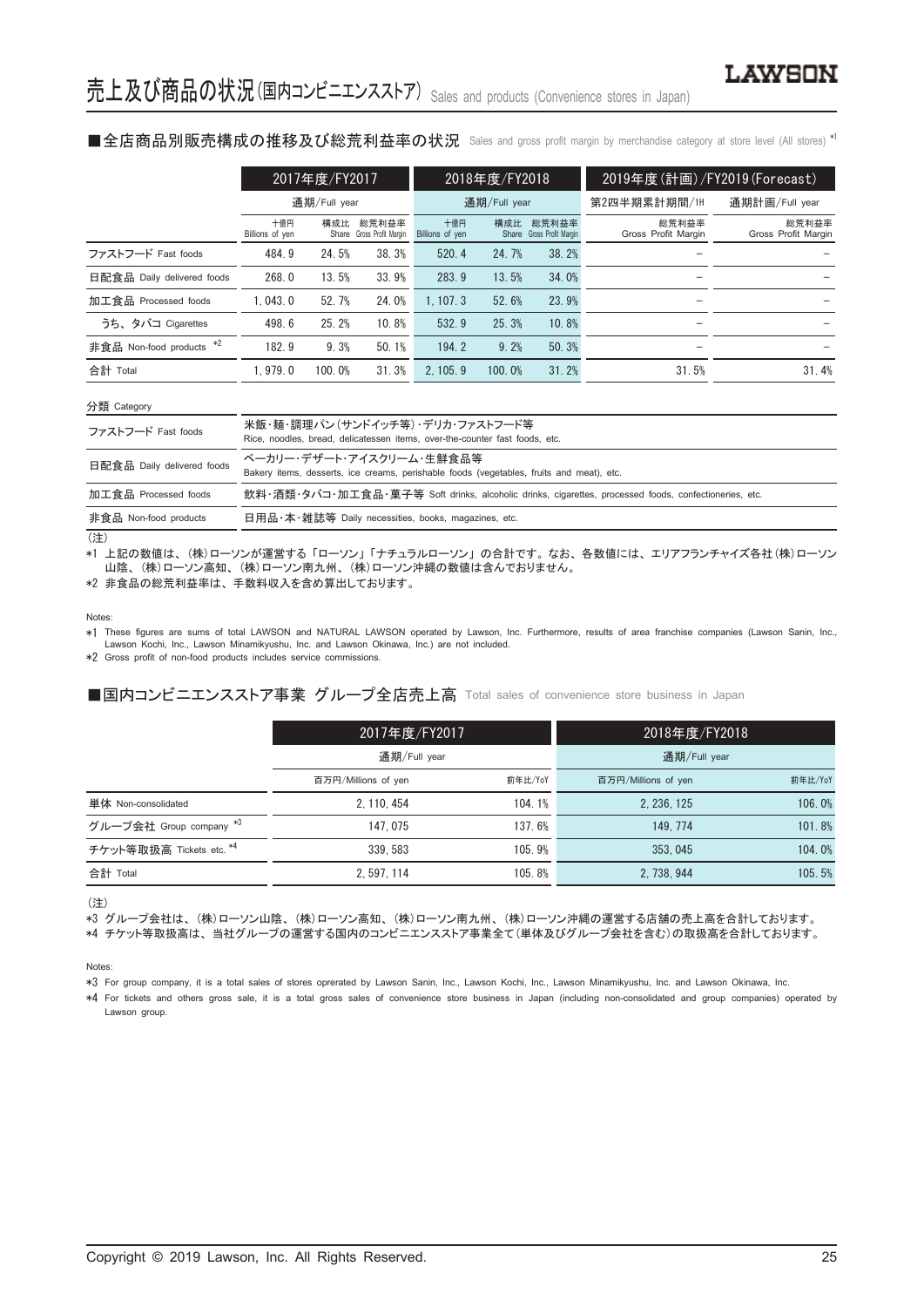# 従業員の状況 Number of employees

|                                         | 2017年度/FY2017 |                                 | 2018年度/FY2018 |                                 |  |
|-----------------------------------------|---------------|---------------------------------|---------------|---------------------------------|--|
|                                         | 通期/Full year  |                                 | 通期/Full year  |                                 |  |
|                                         | 人/Person      | 期中增減/Net increase<br>(Decrease) |               | 期中增減/Net increase<br>(Decrease) |  |
| 単体 Non-consolidated                     |               |                                 |               |                                 |  |
| 従業員数 Employees                          | 4,444         | 227                             | 4,551         | 107                             |  |
| パートタイマー Part-time and temporary workers | 2.628         | 431                             | 2.628         |                                 |  |
| 連結子会社 Consolidated subsidiaries         |               |                                 |               |                                 |  |
| 従業員数 Employees                          | 5,584         | 398                             | 5,844         | 260                             |  |
| パートタイマー Part-time and temporary workers | 7.638         | $-48$                           | 9.047         | 1,409                           |  |
| 連結計 Consolidated                        |               |                                 |               |                                 |  |
| 従業員数 Employees                          | 10.028        | 625                             | 10.395        | 367                             |  |
| パートタイマー Part-time and temporary workers | 10, 266       | 383                             | 11,675        | 1,409                           |  |